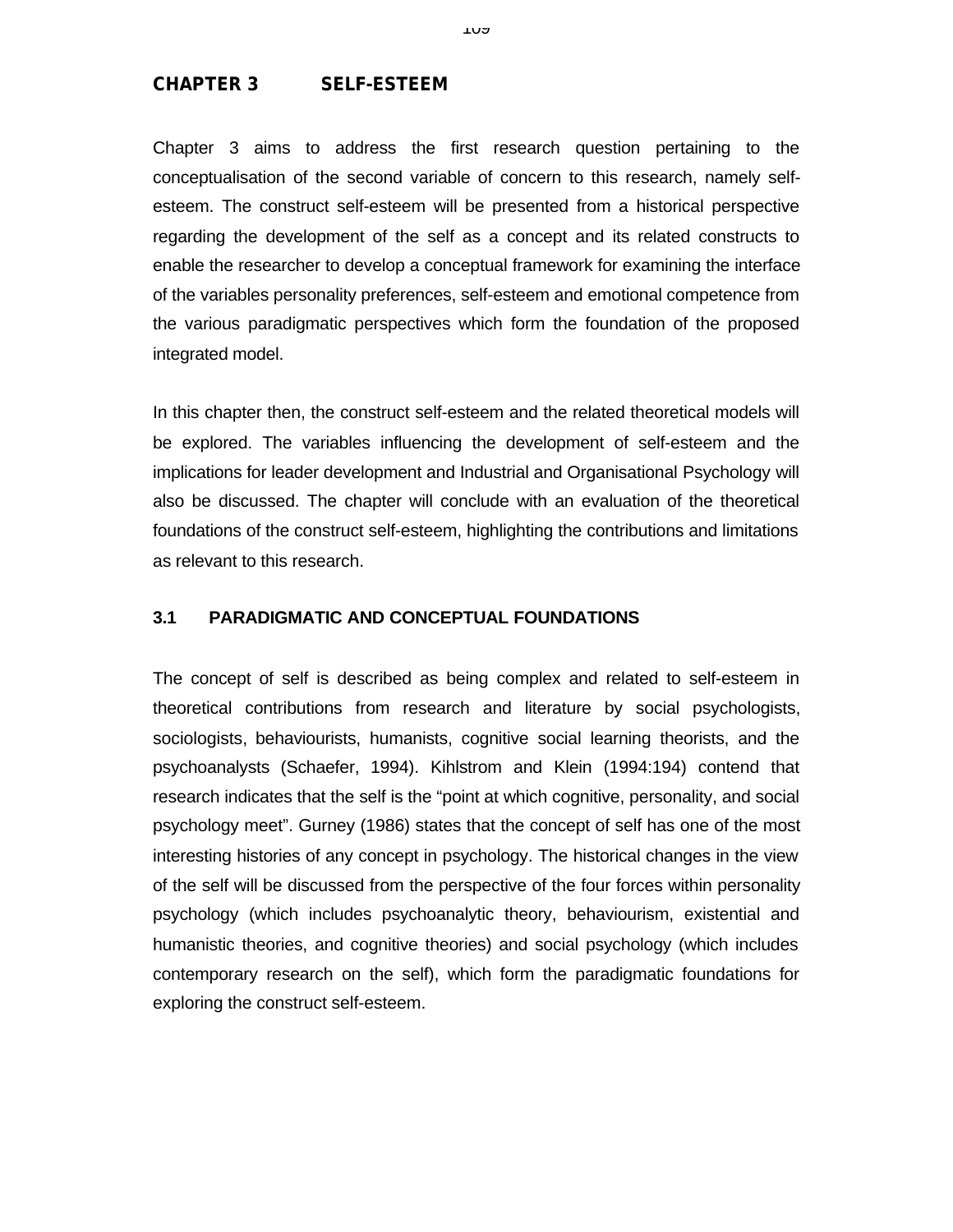#### **3.1.1 Paradigmatic foundations**

The paradigmatic foundations of the construct self-esteem will be reviewed from the historical perspectives of personality psychology and social psychology respectively.

## *3.1.1.1 Personality psychology*

Mahoney and Patterson (1992) identified four forces within personality psychology that reflect historical changes in views of self. The first force was psychoanalytic theory, which viewed the self as being molded largely through unconscious forces and biological impulses, and as being relatively impervious to change beyond early childhood. In response to the intrapsychic and deterministic view, behaviourism emerged as the second force in psychology. In the classic behavioural view, the self and other mental processes were eliminated from the realm of scientific scrutiny, and the self was seen merely as the repository of environmental learning experiences (Lent & Hackkett, 1987).

According to Mahoney and Patterson (1992:667), both psychoanalytic and behavioural theories shared a "linear, unidirectional model of causality". In psychoanalytic theory, human action was propelled by intrapsychic forces; in behavioural theory, it was propelled by environmental events. In neither theory was the reciprocal interaction of the self and environment considered to any great extent. The third force, existential and humanistic theories, highlighted the potential for personal agency, placing the self at center stage (Lent & Hackett, 1987). Although the third force theories adopted a less deterministic view of behaviour than did the psychoanalytic or behavioural forebears, they were generally influenced by psychodynamic conceptions and, thus, largely emphasised the role of intrapsychic factors (Mahoney & Patterson, 1992).

In contrast, the fourth force in personality psychology, namely the cognitive social learning theories, has emphasised the self in interaction with the environment, and has prompted renewed interest in the self as an active agent and constructor of meaning (Borgen, 1991). Nurius (1986) observes that in contrast to earlier reliance on traitlike descriptors, the emerging view is of a self that is dynamic and future oriented, including self-knowledge about goals and motives, personal standards and values, and rules and strategies for regulating and controlling one's behaviour.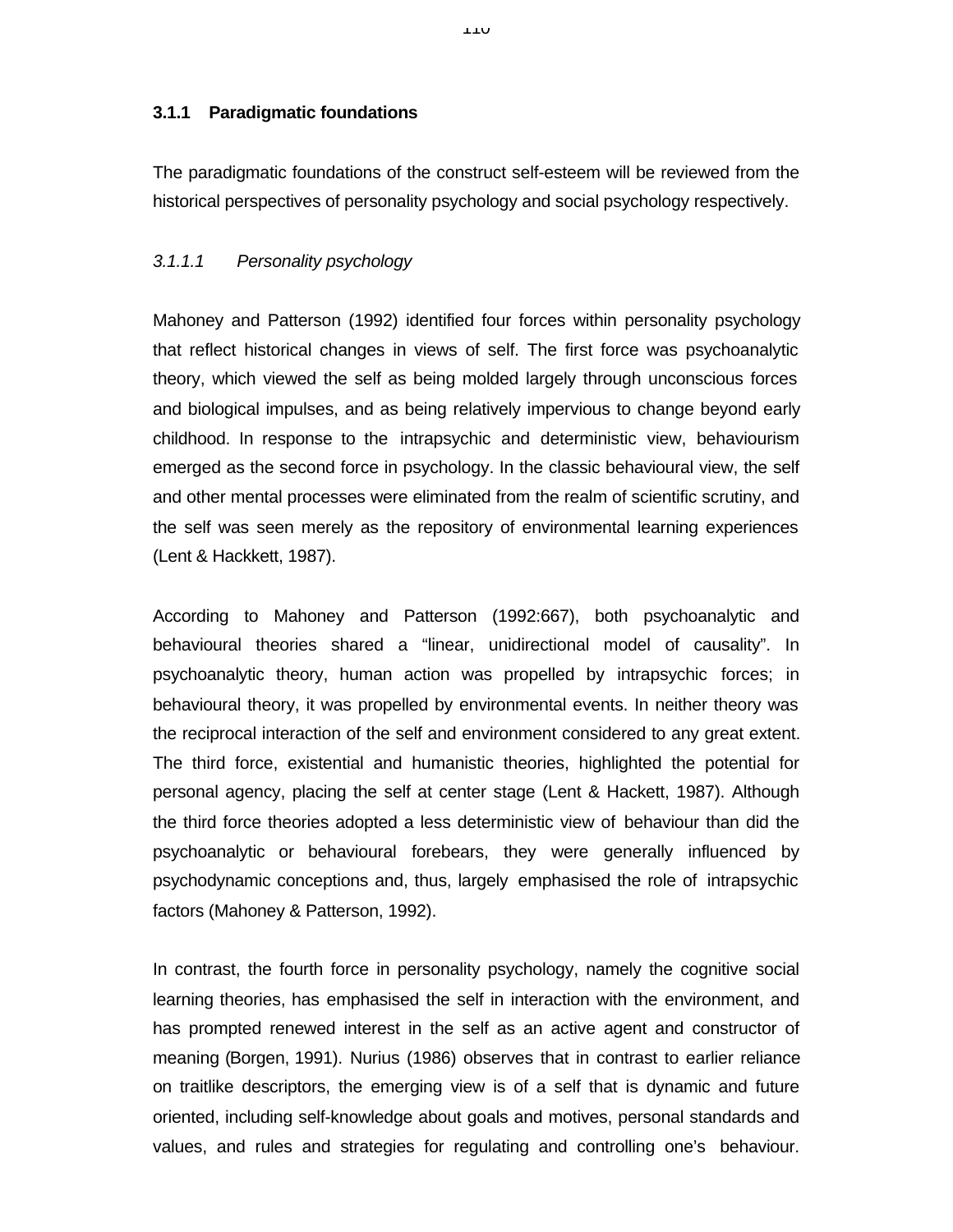Weiner (1990) notes that the main motivation theories today are based on the interrelated cognitions of causal ascriptions, efficacy and control beliefs, helplessness, and thoughts about the goals for which one is striving, all of which concern perceptions about the self as a determinant of prior or future success or failure. The self-organising activities of the individual, that is, the complex developmental and dynamic processes through which people maintain a coherent sense of self and interpret their experiences, are highlighted, with affect accorded a central role. Individual problems and concerns are seen as resulting from a discrepancy between situational challenges and individual capacities, meaning structures, as well as emotional and behavioural functioning (Mahoney, 1991; Mahoney & Patterson, 1992).

## *3.1.1.2 Social psychology*

From the perspective of social psychology, the self is represented in both affective and cognitive ways and may be in the form of verbal, image, neural, or sensorimotor representations (Markus & Wurf, 1987). Rather than being a single, monolithic structure, the self is a system or confederation of self-schemas derived from past social experiences. In other words, the self is a collection of more modular processing structures (self-schemas) that are elicited in different contexts and has specific cognitive, affective, and behavioural consequences (Markus & Wurf, 1987). Core aspects of the self are chronically accessible and highly stable schemas, but other, peripheral, aspects are more malleable schemas, with their accessibility depending on an individual's current motivational state and social situation. One important distinction which helps organise this confederation of self-schemas is the level at which the self is defined (Lord, Brown, & Freiberg, 1999).

#### **3.1.2 Conceptual foundations**

The Humanistic personality theories and mainstream Social Psychology literature provide the paradigmatic foundation for the conceptualisation of the concept self and the related concepts of self-concept, self-identity, self-perception, self-regard, selfesteem and self-efficacy. Figure 3.1 provides an overview of these key concepts that form the conceptual foundations of the construct self-esteem. Each of these constructs will be discussed in turn.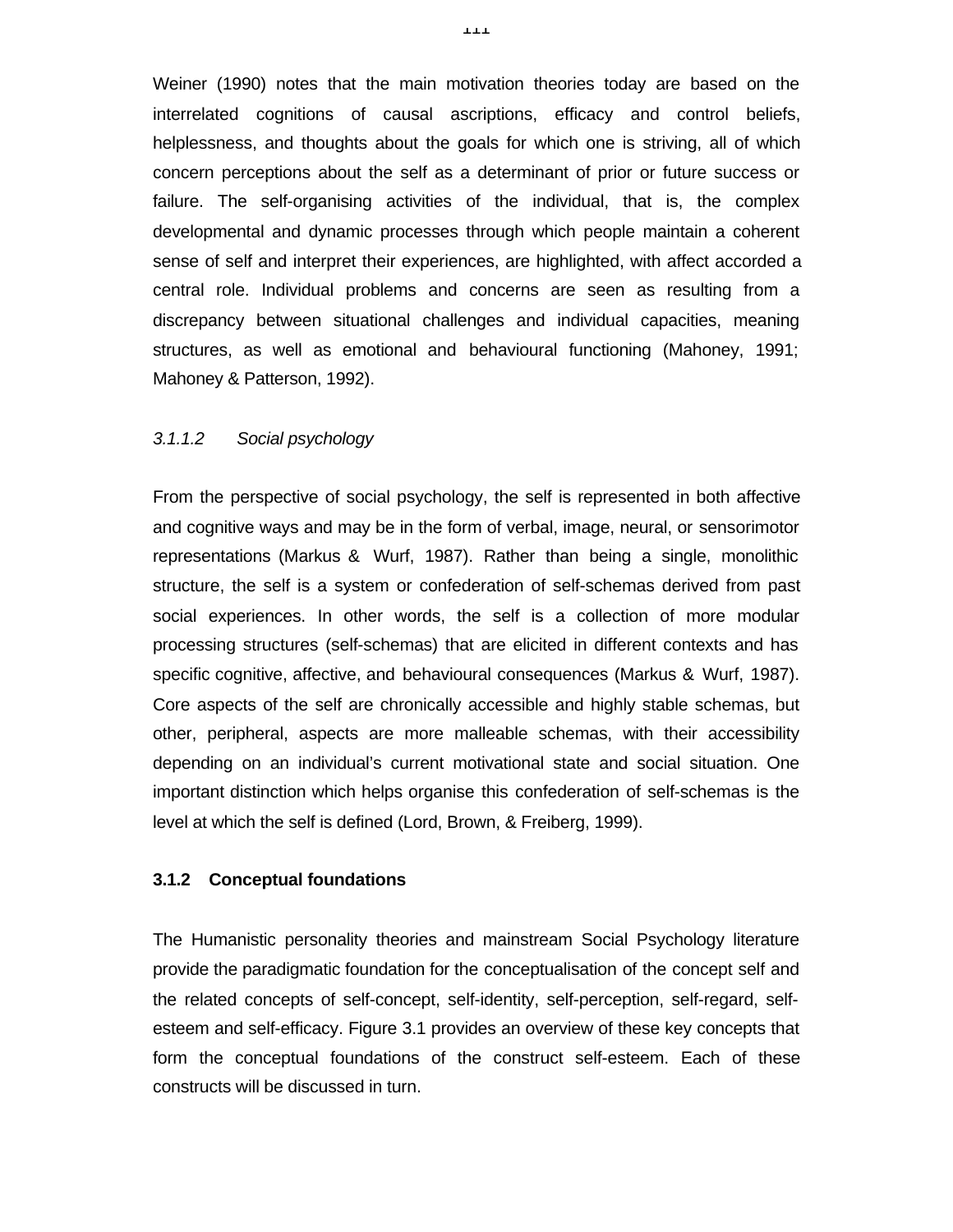

**Figure 3.1 The conceptual foundations of self-esteem**

# *3.1.2.1 Conceptualisation of self*

According to Khalsa (1990), the theoretical rationale for the concept of self-esteem stems from the work of William James. James (1890) was the first psychologist to concretely put forth a theory regarding self-esteem. James (1890) made a clear distinction between the self as the subject and the self as the object. He classified self as the self as known, or the me (sometimes called the empirical ego), and the self as knower, or the I (the pure ego). In understanding the Self in the widest sense, James (1890:292) divides the history of Self into three parts, namely its constituents the material self; the social self; the spiritual self, and the pure Ego; the feelings and emotions they arouse, so-called Self-feelings; and the actions which they prompt, namely self–seeking and self-preservation.

Freud (1917) spoke of the self using the related terms ego, narcissism, well-being, self-regard, and self-esteem. His conception of self was based on his seduction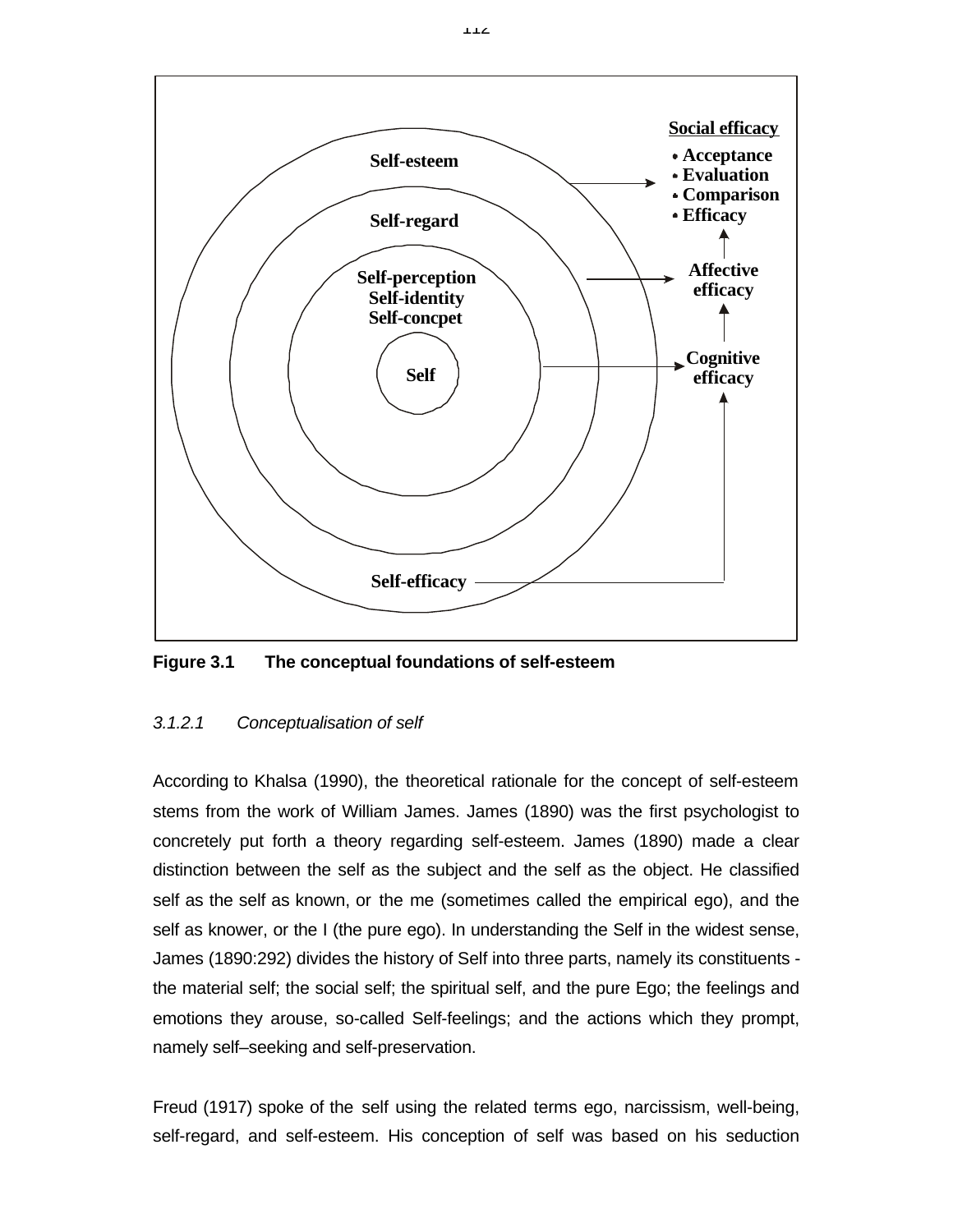theory (Oedipus complex theory) with its conflicted and conflicting drives (Baker & Baker, 1987), libido theory, and on the pleasurable/unpleasurable principle. Pleasurable is defined as the internal world of the self, while the external, outside world represents unpleasurable (Dare & Holder, 1981). Freud's theory of self can more simply be referred to as person-object (Kohut, 1977). Freud hypothesised that humans, from birth, have internal basic needs that must be met from the external world in order to develop the ego. Kohut (1977:2) labels these internal needs "selfobject" needs. These needs are separated into biological needs and psychological needs. Failure to meet these needs leads to a deficiency in pleasure, which takes the form of delay, or disturbance of ego functioning which in turn affects the positive colouring of the self-experience (Dare & Holder, 1981).

Jung (1921) expanded on Freud's (1917) theory of self, and viewed the self as the innate disposition which each person possesses to move toward growth, perfection, and completion. The self is the most comprehensive of all archetypes because it pulls together the other archetypes and unites them in the process of self-realisation. The self includes both personal and collective unconscious images and thus should not be confused with the ego, which represents conciousness only. Jung's (1921) view of self has been discussed extensively in chapter 2.

Sullivan (1953) contended that people develop their personality and sense of self within a social context. The self-system arises out of the interpersonal situation and its primary task is to protect people against anxiety, the principle stumbling block to favourable changes in personality. As children develop intelligence and foresight, they become able to learn which behaviours are related to an increase or decrease in anxiety. As the self-system develops, people begin to form a consistent image of themselves. Thereafter, any interpersonal experiences that they perceive as contrary to their self-regard, threatens their security. As a consequence, people attempt to defend themselves against interpersonal tensions by means of security operations, the purpose of which is to reduce feelings of insecurity or anxiety that result from endangered self-esteem. People tend to deny or distort interpersonal experiences that conflict with their self-regard.

Bandura (1999) sees the self system as a set of cognitive structures that give some degree of consistency to people's behaviour. The self system, which includes selfevaluation, self-regulation, and self-efficacy, allows people to observe and symbolise their own behaviour and to evaluate it on the basis of anticipated future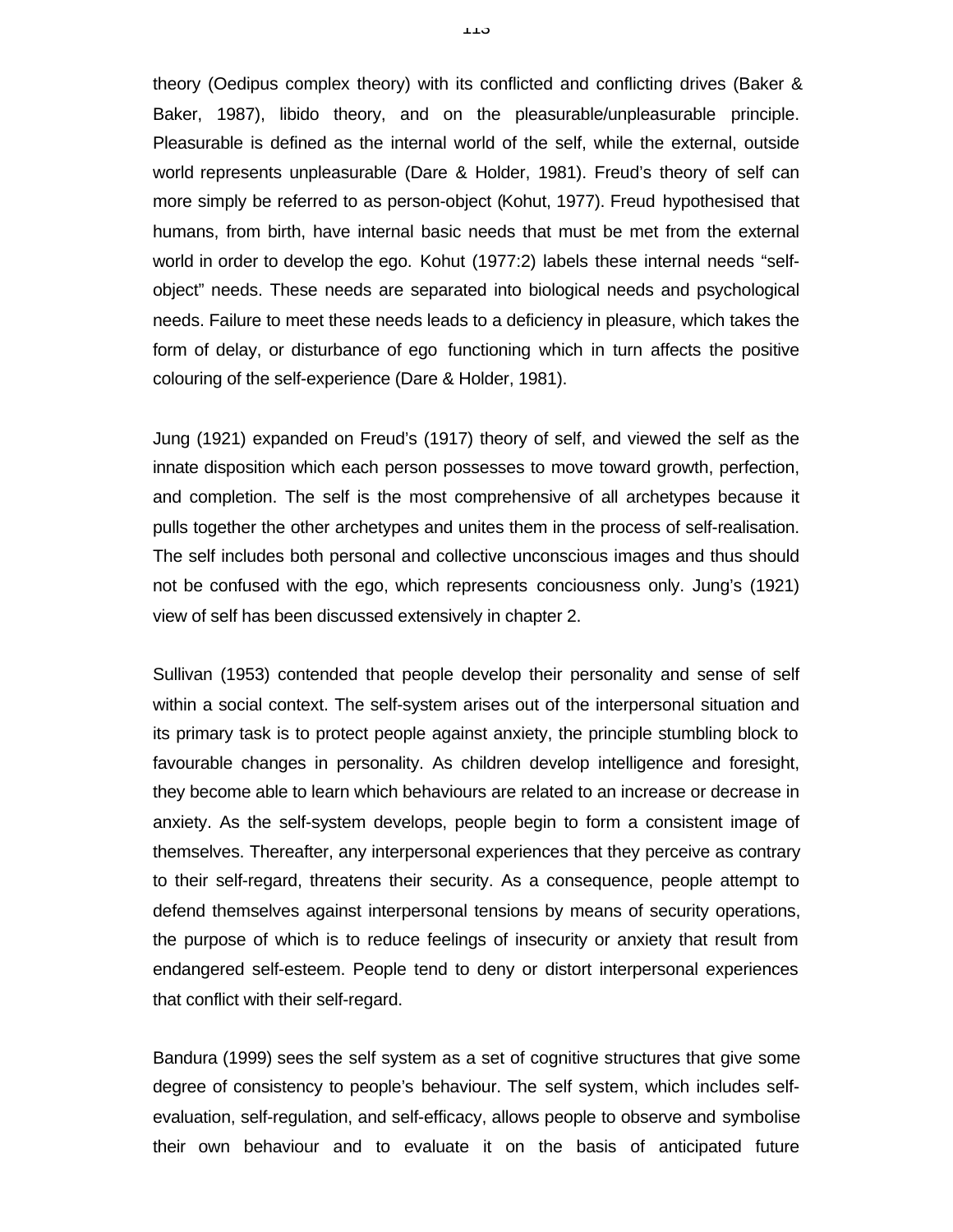consequences. Then, using these cognitive processes as a reference point, people are able to exercise some measure of self-direction or self-regulation. According to Rogers (1959), infants begin to develop a vague concept of self when a portion of their experience becomes personalised and differentiated in awareness as "I" or "me" experiences. Once infants establish a rudimentary self structure, their tendency to actualise the self begins to evolve.

The terms "self" or "ego", have been used to refer to the "inner nature" or "essential nature" of humans (Fromm, 1941, 1947; Maslow, 1954; Moustakas, 1956); to the experience and content of self-awareness (Chein, 1944); to the individual as known to the individual (Hilgard, 1949; Murphy, 1947; Raimy, 1948; Rogers, 1951; Wylie, 1961,1974); to a constellation of attitudes having reference to "I", "me", or "mine" experiences (James, 1890; Sherif & Cantril, 1947); to individual identity and continuity of personal character (Erikson, 1956); to a set of mental processes operating in the interest of satisfying inner drives (Freud, 1933, Symonds, 1951); and, most simply, to the person. Turner (1976) speaks of "institutional" and "impulsive" selves; Franks and Morolla (1976) of "inner" and "outer" selves; Edelson and Jones (1954) of the "conceptual self-system"; Waterbor (1972) and Tiryakian (1968) of the "existential self" or the "existential bases of the self"; Seeman (1966) of "authentic" and "inauthentic" selves; Wylie (1961, 1968, 1974) and Snygg and Combs (1949) of "phenomenal" and "nonphenomenal" selves; Allport (1955) of the "proprium"; Sullivan (1947) of the "self-system"; Hilgard (1949) of the "inferred self"; and many others of the "self-image".

Despite this lack of agreement, the distinction (first made by James, 1890) that seems to have come to be recognised by most theorists is the distinction between the self as subject or agent and the self as object of the person's own knowledge and evaluation (Hall & Lindzey, 1957; Symonds, 1951; Wylie, 1974). Clemes and Bean (1981) describe the relationship between self-esteem and self-concept as complex and dynamic. Self-concept inclines individuals toward behaviour that is consistent with their personal beliefs; self-esteem influences how those beliefs are carried into action, and whether they are at all.

In summary, from a historical perspective, the following agreements about the self seem to exist: The concept of self is a complex phenomenon which is formed through a combination of both internal and external components. It covers the totality of perceptions and evaluations considered to a controlling or integrating force in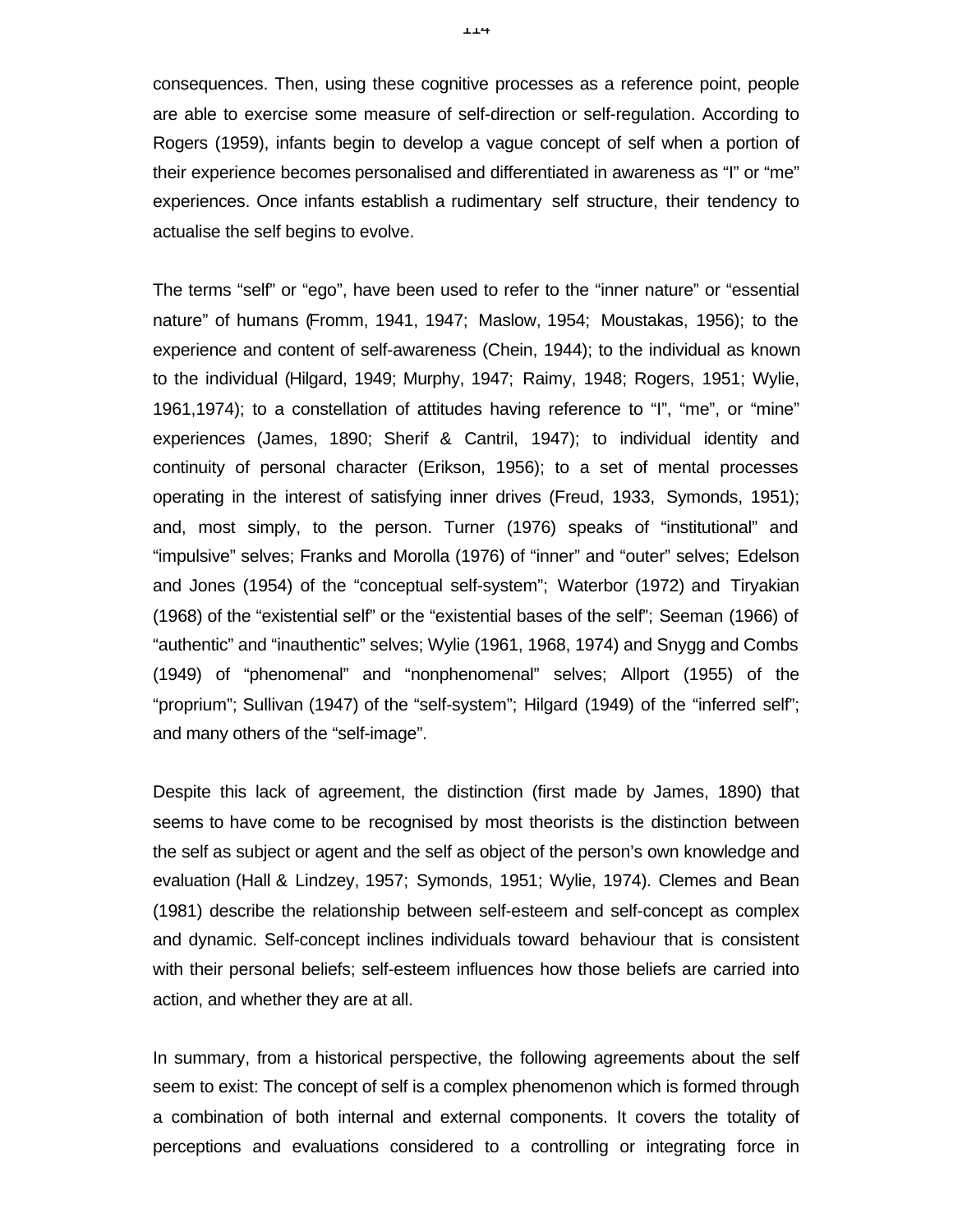behaviour (Smith, 1988). It is formed out of different experiences and is largely based on varied levels and types of competencies in dealing with the environment (Coopersmith, 1967). At first, the child's self-concept is a relatively vague and simple abstraction, which has the common reference point "me". With experience and information, it becomes more complex: categorised, multifaceted and hierarchical (Bolus & Shavelson, 1982). Self is susceptible to change, particularly through the summation of the simultaneous and interacting effects deriving from multiple sources (Dare & Holder, 1981). However, not everyone develops self-schemata. Some people focus so little on themselves that the postulated cognitions simply do not occur (Buss, 1989).

#### *3.1.2.2 Conceptualisation of self-concept*

Rogers (1959) postulated two self sub-systems, namely the self-concept and the ideal self. According to Rogers (1959), the self-concept includes all those aspects of one's being and one's experiences that are perceived in awareness (though not always accurately) by the individual. Once people form their self-concept, they find change and significant learning quite difficult. Experiences that are inconsistent with their self-concept are usually either denied or accepted only in distorted forms. An established self-concept does not make change impossible, merely difficult. Change most readily occurs in an atmosphere of acceptance by others, which allows a person to reduce anxiety and threat and to take ownership of previously rejected experiences. The ideal self is one's view of self as one wishes to be. The ideal self contains all those attributes, usually positive, that people aspire to possess. A wide gap between the ideal self and the self-concept indicates incongruence and an unhealthy personality. Psychologically healthy individuals perceive little discrepancy between their self-concept and what they ideally would like to be.

Self-concept and self-esteem are both important constructs in the social learning and psychological process (Schaefer, 1994). Watkins and Dhawan (1989) suggest that the constructs of self-concept and self-esteem are intertwined but not synonymous. Self-concept refers to what a person thinks about him or herself, and self-esteem is how someone feels about the self-concept (Aldridge, 1989; Aldridge & Clayton, 1990). For example, a person may think of him/herself as an extravert. This would be part of that person's self-concept. However, how the person feels about being an extravert is part of self-esteem (Schaefer, 1994).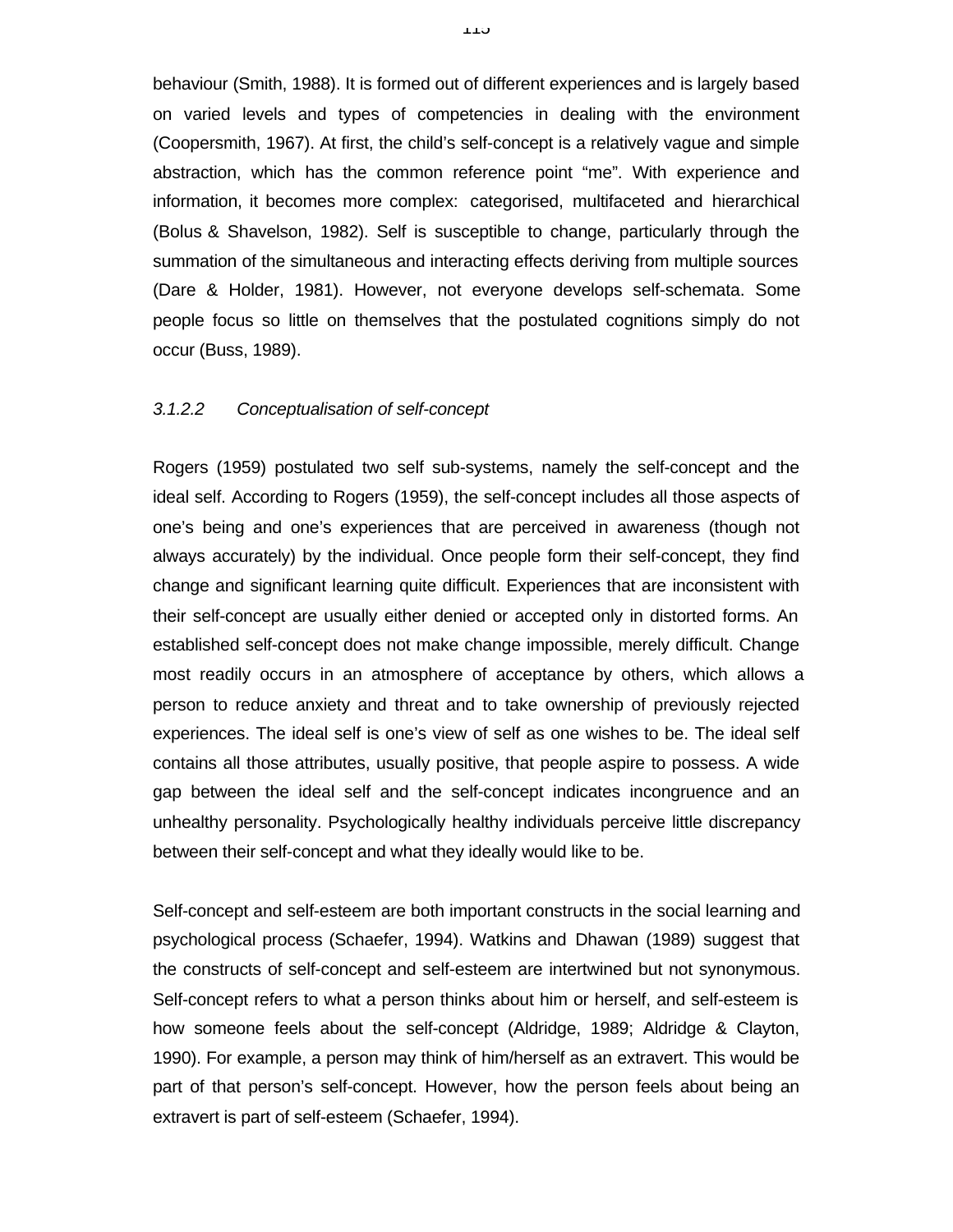In terms of the organisational context, Lord, Brown, and Freiberg (1999) speak of the working self-concept, which is a continually shifting combination of core self-schemas and peripheral aspects of the self made salient by context. The working self-concept involves self-views and comparative standards that create motivational and affective implications for the individual. Comparative standards may have many forms and multiple sources (for example, social comparisons, group or organisational norms, past histories). Self-views refer to an individual's perceptions of his or her standing on the attributes made salient by a given context. A person's perceptions of his or her intellect, academic ability, social skills, athletic ability, and physical attractiveness are examples of self-views (McNulty & Swann, 1994; Pelham & Swann, 1989). Selfviews are an important basis for self-evaluation, as well as the evaluation of others (Higgins, 1989; Dunning & Hayes, 1996). Self-expectations and social expectations may be based on activated self-views. Similarly, reactions to one's own or another's behaviour may be based on comparisons to self-relevant standards (Dunning & Hayes, 1996).

Due to the limited attentional capacity of human information processors, only a small portion of the potentially accessible aspects of the self are activated at any one time. The working self-concept is the highly activated contextually sensitive portion of the self that guides information processing and action on a moment to moment basis (Kihlstrom & Klein, 1994). According to Lord et al. (1999), leaders can influence selfrelevant information processing of employees either directly, by activating various aspects of the working self-concept, or indirectly, by emphasising various levels of identity (for example, individual, interpersonal, or group as discussed in point 3.1.2.3).

Self-views are differentiated from possible selves. While self-views define who the individual currently is, possible selves define who the individual could be (Markus & Nurius, 1986). Possible selves contain hopes as well fears for the future. Both selfviews and possible selves help explain the self-regulatory aspects of the self-concept (Carver & Scheier, 1998; Markus & Wurf, 1987). The linkages between goals and self-views or possible selves form cues that access different types of responses to goals (Higgins, 1998; Lockwood & Kunda, 1997). Goals are described as contextualised schemas that direct current information processing (Markus & Nurius, 1986). Goals are important because they are proximal determinants of behaviour, and they may be crucial for activating scripts that actually produce behaviour (Lord & Kernan, 1987). Goals also provide a standard that makes feedback meaningful.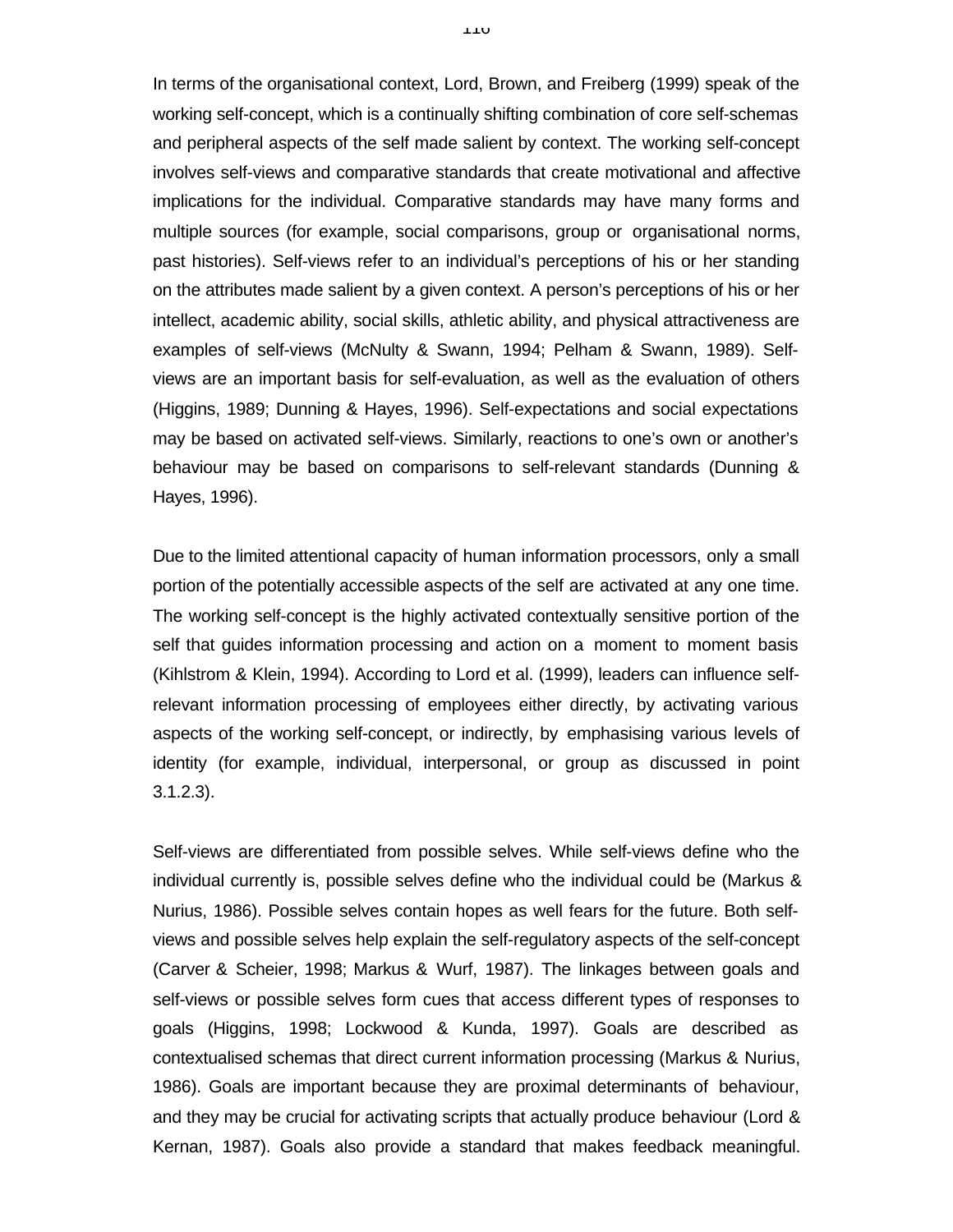Feedback from leaders or peers gains meaning through comparison with goals (Carver & Scheier, 1998).

Linking goals to self-views accentuates self-enhancement motivations and affective reactions to task feedback, whereas linking goals to possible selves promotes selfverification motivation and cognitive reactions to task feedback. One consequence of the enhanced affective orientation created when goals are linked to important selfviews, is that not meeting one's goals may produce strong negative reactions and self-doubt. Such negative affect can also be a cause of stress and depression if hierarchical connections to self-structures prevent disengagement from goals that cannot be attained (Lord et al., 1999). The resiliency of task motivation when discrepancies are encountered will be higher when task goals are strongly linked to possible selves and lower when task goals are linked to self-views (Lord et al., 1999).

Lord et al. (1999) and Markus and Wurf (1987) maintain that the self-concept is malleable. They suggest that leaders can temporarily influence self-structures through activities that influence the accessibility of various self-concepts. For example, by emphasising similarities among workers, leaders can increase activation of collective identities while inhibiting individual-level identities. Markus and Wurf (1987) note that more permanent changes can occur when new self-conceptions are created, when the meaning of self-identities changes, or when the relationship among working self-concepts changes. These more permanent changes may occur when leaders or context or other group members repeatedly activate new working self-concept components, causing them to be assimilated into self-schemas that are chronically accessible.

In conclusion, self-concept refers to the cognitive aspect of self-esteem, namely the self-views of individuals which form an important basis for self-evaluation and the evaluation of others. Self-esteem also includes individuals' feelings about their selfviews. In an organisational context, individuals' self-views will involve the working self-concept, self and other evaluations and possible selves that create motivational and affective implications for individuals.

## *3.1.2.3 Conceptualisation of self-identity*

An individual's self-identity is usually seen as comprising both personal and social identities (Banaji & Prentice, 1994; Turner, Oakes, Haslam, & McGarty, 1994). An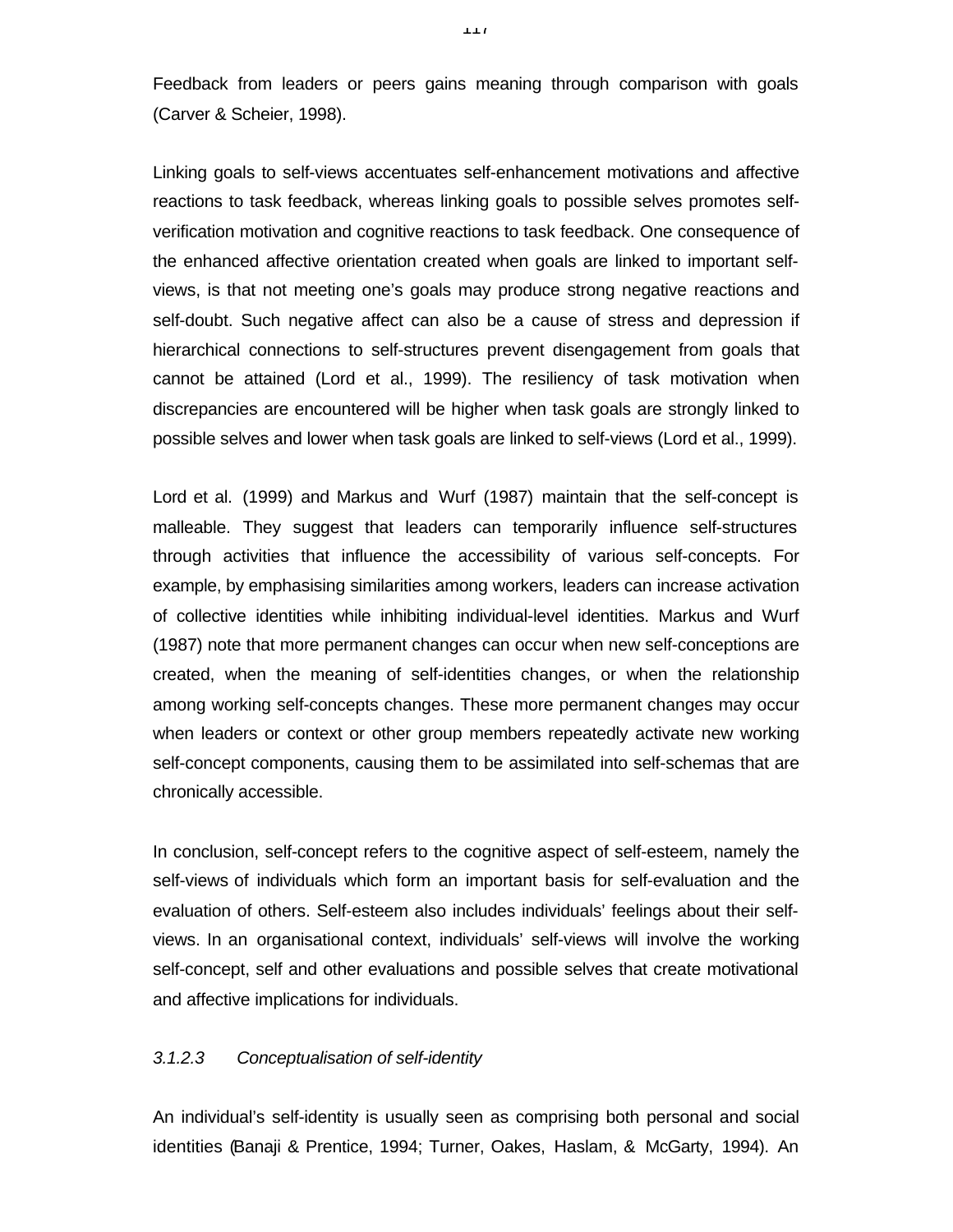individual's personal identity is a self-categorisation based on the perceived similarities with and differences from other individuals (Banaji & Prentice, 1994), and it defines a person's sense of uniqueness as an individual. An individual's social identity, in contrast, is based on the extent to which individuals define themselves in terms of relations to others or in terms of membership in social groups Banaji & Prentice, 1994; Brewer & Gardner, 1996). The social identity anchors the selfconcept in the broader social world (Miller & Prentice, 1994). Brewer and Gardner (1996) describe three levels of social identities, namely individual, interpersonal and group or collective social identities.

#### *(a) Individual level*

According to Brewer and Gardner (1996), at the individual level, one emphasises interpersonal comparisons in terms of traits as a means to differentiate oneself from others. Global self-worth is based on favourable comparisons to others, particularly in Western cultures (Kitayama, Markus, Matsumoto, & Norasakkunkit, 1997), and selfenhancement motivation or self-serving biases are common. Biases that heighten self-perceptions of competence or egocentric biases that overemphasise one's own contribution to a project (Ross & Sicoly, 1979) can justify an economic exchange in which one receives greater outcomes than others.

Individual level identities foster possible selves that reflect progress in terms of personal characteristics; becoming more skilled, wealthier, healthier, or better educated can be a powerful image that sustains and justifies current activities. Leaders can help nourish such images by conveying high expectations of and confidence in employees (Lord et al., 1999).

## *(b) Interpersonal level*

At the interpersonal level, Brewer and Gardner (1996) note that self-concepts are defined in terms of roles that specify one's relation to others (for example, childparent, student-teacher, subordinate-leader). At this level, mutual benefits and interdependent selves become more salient, and self-worth, as conveyed through reflected appraisals, depends on appropriate role behaviour (for example being a good subordinate or leader). Self-representations are also dependent on the reflected self, or the self as seen through the reactions of others. The interpersonal relation of superiors to subordinates affects subordinates' identification and self-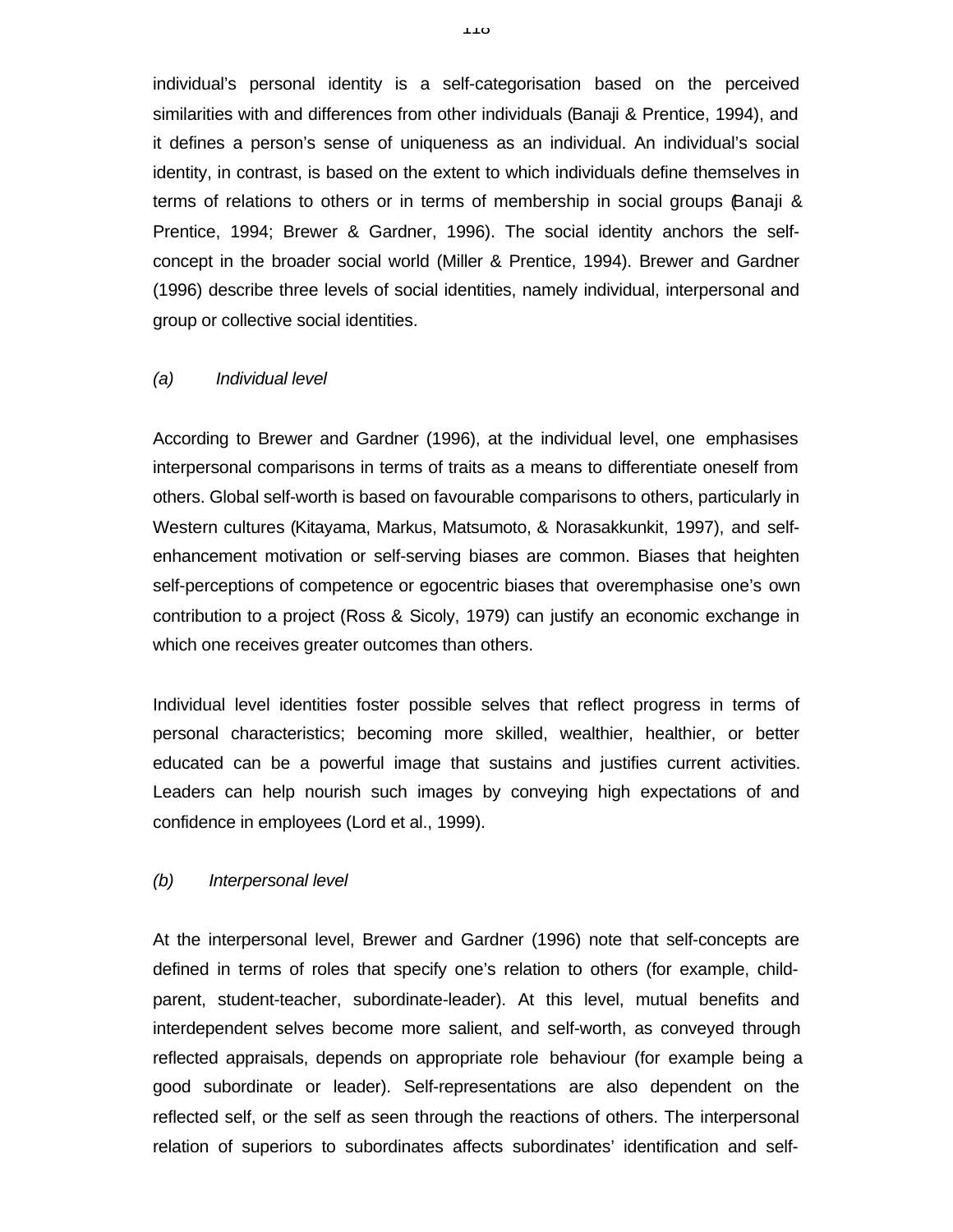concepts, which, in turn, are critical determinants of social and organisational processes (Lord et al., 1999).

Interpersonal level identities suggest possible selves tied to improved role relationship – being respected by superiors and colleagues or loved and understood by one's spouse can motivate continued efforts at maintaining or improving social relations. According to Lord et al. (1999), mentoring activities of leaders are a futureoriented means of affecting possible selves at the interpersonal level.

#### *(c) Group or collective level*

At the group level, one identifies with a particular group such as one's work team or organisation, using the group prototype as a basis for intergroup comparisons and self-definition. A key issue at this level is often the collective welfare of the group. Group-level identification makes racial or ethnic differences particularly important (Lord et al., 1999). Similarly, organisational identities may be especially important when the self is defined at the group level (Dutton, Dukerich, & Harquail, 1994). Poor social treatment communicates to an individual that he/she is not respected or valued by a group. Under such circumstances, identification with a leader and incorporation of a work group into one's self-identity seems unlikely. Brewer and Gardner (1996) assert that reflected appraisals are crucial sources of self-relevant information at the interpersonal level. Thus, one's affective relation with one's supervisor may convey a reflected self that includes role performance, acceptance as a group member, and expectations regarding future outcomes. The nature of one's interpersonal relations with supervisors and justice concerns will guide individuals toward either collective or individual level identities.

Group level identities suggest future collective selves. Such identities can be particularly powerful because they translate the notion of individual life trajectories to a social domain and into a group trajectory. According to Lord et al. (1999), the development of an organisation or a society thus becomes a rationale for current activities that ultimately transcends one's individual mortality. By articulating such future collective states, leaders can both inspire hope and justify continued striving even though current situations may be unacceptable to followers.

Collective identities in the workplace foster a positive collective self-esteem, which in turn enhances levels of job satisfaction and life satisfaction. Many researchers (Blash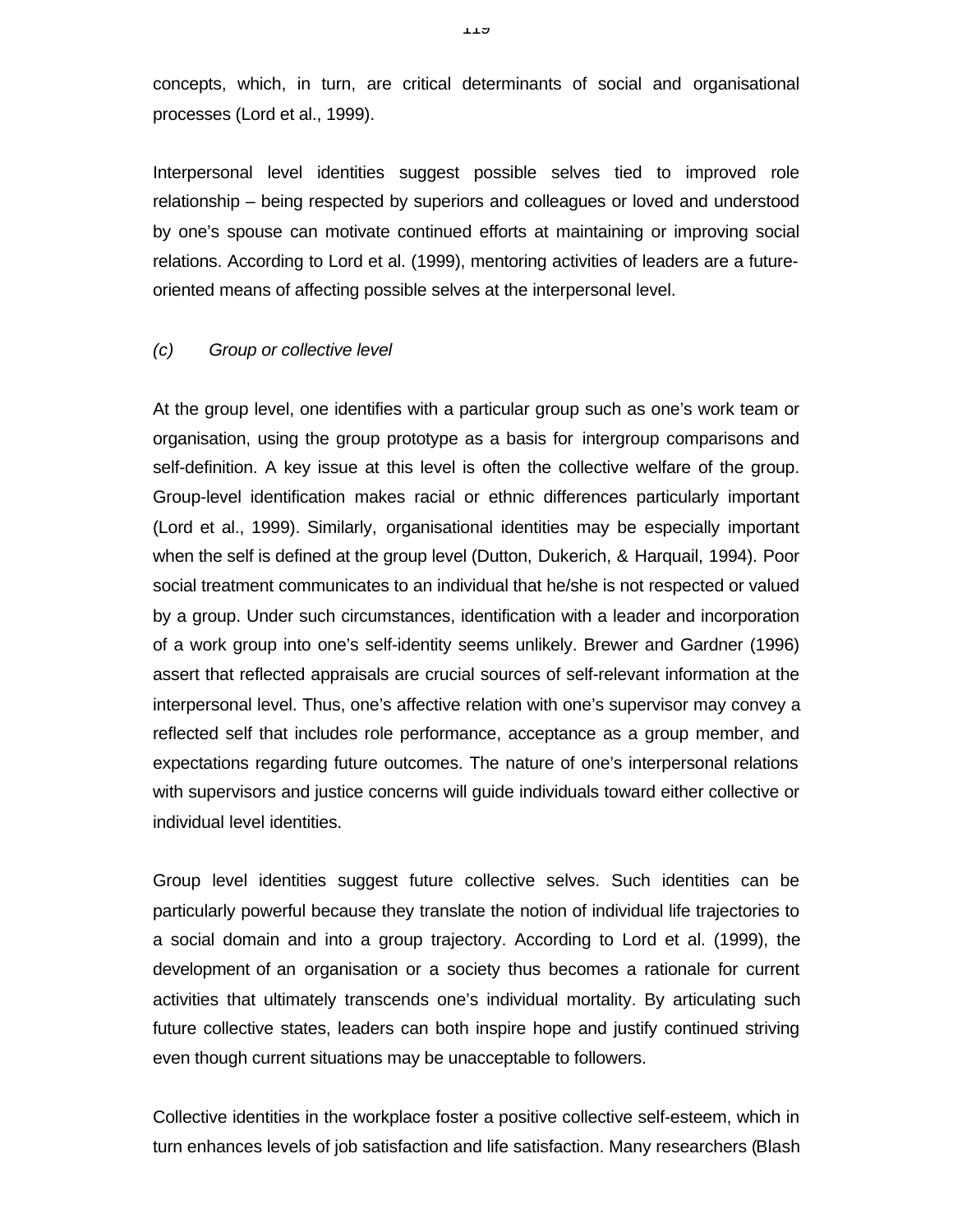& Unger, 1995; Lorenzo-Hernandez & Ouellette, 1998; Martinez & Dukes, 1997; Phinney, 1991) suggest that there is a link between collective self-esteem and personal self-esteem, and that individuals with positive feelings toward their group affiliation will also feel positively about themselves. Against this background then, it appears that collective self-esteem is related to higher personal self-esteem and minority group members seem able to distinguish between others' perceptions of their group and their own feelings of personal identity.

## *(d) Multiple identities*

Managing multiple identities refers to the task of developing a self-view as a leader while maintaining a sense of self that incorporates racial and gender identity. McCauley et al. (1998) point out that women especially struggle with shaping a multifaceted identity in a business world that emphasises the leadership role to the exclusion of others. The second identity-related tension is figuring out what it takes to fit into an organisation. According to McCauley et al. (1998), all leaders, regardless of race and gender, struggle with this issue.

From the perspective of Social Identity Theory (Turner, 1982), acceptance of one's racial group as a positive reference group would enhance positive racial (collective) self-esteem, whilst rejection of one's racial group as a positive reference group would lead to self-estrangement and maladjustment. Mokgathle and Schoeman (1998) point out that individuals progress from a least adaptive stage to the most developed, mature, and integrated level of racial identity. Each of these stages reflects different states of psychological well-being. Individuals vary in terms of their racial identity level of development and their level of self-esteem. Furthermore, individuals vary in terms of their self-identity security, especially with regard to gender roles. McCauley et al. (1998) maintain that racial identity and gender roles have an impact on leader identity. Against this background then, it appears that developing a view of oneself as a leader is a complicated process, involving multiple stages of growth and development.

# *3.1.2.4 Conceptualisation of self-perception*

The terms self-perception, self-awareness and self-consciousness are closely related to the concept self-identity, particularly in the context of self-appraisals. According to self-perception theory (London & Smither, 1995), individuals often infer their beliefs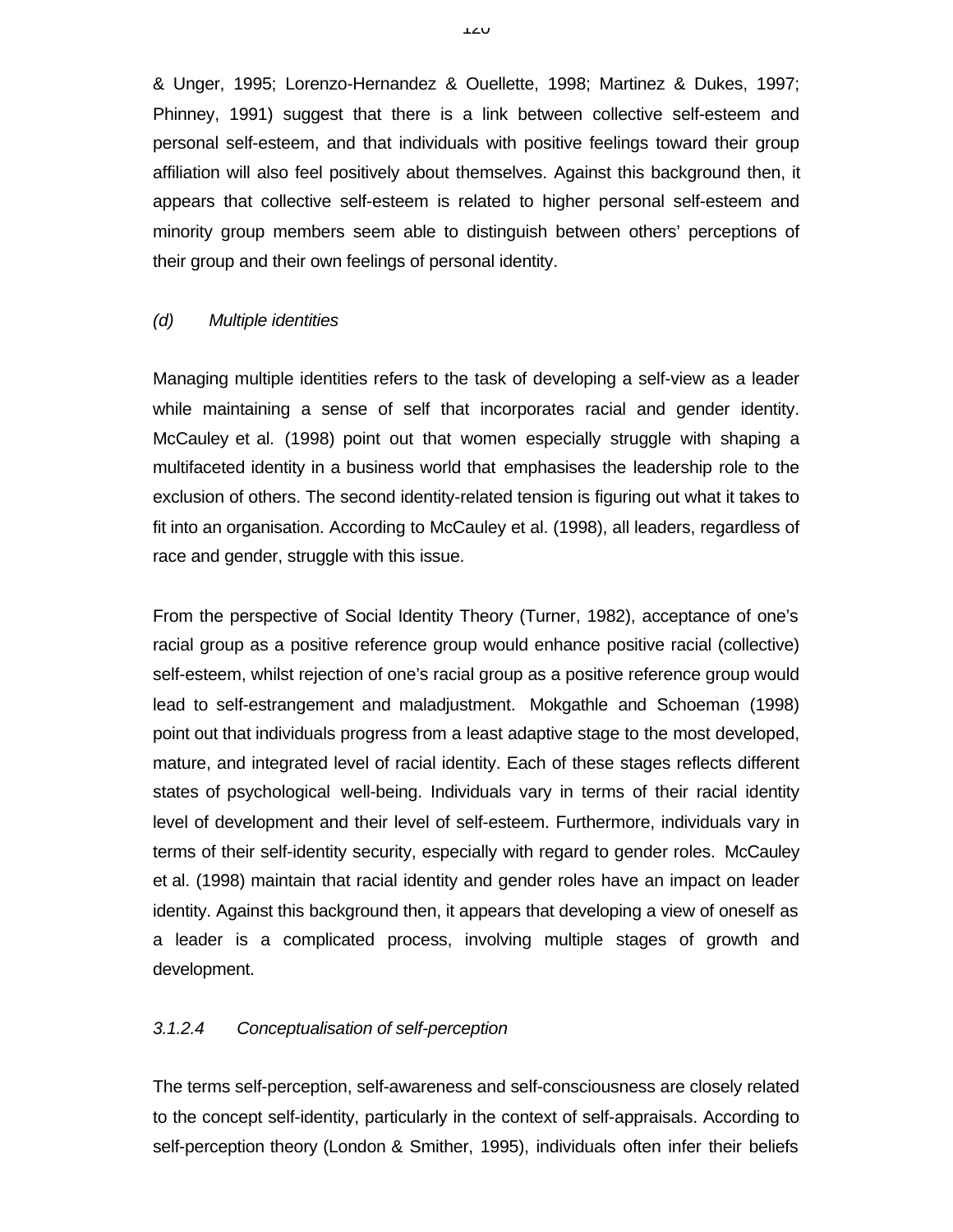by examining their own behaviour. A state of increased, objective self-awareness will lead to attitude-behaviour consistency. Individuals in a state of objective selfawareness view themselves as an observer would view them; hence there is high agreement between behaviour ratings of self and others. However, Atwater and Yammarino (1992) contend that self-ratings seem to be unreliable indicators of behaviour. Self-ratings may be useful if they are thought of as providing information about the self-rater's dispositions. A number of studies have suggested that individuals who rate themselves in specific ways have particular individual characteristics. For example, Fahr and Dobbins (1989) discovered that leniency bias in self-ratings was related to self-esteem. Compatible with consistency theory (Korman, 1971), and contrary to self-enhancement theory (Greenwald, 1997), leniency bias in self-reports was positively related to self-esteem, especially for selfratings made on ambiguous performance dimensions.

Additionally, self-reports and criterion measures of behaviour were more highly related for individuals high in private self-consciousness than for those low in private self-consciousness (Froming & Carver, 1981; Gibbons, 1983). Private selfconsciousness is essentially self-awareness or self-focus (Buss, 1980). Nasby (1989) found the self-reports of individuals high in private self-consciousness to be more reliable than reports from those who scored low on this measure. Mabe and West (1982), in their review of the validity of self-evaluations, concluded that the individual characteristics of intelligence, achievement status, and internal locus of control were positively associated with more accurate self-evaluations. The reasoning for these relationships was that more intelligent and capable individuals exercise better judgment concerning their performance, and those with an internal locus of control are more likely to seek and retain personally relevant information. Ashford (1989) points out in this regard that the task of self-assessment has a number of relevant antecedents, which include how the self-rater gathers and interprets information and the fragility of the self-rater's ego and thus level of self-esteem.

Yammarino and Atwater (1997) indicate that the feedback received from multi-rater assessments, such as 360° assessments, increases the accuracy of selfperceptions. It could also be predicted that by using feedback obtained from a 360° assessment, perceptions of the various rater groups could be aligned by discussing the differences in ratings. This process can facilitate the clarification of expectations that could lead to aligned frames of references and, consequently, aligned ratings (Theron & Roodt, 2001). According to Yammarino and Atwater (1997), differences in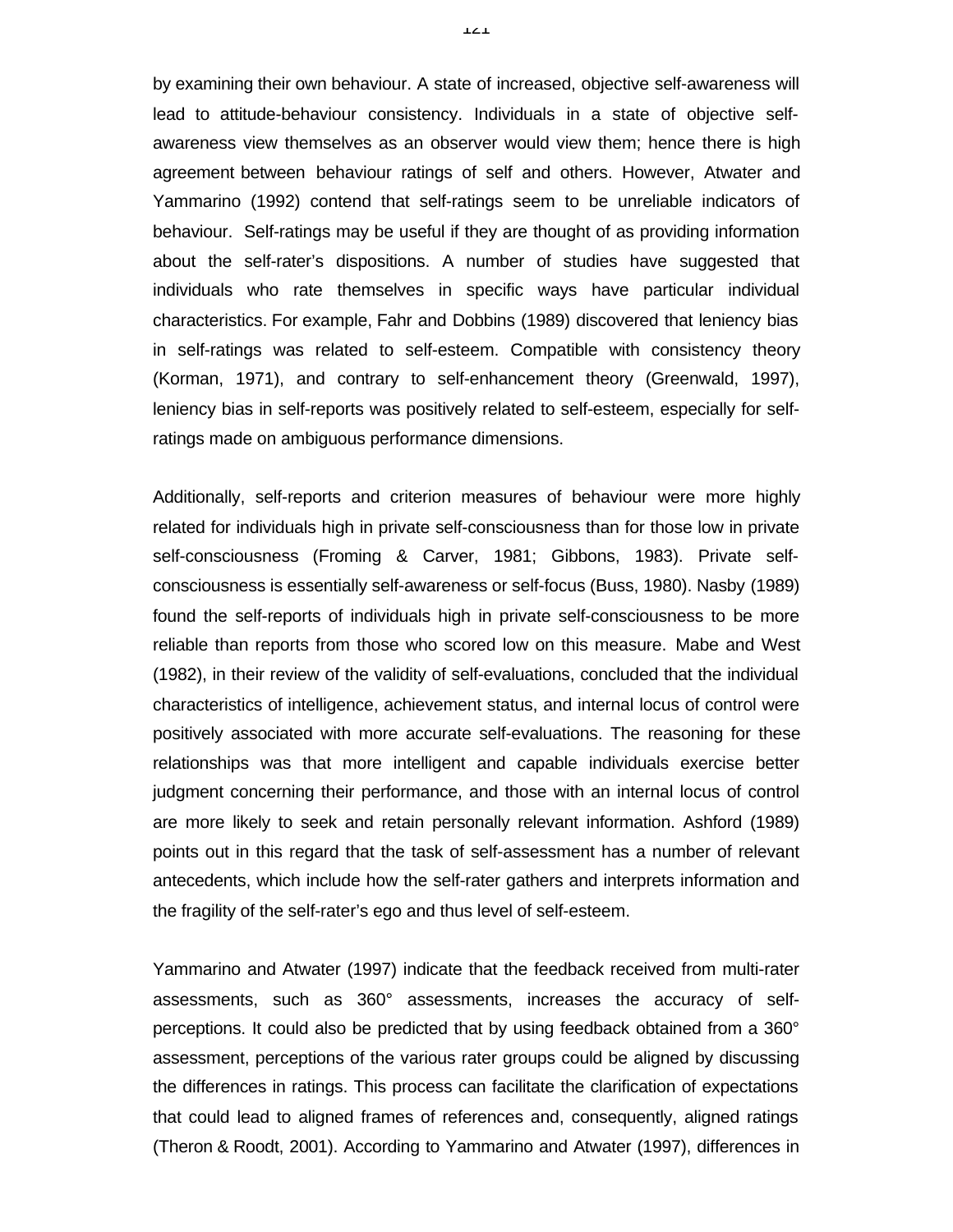ratings obtained from 360° assessments may be attributed to factors such as biodata, individual characteristics, job relevant experiences, cognitive-affective processes, and context or situation.

Biodata refers to biographical factors such as gender, age, educational level, and level in the organisation. It relates to stereotyping as a result of any biographical differences between raters and the ratee. Individual characteristics, including interpersonal orientation, locus of control, intelligence, analytical ability and levels of self-esteem can influence ratings. Job relevant experiences can directly or indirectly influence assessment data. Past successes or failures on the job tend to predict future ratings. People's cognitive processes, that is, how they gather, process, store, retrieve and use information, including their attitudes, beliefs and frames of reference, can influence the way they rate themselves and others. Raters tend to use their own preferences as a standard against which they rate others. Lastly, contextual factors can also play a role. Contextual factors such as familiarity with the respondent, job pressures and political processes can contribute to differences in ratings (Theron & Roodt, 2001).

## *3.1.2.5 Conceptualisation of self-regard*

According to Rogers (1959), the need for positive regard is found in all human beings and remains a strong and persistent motivator throughout one's life. Positive regard refers to the need to be loved, or accepted by another person. People value those experiences that satisfy their needs for positive regard. After the self emerges, people begin to develop the need for self-regard as the result of their experiences with the satisfaction or frustration of their need for positive regard. If the child generally dislikes himself or herself, he or she will develop feelings of negative selfregard. However, if he or she likes himself or herself independently of others' attitudes toward him or her, the child will continue to have positive self-regard. Positive self-regard includes feelings of self-confidence and self-worth (Rogers, 1959).

The source of positive self-regard lies in the positive regard one receives from others, but once established, it is autonomous and self-perpetuating. This conception of Rogers (1959) is quite similar to Maslow's (1970) notion that people must satisfy their love and belongingness needs before self-esteem needs can become active, but once people begin to feel confident and worthy, they no longer require a replenishing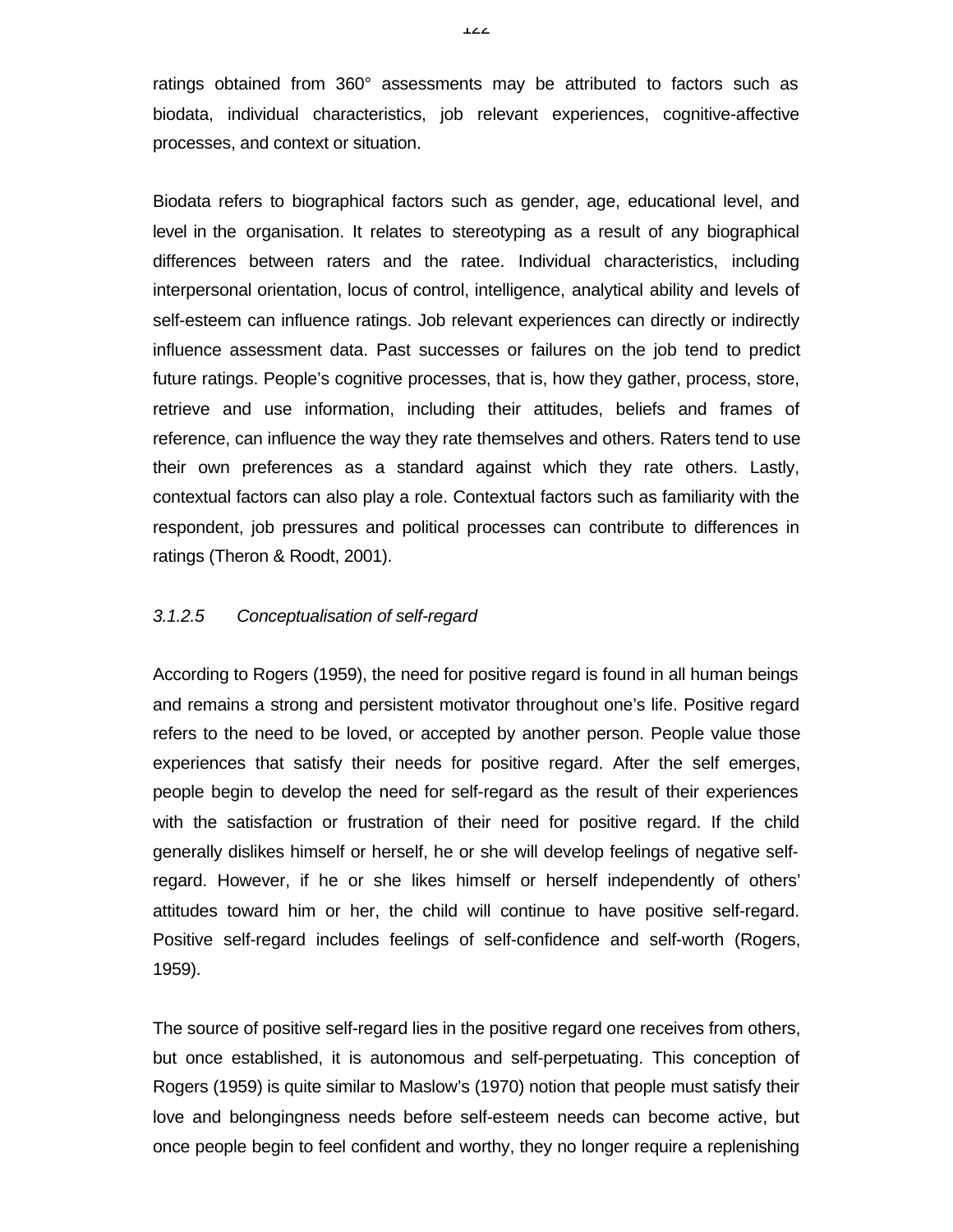supply of love and approval from others. In conclusion, it appears that self-regard refers to the affective aspect of self-esteem, including feelings of self-confidence and self-worth.

# *3.1.2.6 Conceptualisation of self-esteem*

The concept of self-esteem has become enormously important in psychology, education, training and individual mental health. Various researchers (Battle, 1992; Branden, 1969, 1994; Gilmore, 1974; Khalsa, 1990; Mensch & Kandel, 1988; Reasoner, 1994; Reasoner & Gilberts, 1991; Schaefer, 1994; Stefenhagen & Burns, 1987) recognise that individuals experience a need for self-esteem; that there is a relationship between the degree of individuals' self-esteem and the degree of their mental health; and that there is some relationship between the nature and degree of individuals' self-esteem and their motivation, that is, their behaviour in the spheres of work, love and human relationships.

According to Branden (1969, 1994), a person's view and estimate of him or herself – his or her self-concept and self-evaluation – are the vital center of his or her psychology: they are the motor of his or her behaviour. To live, humans must hold three things as the supreme and ruling values of their lives, namely reason, purpose and self-esteem. Reason, as their only tool of knowledge; purpose, as their choice of the happiness which that tool must proceed to achieve; and self-esteem, as their inviolate certainty their minds are competent to think and their being is worthy of happiness, that is, is worthy of living.

How we identify, measure, improve and sustain positive levels of self-esteem have thus become important questions for all kinds of educators and trainers to ask and answer. Effective counseling and psychotherapists certainly can be called educators and trainers. Helping clients to improve and sustain a healthy self-esteem is a practical application of the knowledge presently available about self-esteem. Although the construct self-esteem is now becoming more universally understood, many definitions of the construct exist. The various aspects pertaining to the construct self-esteem will now be discussed.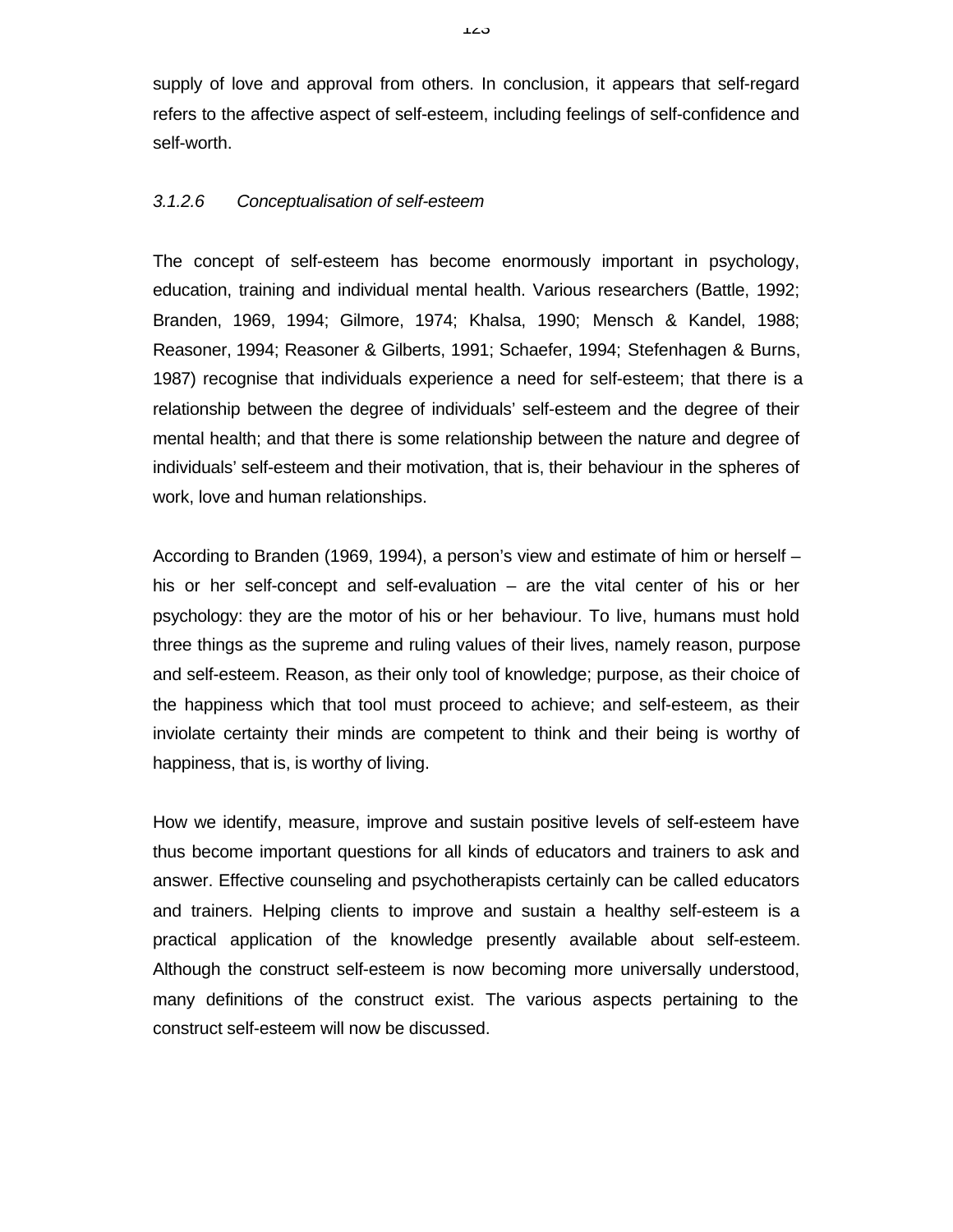#### *(a) Definitions of self-esteem*

The term "self-esteem" is commonly used to refer to the evaluations people make and maintain about themselves. It includes attitudes of approval or disapproval and the degree to which people feel worthy, capable, significant, and effective. Selfesteem is generally considered the evaluative component of the self-concept, a broader representation of the self that includes cognitive and behavioural aspects, as well as evaluative or affective ones (Blascovich & Tomaka, 1991).

William James (1890), perhaps the founder of self-esteem psychology, saw selfesteem as the discrepancy between one's ideal self and one's perceived self. Briggs (1975:3) reported that self-esteem is a person's judgment of him or herself, how one feels or what one believes about oneself including the sense of self-respect and selfworth. These feelings, she stated, are based on the conviction that the person is lovable and worthwhile – meaning that individuals are competent enough to handle themselves and their environment and have something to offer others. Maslow (1970:45) differentiates between self-esteem and reputation. Reputation is the perception of the prestige, recognition, or fame a person has achieved in the eyes of others, whereas self-esteem is a person's own feelings of worth and confidence. Self-esteem reflects a desire for strength, for achievement, for adequacy, for mastery and competence, for confidence in the face of the world, and for independence and freedom. In other words, self-esteem is based on real competence and not merely on others' opinions.

Roman (1986:58) defines self-esteem as believing in oneself, knowing that one did the best one knew how to. It involves making oneself right rather than wrong and allowing oneself to feel good about who one is. Self-esteem involves self-respect and self-worth. Self-respect means speaking and acting from a level of integrity and honesty that reflects one's higher self. It means standing by what one believes in and acting in a way that reflects one's values. Self-worth means paying attention to how one feels. It is letting one's feelings be real for one and honouring them. Creating self-esteem and self-worth involves honouring oneself with one's words, actions and behaviour.

Branden (1994:27) describes self-esteem as the integration of two interrelated components, namely self-efficacy and self-respect, and the disposition to experience oneself as competent to cope with the basic challenges of life and as worthy of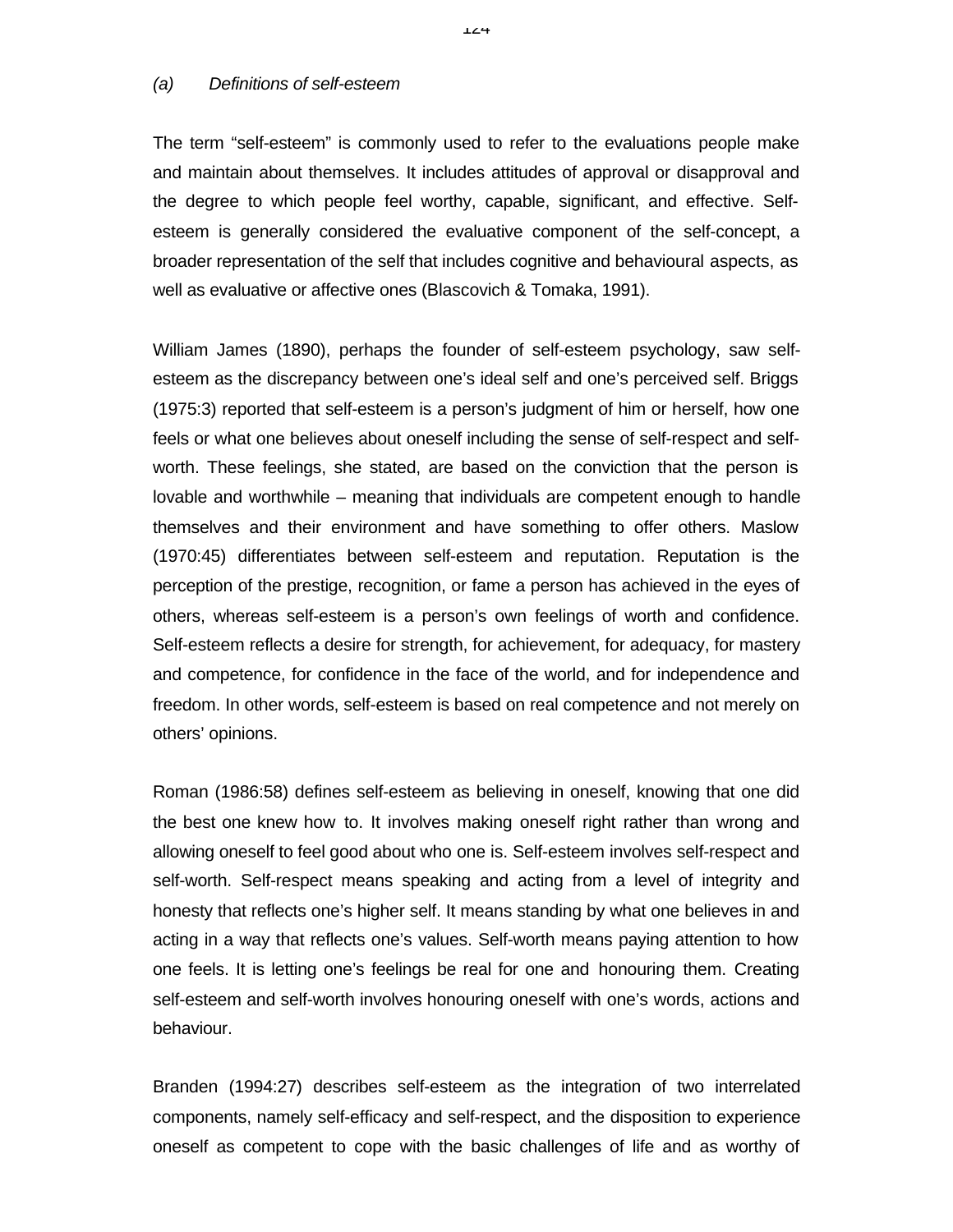happiness. Self-efficacy refers to confidence in the functioning of one's mind, in one's ability to think, understand, learn, choose, and make decisions; confidence in one's ability to understand the facts of reality that fall within the sphere of one's interests and needs; self-trust; and self-reliance. Self-respect refers to assurance of one's value; and affirmative attitude toward one's right to live and to be happy; comfort in appropriately asserting one's thoughts, wants, and needs; and the feeling that joy and fulfillment are one's natural birthright.

Clemes and Bean (1981:35, 36) equate self-esteem with the feeling of satisfaction that results when individual needs are met. This occurs by the way people handle the world or are able to influence events through their own abilities and by how they are influenced by the world or by their environment. Reasoner and Gilberts (1991:19) refined the definition of Clemes and Bean by adding that self-esteem is the degree of satisfaction one feels about oneself, the sum total of the feelings one has about one's multiple self-concept or self-images.

In a study by Kinney and Miller (1988:359), the classic definition of self-esteem by Stanley Coopersmith is quoted as "the evaluation a person makes and maintains with regard to him or herself." Coopersmith (1967:50) suggests that self-esteem expresses an attitude of approval or disapproval and indicates the extent to which an individual believes him or herself to be capable, significant, successful and worthy. Rosenberg (1981) offers a definition of self-esteem based on the principle of attribution that states that people draw conclusions about what they like by observing their behaviour through the behaviour of others. This means that individuals' interpretation of their behavior, not just their behaviour, is what influences their selfesteem.

Bolus and Shavelson (1982) refer to self-esteem as the perception of self, which is reinforced by self and others. Jackson and Paunonen (1980) report in their review of personality structure and assessment that self-esteem is viewed both as an enduring personal disposition characterised by temporal consistency (the trait view) and also as a variable state of self-evaluation regulated by environmental events (the situational view). Purkey (1990) states that self-esteem is a habit of seeing oneself in a given way and one's disposition to expect oneself to succeed, to be competent, sufficient, lovable and capable in any future situation.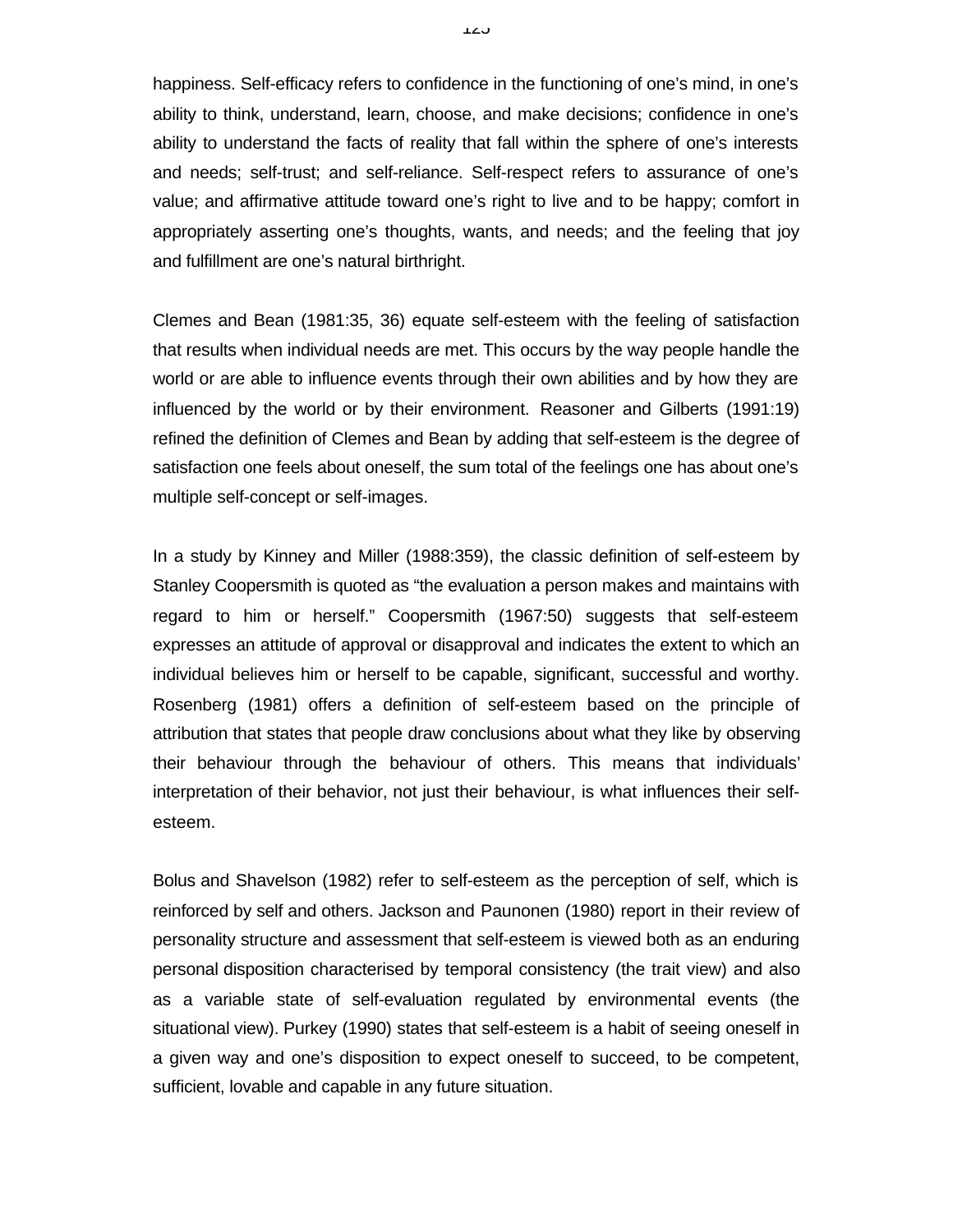Hewitt (2002:139) anchors self-esteem within the realm of emotions and defines selfesteem as a reflective emotion that has developed over time in social processes of invention, that individuals learn to experience and to talk about, that arises in predictable social circumstances and that is subject to social control. Anchoring selfesteem within the realm of the emotions captures the reality of the experience from the individual's standpoint, which is an expansion of definitions that refer to selfesteem as the evaluative dimension of self-regard or self-concept. Finally, Battle (1992:3) describes self-esteem as referring to the perceptions or cognitive selfevaluations, and subjective feelings that the individual possesses about his or her own worth - the self being a composite of an individual's feelings, hopes, fears, thoughts, and views of who he or she is, what he or she is, what he or she has been, and what he or she might become in terms of the self and in terms of his or her relationship to others. Cognitive evaluations and feelings of acceptance by others are therefore important aspects of the construct self-esteem.

Against the background of the aforegoing literature review, it appears that although the definitions of self-esteem offer various distinctions of the construct self-esteem, a common thread seems to be the emphasis on the cognitive, affective and social aspects of self-esteem:

# *(i) Cognitive aspect of self-esteem*

- Perceptions, beliefs, attitudes and cognitive self-evaluations revolving around the self; one's capability to deal with life's challenges – a sense of selfefficacy (Hewitt, 2002; Maslow, 1970);
- Perceptions, beliefs, attitudes and cognitive evaluations about one's selfworth or worthiness to be happy and successful (Battle, 1992; Blascovich & Tomaka, 1991; Branden, 1994; Bolus & Shavelson, 1982; Briggs, 1975; Coopersmith, 1967; Purkey, 1990; Rosenberg, 1981).
- Evaluation or judgements of self; approval or disapproval of self (Briggs, 1975; Coopersmith, 1967; Hewitt, 2002; Jackson & Paunonen, 1980; James, 1890; Rosenberg, 1981).
- Satisfaction of cognitive needs (Maslow, 1970).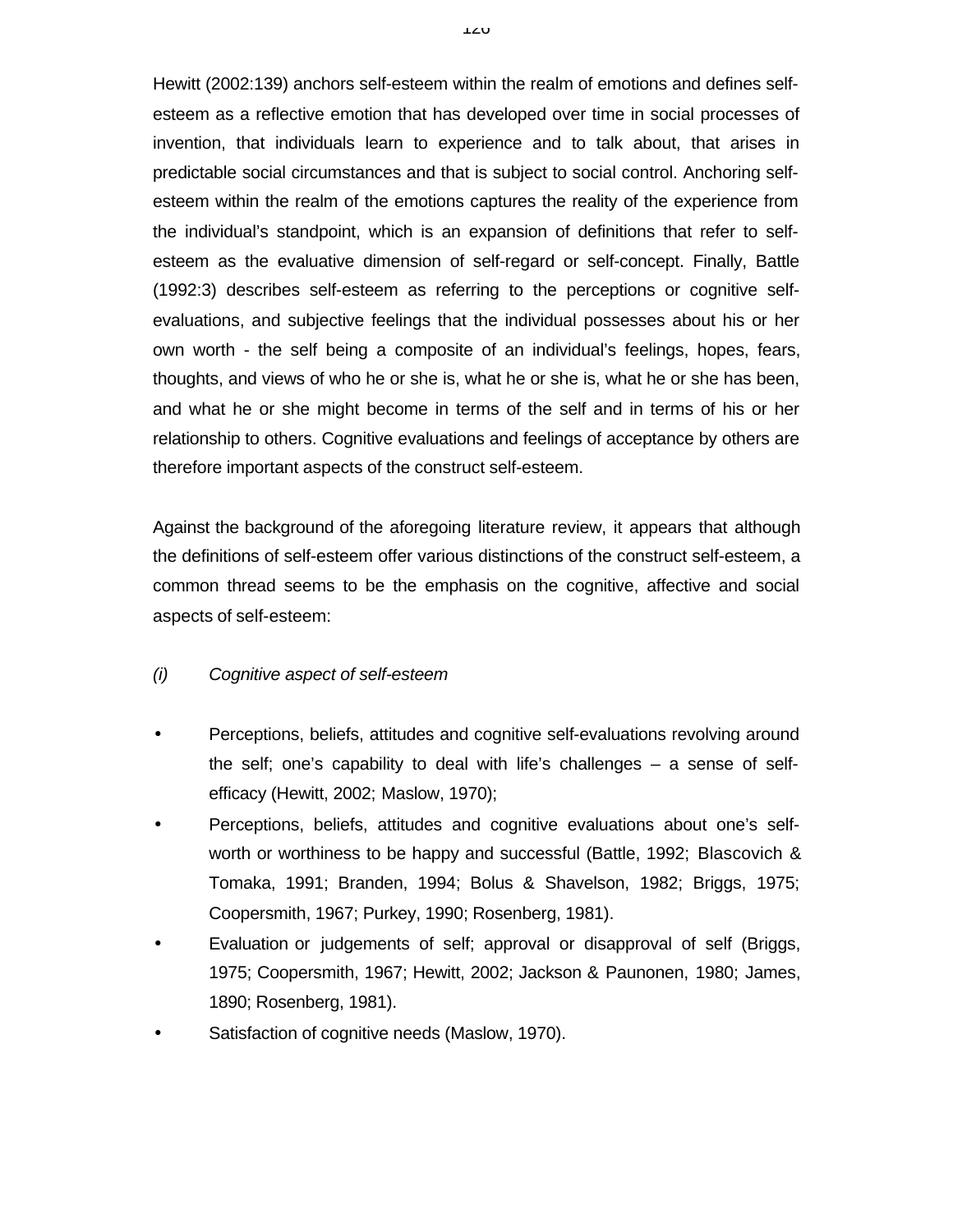## *(ii) Affective aspects of self-esteem*

• Feelings of satisfaction or dissatisfaction about oneself (mood); positive selfregard; reflexive feelings of self-worth; satisfaction of emotional needs (Battle, 1992; Branden, 1994; Blascovich & Tomaka, 1991; Briggs, 1975; Clemens & Bean, 1981; Hewitt, 2002; Reasoner & Gilberts, 1991; Rogers, 1959).

# *(iii) Social aspects of self-esteem*

- Cognitive self-evaluations and reflexive feelings about acceptance by others based on the interpretation of the behaviour of others and perceptions and feelings about the self (Battle, 1992; Bolus & Shavelson, 1982; Hewitt, 2002; Maslow, 1970; Rosenberg, 1981).
- Self-appraisal and comparison with other people or ideal self regarding accomplishments, and individually efficacious functioning (Battle, 1992; Hewitt, 2002; Maslow, 1970; Rosenberg, 1979; Swann, 1996).
- Sense of belonging and acceptance as a healthy functioning and participative member in a social group (Baumeister & Leary, 1995; Hewitt, 2002; Kinicki & Kreitner, 2003; Maslow, 1970).

Furthermore, self-esteem is seen as distinct from self-concept or self-image. The term self-esteem is used to denote the sum total of the feelings one has about one's multiple self-concepts or self-images and one's sense of belongingness and efficacious functioning as a member of a social group.

Based on the literature review, the following self-esteem definition is adopted for the purpose of this research as it integrates the principles of the humanistic perspective and multi-dimensional approaches to self-esteem and allows applicability to organisational contexts: Self-esteem is a socially constructed emotion denoting feelings and perceptions about one's multiple self-concepts and self-images which are based on the psychological need for acceptance and belonging within one's social group, the desire for efficacious and authentic functioning, competence and achievement in comparison to other members of one's group (Battle, 1992; Baumeister & Leary, 1995; Hewitt, 2002; Maslow, 1970).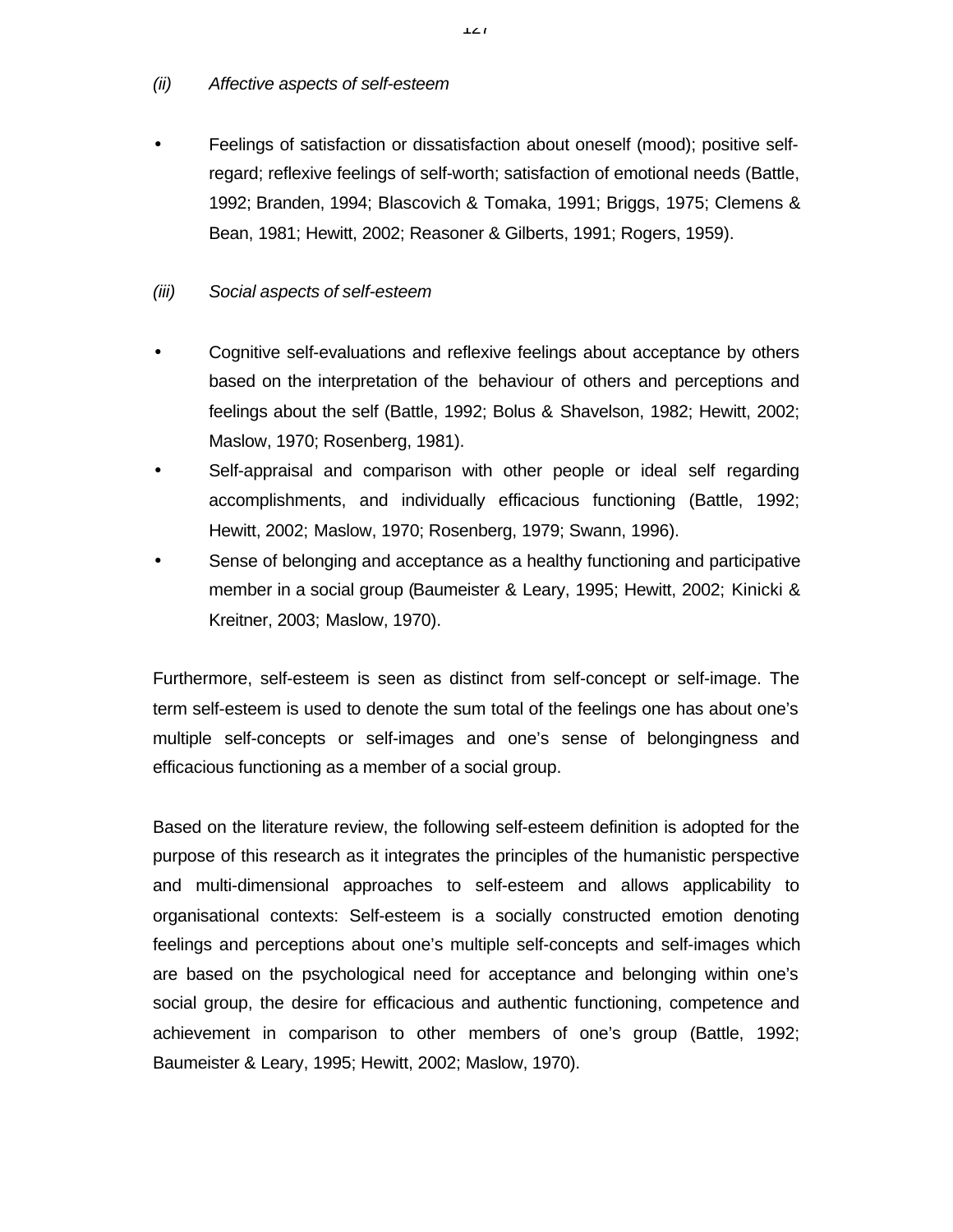#### *(b) Self-esteem versus self-efficacy*

A primary aspect of self-esteem that is emphasised, directly or indirectly, by the various definitions discussed previously is the sense of self-efficacy, especially in terms of self-regulation (Branden, 1969; Gist & Mitchell, 1992). Branden (1969, 1994, 1997) explicitly states that self-esteem pertains to a person's conviction of his or her fundamental efficacy and worth. He defines self-esteem as the experience of being competent to cope with the basic challenges of life and of being worthy of happiness. Self-esteem is the confidence in the efficacy of one's mind, in one's ability to think. By extension, it is confidence in one's ability to learn, make appropriate choices and decisions, and manage change. Self-esteem is also the experience that success, achievement, and fulfillment – and therefore happiness – are appropriate to us.

Self-efficacy is a construct derived from social cognitive theory – a theory positing a triadic reciprocal causation model in which behaviour, cognitions, and the environment all influence each other in a dynamic fashion (Bandura, 1977; 1986). Wood and Bandura (1989:408) stated that "self-efficacy refers to beliefs in one's capabilities to mobilise the motivation, cognitive resources, and courses of action needed to meet given situational demands".

Although self-efficacy is described as a judgment about task capability related to work performance, it relates to self-esteem in the sense that the task becomes selfmanagement (Branden, 1994). The efficacy judgment changes over time as new information and experience are acquired. Efficacy beliefs involve a mobilisation component; self-efficacy reflects a more complex and generative process involving the construction and orchestration of adaptive performance to fit changing circumstances. Thus, people who have the same skills may perform differently based on their utilisation, combination, and sequencing of these skills in an evolving context (Gist & Mitchell, 1992).

Gist and Mitchell (1992) differentiate between self-esteem and self-efficacy by pointing out the differences between the two constructs. Self-esteem is considered as a trait reflecting an individual's characteristic, cognitive and affective evaluations of the self (e.g., perceptions and feelings of self-worth). By contrast, self-efficacy is a judgment about task capability that is not inherently evaluative. Brockner (1988) observes that self-efficacy always refers to task-specific capability. Self-esteem refers to a global construct that taps individuals' self-evaluations (and not merely their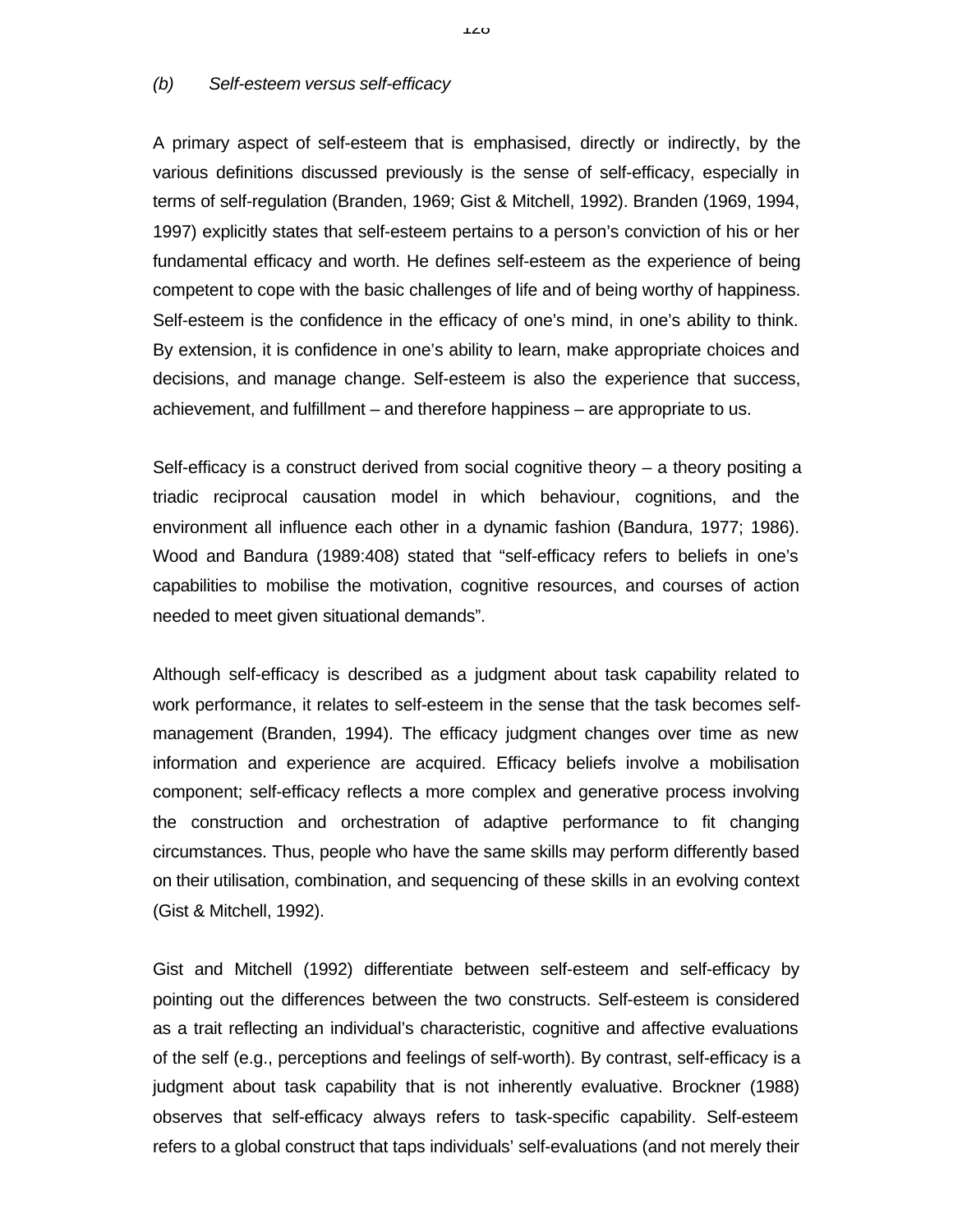confidence judgments) across a wide variety of situations. According to Schaefer (1994), the operational definition of task-specific self-esteem appears to be synonymous with self-efficacy.

Branden (1969) defines self-efficacy as particularised efficacy, referring to the individual's effectiveness in specific areas of endeavour, resulting from particular knowledge and skills he or she has acquired. Branden (1994) points out that the productive achievement of goals is a consequence and expression of healthy selfesteem can be viewed as metaphysical (or spiritual) efficacy which pertains to the individual's basic relationship to reality and which reflects the reality-oriented nature of his or her thinking processes. Metaphysical efficacy leads to particularised efficacy. The individual maintains his or her metaphysical (spiritual) efficacy by continuing to expand his or her particularised efficacy throughout his or her life – that is, to expand his or her knowledge, understanding and ability. Continual intellectual growth is a necessity of self-esteem, as it is a necessity of one's life (Branden, 1969; 1994).

An individual who develops healthily derives intense pleasure and pride from the work of his (her) mind, and from the achievements made possible by that work. Feeling confident in his or her ability to deal with the facts of reality, he (she) will want a challenging, effortful, creative existence. Creativeness will be his (her) highest love, whatever his or her level of intelligence. Feeling confident in his own value, he or she will be drawn to self-esteem in others; what he or she will desire most in human relationships is the opportunity to feel admiration; he or she will want to find others and achievements he or she can respect that will give him or her the pleasure which his or her own character and achievements can offer others. In the sphere both of work and human relationships, his or her base and motor is a firm sense of confidence, of efficacy – and, as a consequence, a love for existence, for the fact of being alive. What he or she seeks are means to express and objectify his selfesteem (Branden, 1969, 1994).

Branden (1969, 1994) differentiates between cognitive and affective efficacy. Cognitive efficacy refers to one's confidence in the functioning of one's mind, in one's ability to think, understand, learn, choose, and make decisions; confidence in one's ability to understand the facts of reality that fall within the sphere of one's interests and needs. Furthermore, it refers to self-trust in and self-reliance on the functioning and reasoning capabilities of one's mind – one believes and trusts that one is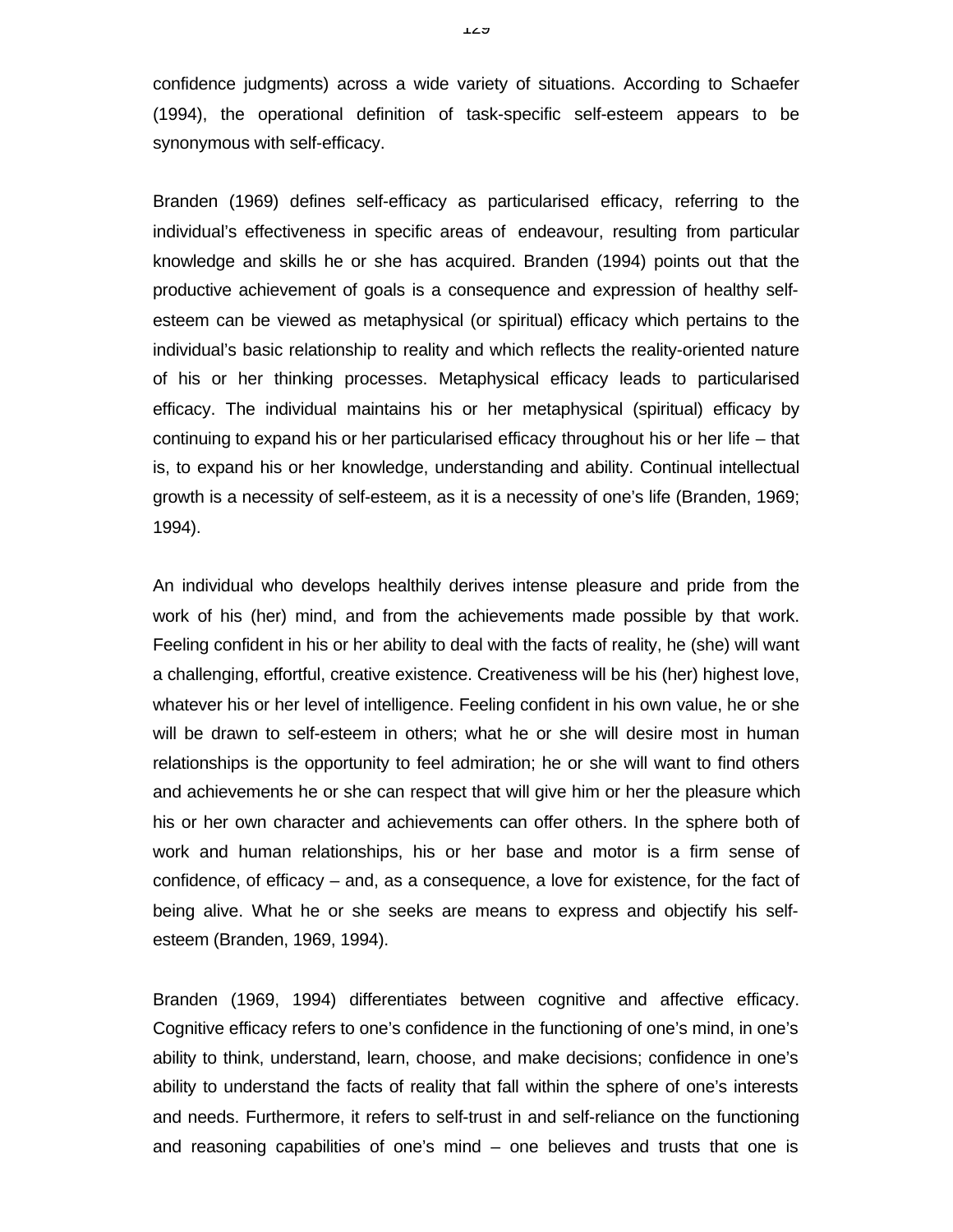competent to cope with the basic challenges of life. Cognitive inefficacy refers to the extent to which the individual fails or refuses to make awareness the regulating goal of his (her) consciousness – to the extent that he (she) evades the effort of thought and the responsibility of reason. The result is cognitive inefficacy.

Emotional or affective efficacy refers to one's confidence in one's ability to regulate emotions to promote emotional and intellectual growth. In addition, it involves one's ability to perceive accurately, appraise and express emotion and feelings when they facilitate thought. It is the ability to monitor or regulate one's own and others' feelings and emotions, to discriminate among them, and to use this information to guide one's thinking and action. Emotional efficacy requires an affirmative attitude toward one's right to live and to be happy; comfort in appropriately asserting one's thoughts, wants, and needs; the feeling that joy and fulfillment are one's natural birthright (BarOn, 1998; Branden, 1994). According to Branden (1994), the nature of one's self-esteem and self-image does not determine one's thinking, but it affects one's emotional efficacy, so that one's feelings tend to encourage or discourage thinking, to draw one toward reality or away from it, toward efficacy or away from it.

## *(c) Levels of self-esteem*

Mulligan (1988) states that self-esteem fluctuates as it is maintained and supported by selectively interpreting facts, standards and situations. It depends not on how good people think and feel they are, but also on how good they want to be (their ideal self). People tend to draw their self-esteem from a sense of their own values, which are the qualities they use to judge themselves and others. People often value what they are good at and devalue what they consider themselves poor at. A low rating on a quality that one does not value will have little effect on one's self-esteem, whereas a high or low rating on a quality that one does value will have a significant effect. A great deal of positive self-esteem seems to exist where people can make choices. According to Mulligan (1988), this explains why people who have limited choice are more likely to have chronic low self-esteem, which is often called an inferiority complex. Branden (1994) describes the collapse of self-esteem as the cumulative result of a long succession of failures to use one's mind properly – that is the basis on which one interprets facts, standards and situations and the self-evaluations one makes.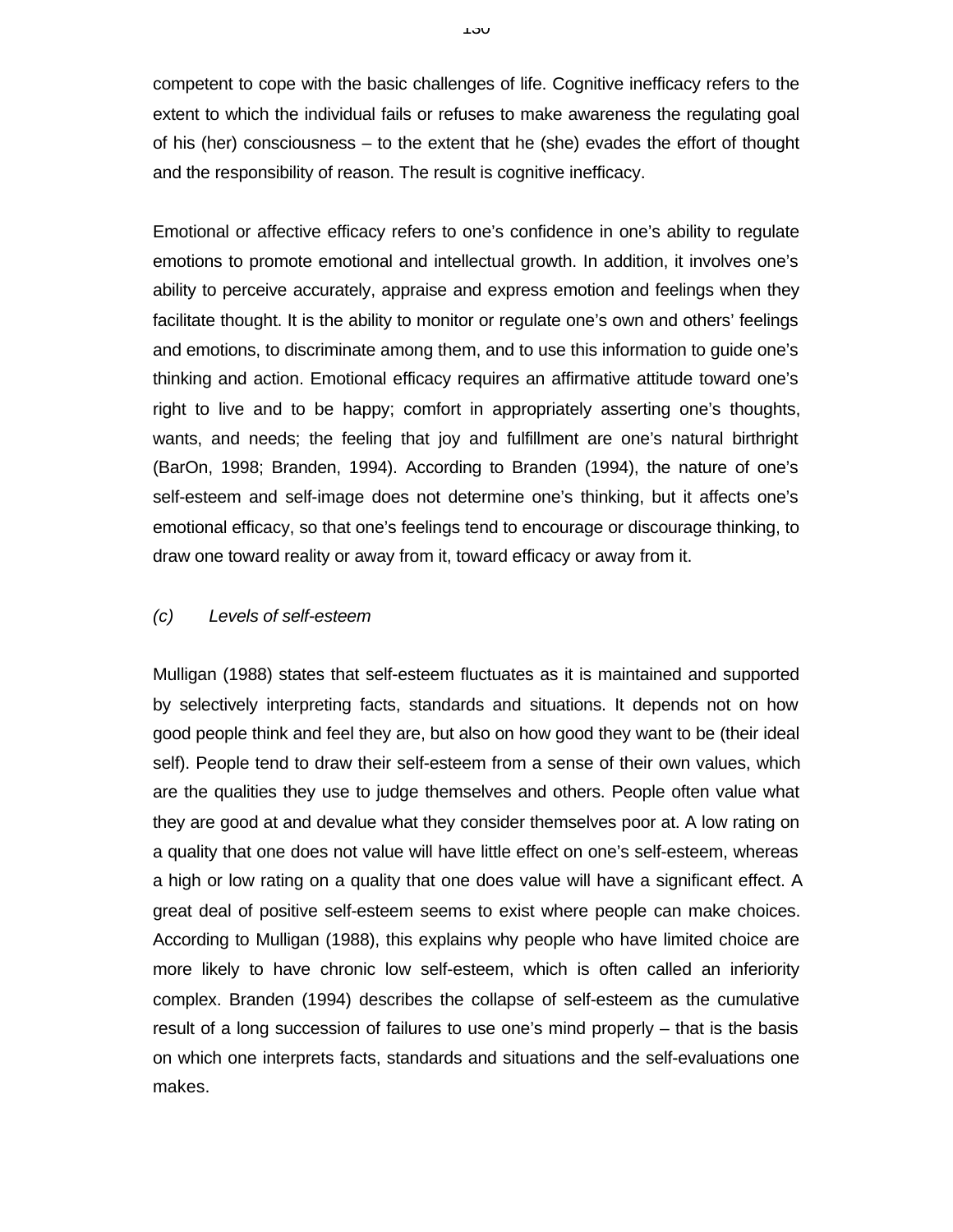According to Schaefer (1994), the problem of self-esteem is not a new one. It has been a topic of concern for many years. In research over the last twenty years, levels of self-esteem have been found to relate to a number of constructs. For example, Rotheram (1987) found self-esteem to relate to both social behaviour and academic success. Gurney (1987) reviewed several research studies by his colleagues and found that levels of self-esteem are associated with aspects of adjustment. Above average levels of self-esteem are positively associated with characteristics related to better adjustment, more independent and less defensive behaviour, less deviant behaviour, greater social effectiveness, and greater acceptance of other people.

Many experts in the field of mental health and education have performed numerous research studies and have found low self-esteem to be the preeminent cause of many emotional, educational, and life problems. For example, Gilmore (1974), in his studies of the productive personality, found self-esteem to be associated with productivity. High self-esteem characteristics include academic achievement, creativity, and/or leadership. Conversely, low self-esteem is characterised by poor academic achievement, non-creativity, and/or conforming and following behaviour. In his studies of adults, he found that, generally, self-esteem was the antecedent to success in life. Self-esteem can range from negative to positive self-esteem (Hewitt, 2002). Briggs (1975, 1977) lists three levels of global self-esteem, namely low selfesteemers (who are convinced of their inferiority and feel unlovable, channeling their energy into highly creative methods to fail), middle self-esteemers (who are selfdoubters and continually adopt a false self to please others), and high self-esteemers (who are self-validators and are realistically aware of both their strengths and shortcomings, and accept them).

Robson (1988) discussed the connection between self-esteem, love and dignity and found negative self-esteem to inhibit motivation. He also isolated other consequences of low self-esteem with substantiated consequences found by other researchers. Consequences of low self-esteem include the following partial list: multiple interpersonal problems and academic failure, dependency, masked hostility, depression, anxiety, submissiveness, apathy, feelings of isolation, unloveability, withdrawal, passivity, compliance, tendency to denigrate others, blaming others for own failings, reduction in problem-solving and decision-making skills, tendency to accept unfavourable assessments as true, and a lessened association between task performance and satisfaction.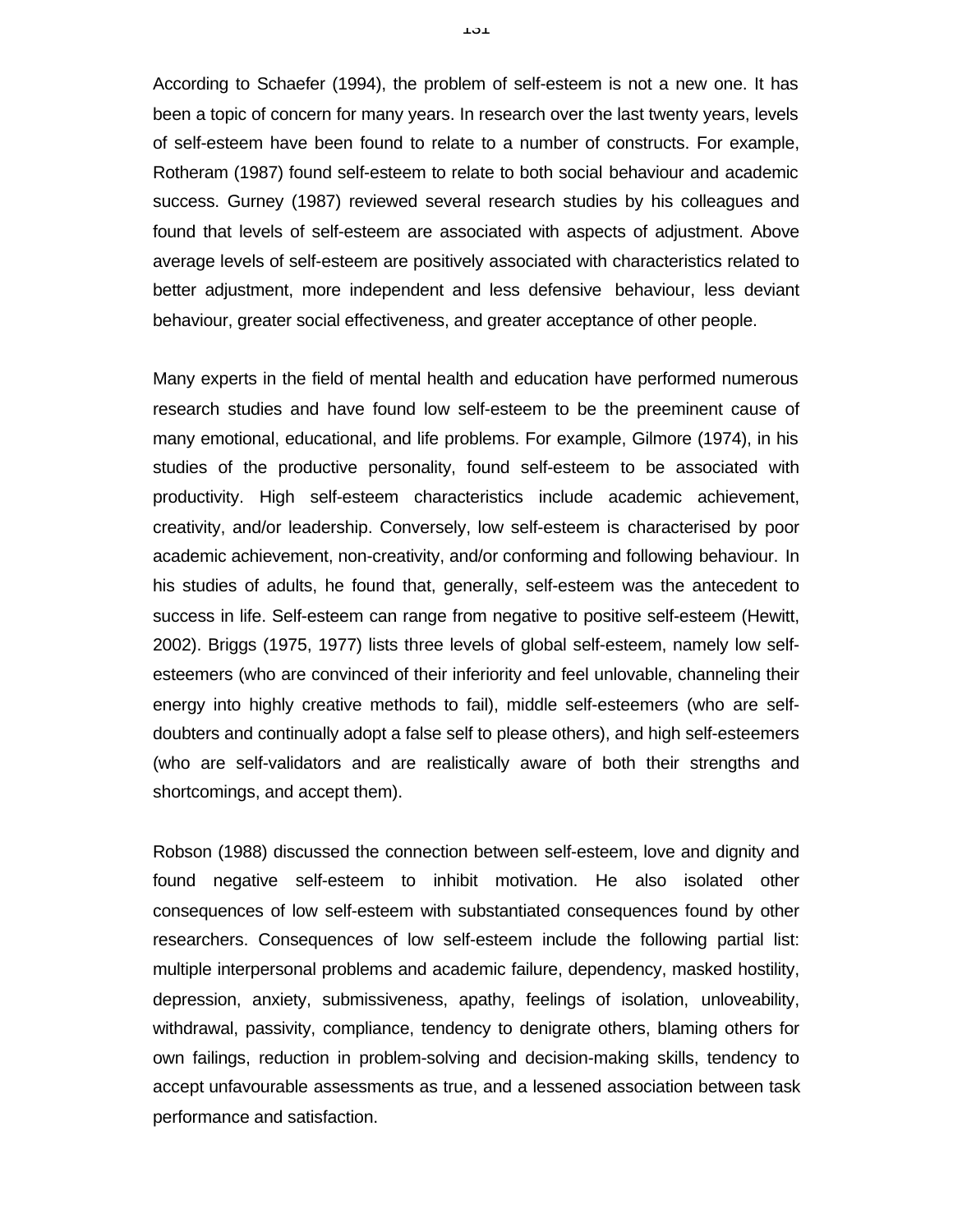Tice (1993) maintains that people with high self-esteem are those who really endorse very positive statements about themselves. Low self-esteem, however, is not the opposite. People with low self-esteem do not depict themselves as worthless and incompetent failures. Rather, they are people who are essentially neutral and noncommittal in their self-descriptions, attributing neither strongly positive nor strongly negative traits to themselves. They are low in self-esteem only in a relative sense, that is, in comparison to the very flattering way that people with high selfesteem portray themselves. Low self-esteem people are motivated to protect their sense of self-esteem and will therefore behave in a cautious, noncommittal fashion in their self-descriptions. High self-esteem people, on the other hand, are motivated to enhance their sense of self-esteem and will therefore behave in a self-aggrandising, risk-taking fashion.

Studies conducted by Roth, Snyder, and Pace (1986) found that high self-esteem people are more likely to use a self-enhancing strategy than low self-esteem individuals. High self-esteem people are more likely to present themselves in an unrealistically positive manner than are low self-esteem individuals. According to Campbell (1990), low self-esteem is associated with a relatively impoverished knowledge structure about the self. People with low self-esteem lack a firm, elaborate self-concept and find it difficult to present themselves in either a strongly positive or negative fashion. People with high self-esteem, in contrast, appear to be habitual self-enhancers. Boasting comes easily and naturally to them, leaving them able to process the social interaction fully. People with low self-esteem appear to be cautious, uncertain people who desire success but fear failure – the fear often outweighs the desire, resulting in an attitude of self-protection. Encountering a new or demanding situation, their first concern apparently is to prevent disaster, and so they act in ways designed to protect themselves from the dangers of failure, social rejection, and often humiliations (Tice, 1993).

People who are high in self-esteem are confident that they have important positive qualities and that they do not have important negative qualities. When they do feel that they possess some negative attribute, they typically see it as relatively unimportant. Consequently, they approach evaluative situations with a high degree of confidence and are not particularly concerned about failure; they see evaluative situations as an opportunity to do well and to enhance the self. People who are high in self-esteem will handicap themselves (for example, fail to practice) in evaluative situations when self-handicapping will result in further self-enhancement by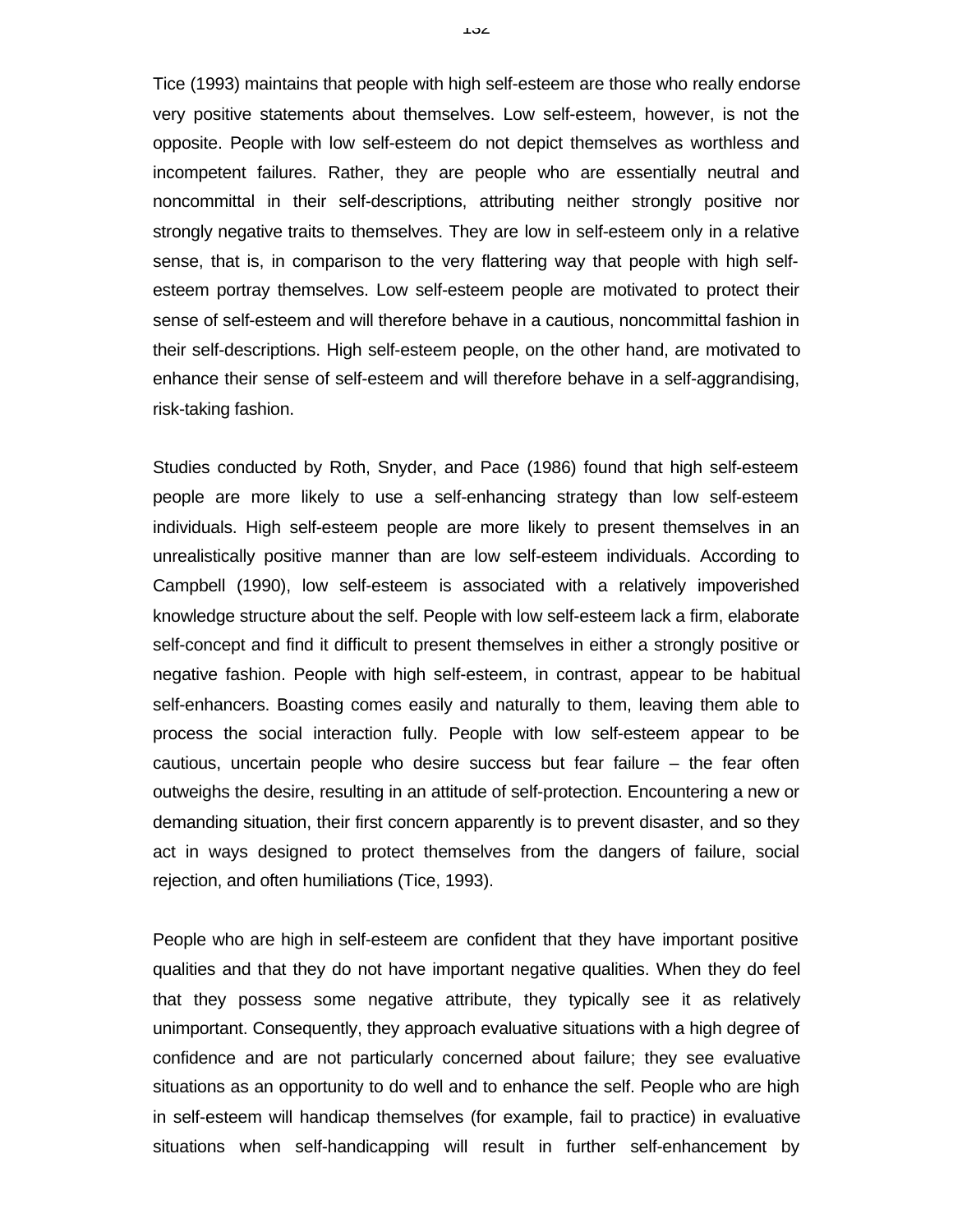succeeding in spite of obstacles (Tice, 1993). When they fail, however, people who are high in self-esteem are surprised, because this failure is inconsistent with their self-concepts (Fries & Frey, 1980; Stephan & Gollwitzer, 1981). The discrepancy between the feedback and their self-concepts arouses negative affect, which motivates a search for explanations for the outcome that are consistent with their self-concepts (Brown & Rogers, 1991). In addition to attributing the negative outcome to external causes, a number of other cognitive strategies may be available, such as devaluing the importance of the task, deciding that the evaluator is not credible, or focusing on negative information about other people. Eventually, one of these strategies will restore self-regard and positive affect.

According to Heatherton and Ambady (1993), high self-esteem individuals are often considered to be better in setting and meeting their goals and commitments than are those with low self-esteem. Under certain circumstances, however, people with high self-esteem become overconfident, persevere at unsolvable tasks, or function poorly under pressure, suggesting that the approach of those with high self-esteem is not universally superior. This inferior response is most likely to occur when the abilities or capacities of high self-esteem persons are questioned or when other aspects of their self-esteem or ego are threatened. It appears that an optimal level of self-esteem for self-regulation is neither excessively high nor particularly low.

#### *(d) Stability of self-esteem*

Self-esteem instability has been conceptualised in terms of either long-term or shortterm fluctuations in one's contextually based global self-esteem which have important implications for psychological functioning (Kerniss & Waschull, 1995; Rosenberg, 1986). Long-term fluctuations reflect change in one's baseline level of self-esteem that occurs slowly and over an extended period of time. Short-term fluctuations between feelings of worthiness and worthlessness must be dramatic to be considered unstable. Although some people with unstable self-esteem may experience dramatic short-term shifts from feeling very positively to very negatively about themselves, others may fluctuate primarily in the extent to which they feel positive or negative about themselves. The tendency to exhibit fluctuations can be viewed as a dispositional characteristic that interacts with contextual factors to result in specific patterns of fluctuations (Kerniss & Waschull, 1995).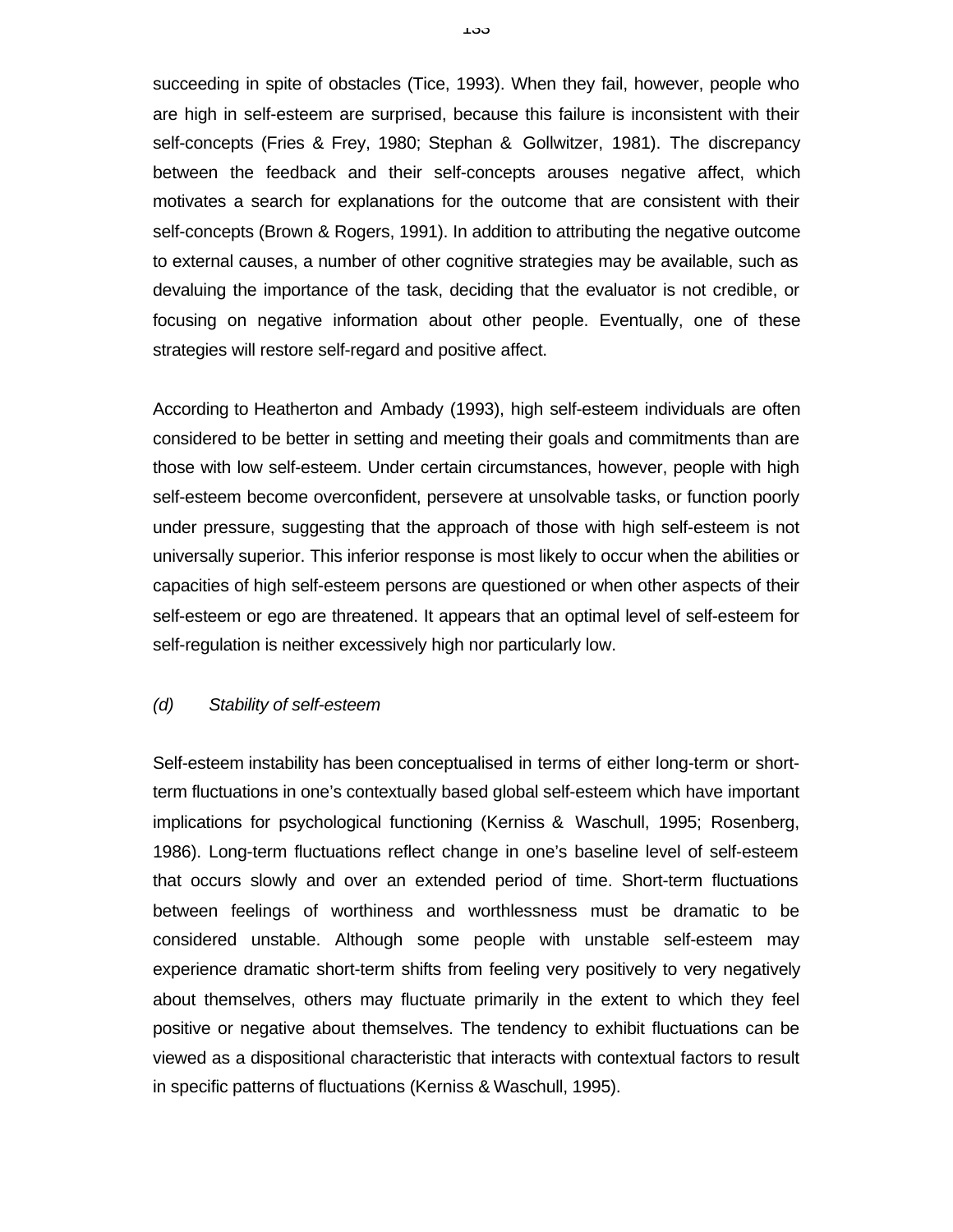Rosenberg (1986) and Kernis and Waschull (1995) suggest that an important factor in the development of unstable self-esteem is the tendency to rely excessively on personal and social sources of evaluation as a basis for determining one's overall self-worth. People who place substantial importance on such evaluations would be more susceptible to short-term fluctuations in perceived self-worth. Unstable selfesteem is also associated with heightened ego-involvement or perceiving that one's self-worth is continually "on the line" in everyday activities. Ryan (1993) makes a distinction between contingent and true self-esteem. Contingent self-esteem is based upon one's ability (or inability) to live up to one's (or important others') expectations or standards. As such, it involves a heightened sense of ego-involvement in the promotion of one's agendas, and is subject to the vicissitudes of one's successes and failures. In contrast, true positive self-esteem is based on feelings of worth that derive from one's authenticity, rather than the achievement of specific outcomes and thus is more stable and secure.

An impoverished or uncertain self-concept could lead individuals to rely on, and be more affected by, specific evaluative information, thereby contributing to unstable self-esteem (Baumgardner, 1990; Campbell, 1990). According to Kernis and Warschull (1995), instability is related to pervasive emotional and behavioural difficulties among individuals who rate low in self-esteem. Instability among people who rate high in self-esteem is related to greater attempts to get along with others and to maintain control over the details of their lives. In so doing, they may be able to maximise the extent of goodwill they receive from others, as well as from themselves.

Berry, Kernis, and Cornell (1993) report the results of analyses in which stability and level of self-esteem were used to predict scores on the Five-Factor Inventory which measures five broad facets of personality: neuroticism; extraversion; agreeableness; conscientiousness; and openness to experience. Main effects for level of self-esteem emerged for neuroticism and extraversion, indicating that high self-esteem (compared to low self-esteem) was related to lower neuroticism and greater extraversion. Unstable self-esteem (compared to stable self-esteem) was related to greater neuroticism. Among people who rated high on self-esteem, instability was related to greater agreeableness and conscientiousness, but was not related to neuroticism. Among people who rated low on self-esteem, instability was related to greater neuroticism, but to lower agreeableness and conscientiousness.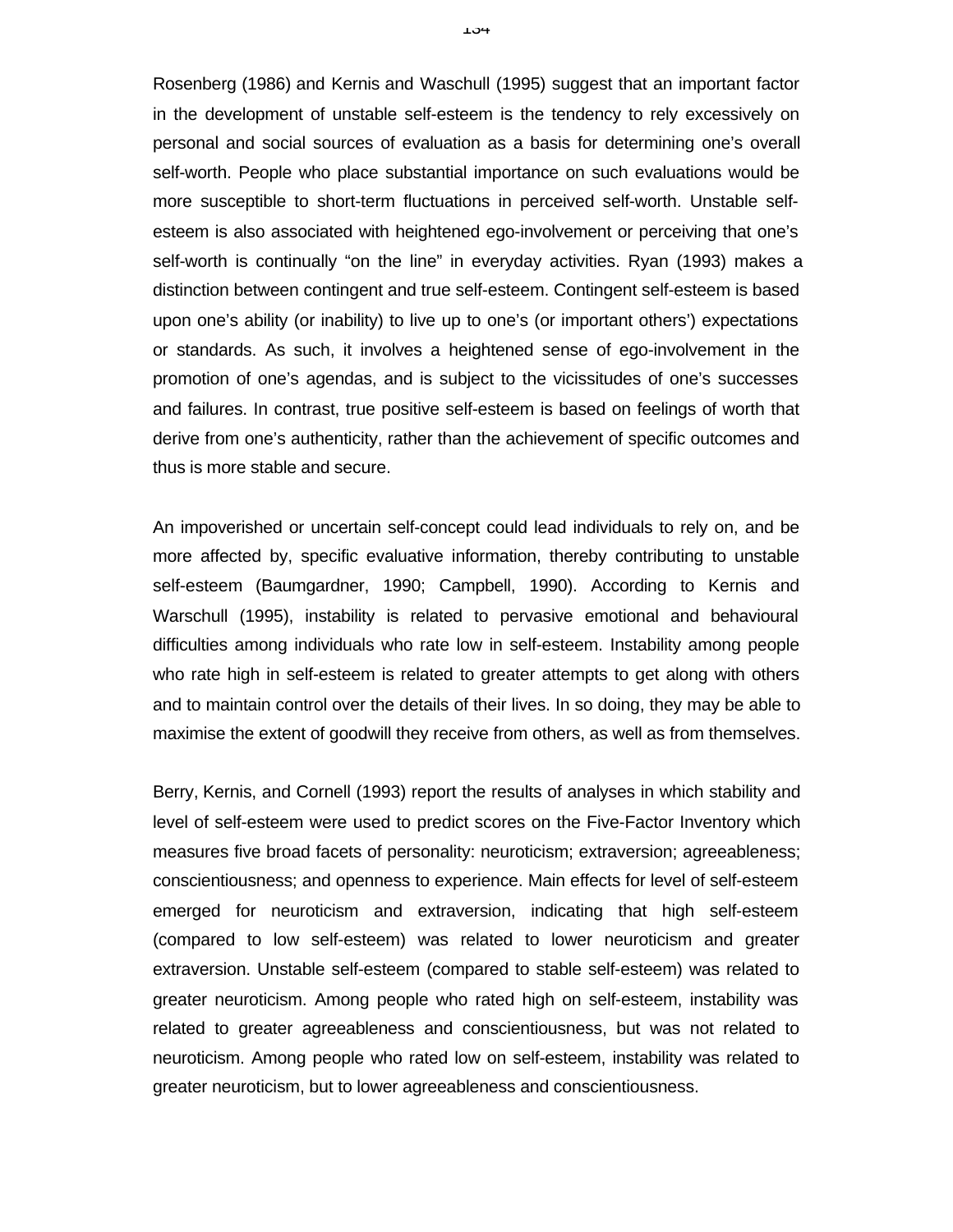High scores on neuroticism are thought to be indicative of negative emotionality, insecurity, and excessive worry. On the other hand, high scores on agreeableness are thought to reflect good-naturedness, helpfulness, forgivingness, and straightforwardness, whereas low scores are associated with heightened suspiciousness, uncooperativeness, and irritability. Finally, high conscientiousness scores are associated with heightened tendencies to be organised, reliable, selfdisciplined, neat, and persevering, whereas low scores are associated with being aimless, lazy, and careless (Costa & McCrae, 1992).

#### *(e) Self-esteem enhancement*

An important question regarding the construct of self-esteem is the question of whether or not self-esteem can be changed through either internal or external means. Put simply, can self-esteem be enhanced?

One problem in answering this question lies in the definition and description of selfesteem itself. Both Coopersmith (1967) and Shavelson, Hubner and Stanton (1976) observe self-esteem to be very resistant to change because of its stable quality. Selfesteem is resistant to change because it provides a stable assessment of the self to the self, and is actively defended by the self against alteration (Sullivan & Guglielmo, 1985). However, despite this resistance to change quality, Coopersmith (1967) and others found that self-esteem could be altered.

Peter Gurney (1987a) has chronicled dramatic self-esteem gains from three research studies using behaviour modification techniques to increase the frequency of children's positive self-referent verbal statements (PSRV). In a study by Hauserman, Miller and Bond (1976), in which an attempt was made to enhance elementary children's self-esteem by prompting and reinforcing PSRV, a significant difference in global self-esteem was found between the experimental and the control group. The results of a study by Danzig (1978) indicated that educable mentally retarded pupils' self-esteem was enhanceable through reinforcement of pupils' PSRVs. Significant gains were found in total self-esteem scores and the frequency of positive selfreferent statements. Lastly, Phillips (1984) used contingent praise to increase the frequency of PSRVs in disadvantaged elementary children. The hypothesis relating to the function of praise in increasing the frequency of PSRVs was accepted.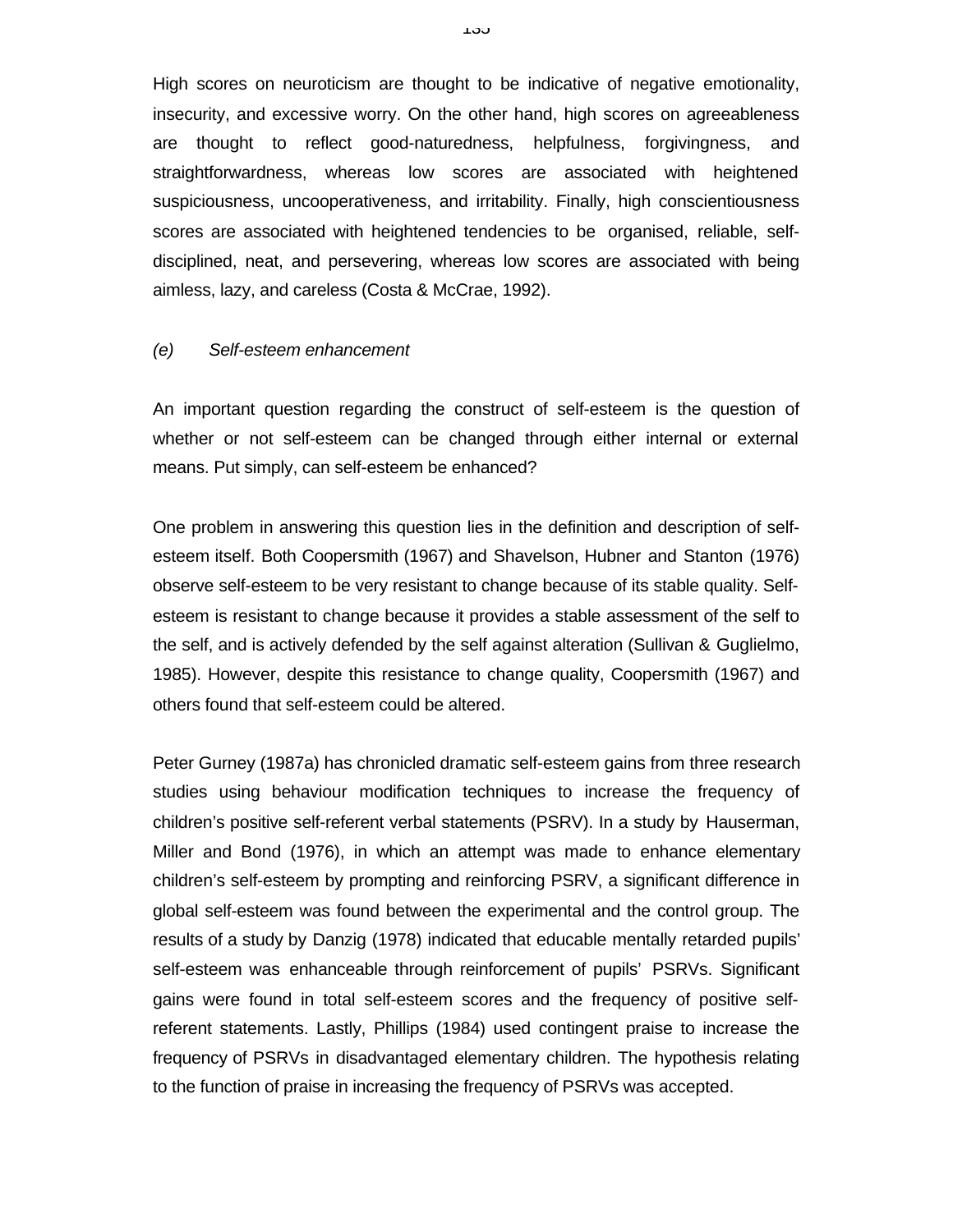Another study conducted by Reasoner and Gilberts from 1982 to 1985 (Reasoner & Gilberts, 1991) substantiates the findings from the three earlier researchers that selfesteem has enhanceable qualities. The report, Building Self-Esteem Implementation Project by Reasoner and Gilberts (1991), noted that the academic self-esteem of students could be significantly enhanced. In addition to increases in levels of selfesteem, students were found to be more cooperative, engaged in less anti-social behaviour, were more highly motivated in the classroom, exhibited fewer discipline problems, and were absent less frequently. One additional finding from the study indicated that teachers who participated in the self-esteem project also reported higher levels of personal self-esteem, engaged in more sharing of materials, enjoyed teaching to a greater degree, gave more positive evaluations of their schools, and improved their relationships with colleagues (Reasoner & Gilberts, 1991). Battle (1992) reports measures of self-esteem change in both children and adults resulting from intervention. He provides numerous case reports and examples of programmes applied to enhance self-esteem.

The above studies reflect the changeability or enhanceability construct of self-esteem in both children and adults. Valuable contributions arise from these studies. One contribution includes viewing self-reinforcement (Gurney, 1987b, 1987c), modeling (Bandura, 1977), and other behavioural modification (Gurney, 1987a; Reasoner & Gilberts, 1991) as a link between the self-concept and overt behaviour. Another valuable contribution from examining the changeability theory based on Bandura's (1977) social learning theory is a move towards an operational definition of selfconcept. Bandura (1977) states that a social learning approach, a negative selfconcept is defined in terms of frequent negative self-reinforcement of one's behaviour; conversely, a favourable self-concept is reflected in a disposition to engage in high positive self-reinforcement.

Additional research goes beyond the question of changeability by identifying age preferences more likely to succeed in long-term changes in self-esteem. These researchers found in a variety of studies that the younger the individual, the more profound and more lasting the changes that occur (Gurney, 1987b, 1987c; Koniak-Griffin, 1989; Portes, Dunham, King, & Kidwell, 1988; Searcy, 1988). Gurney (1987b, c) investigated the stability and consistency of global self-esteem and found that while adult self-esteem is open to change, enhancement will be more difficult to produce than in young children. This finding suggests that enhancement of selfesteem may be associated with the age of the subjects. The older the subject, the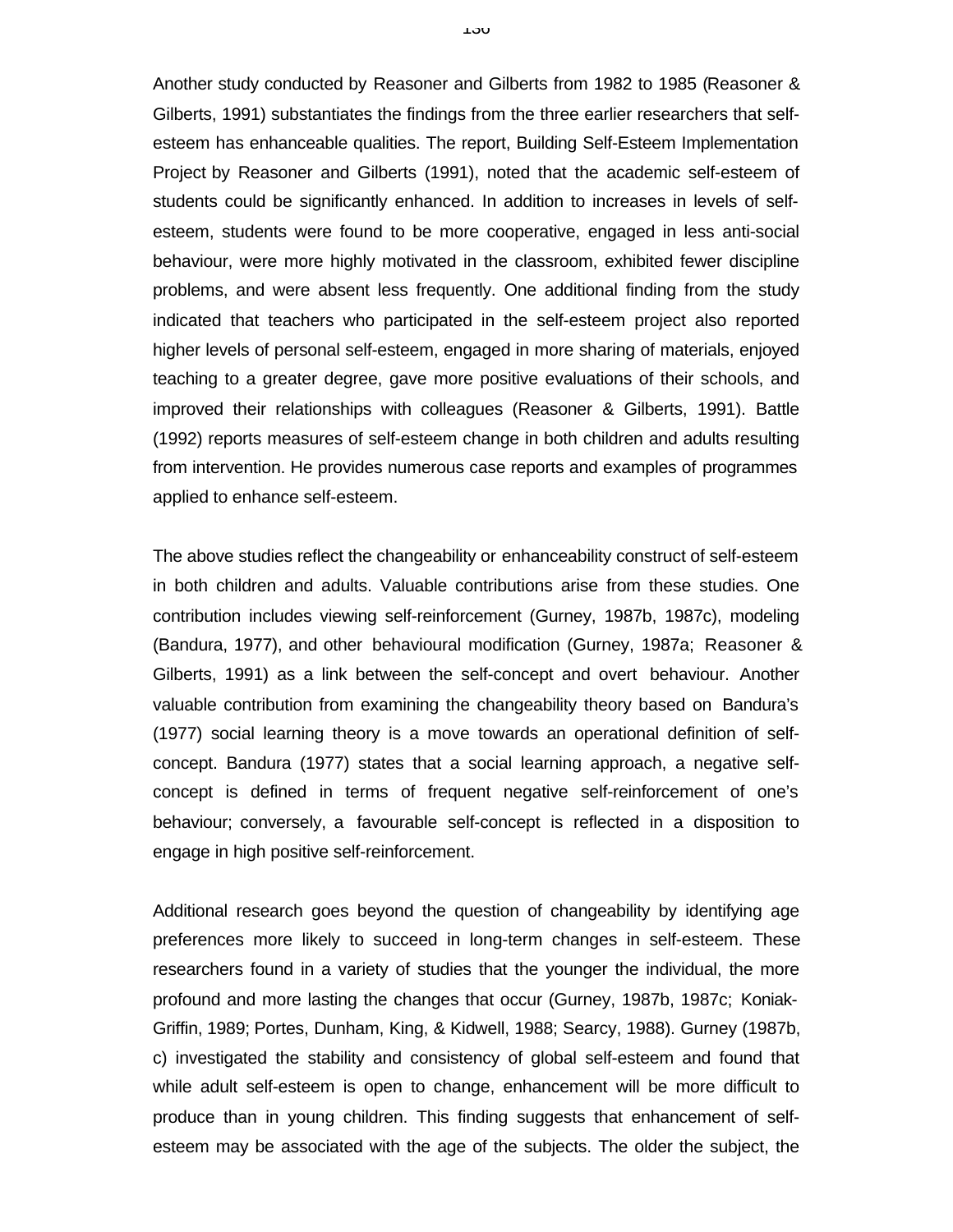more intensive the experience required for change in self-esteem, and over a longer period of time.

In reviewing Coopersmith (1967), Gurney (1987b, 1987c) states the following in terms of changing self-esteem: global self-esteem is more stable than its subscales; change in self-esteem will not be rapid; older children and adults should be open to change in self-esteem as with any other attitude; self-attitudes of adolescents tend to remain the most stable; stability may be less strong in early childhood and thus enhancement will likely be more successful in young children; enhancement will likely be more successful in young children, since even a brief exposure to an educational process may produce self-esteem enhancement. According to this statement, it appears that success of change is dependent on the subject's age.

This research focuses on adults in organisational contexts, more specifically, whether self-esteem influences the demonstration of emotional competent behaviour. It is important to note in this regard that efforts aimed at raising or enhancing self-esteem work indirectly on self-esteem by addressing the source of self-esteem, namely internally generated practices. Self-esteem enhancement is facilitated or encouraged through teaching individuals self-management and emotional intelligence competencies that facilitate the adoption of new beliefs and self-understanding, dissolve repressive barriers, liberate self-expression, and activate self-healing. Once individuals understand and consciously integrate the self-management practices into their way of life, they usually start to experience growth in self-efficacy and self-worth which raises the level of their self-esteem and in turn increases the mastery of emotional competencies (Battle, 1992; Branden, 1994; Reasoner, 1994).

#### *(f) Group or collective self-esteem*

Self-esteem can be explored as a personal, individual construct or as a collective self-esteem. Collective self-esteem is the aspects of the self-concept relating to race, ethnic background, religion, feelings of belonging in one's community, and the like (Luhtanen & Crocker, 1992). Many researchers (Blash & Unger, 1995; Lorenzo-Hernandez & Ouellette, 1998; Martinez & Dukes, 1997; Phinney, 1991; Phinney, Cantu & Kurtz, 1997) have suggested that there is a link between collective selfesteem and personal self-esteem. Positive feelings toward one's group affiliation will lead to positive feelings about oneself. Crocker, Luhtanen, Blaine, and Broadnax (1994) studied the distinction between public appraisals of African Americans and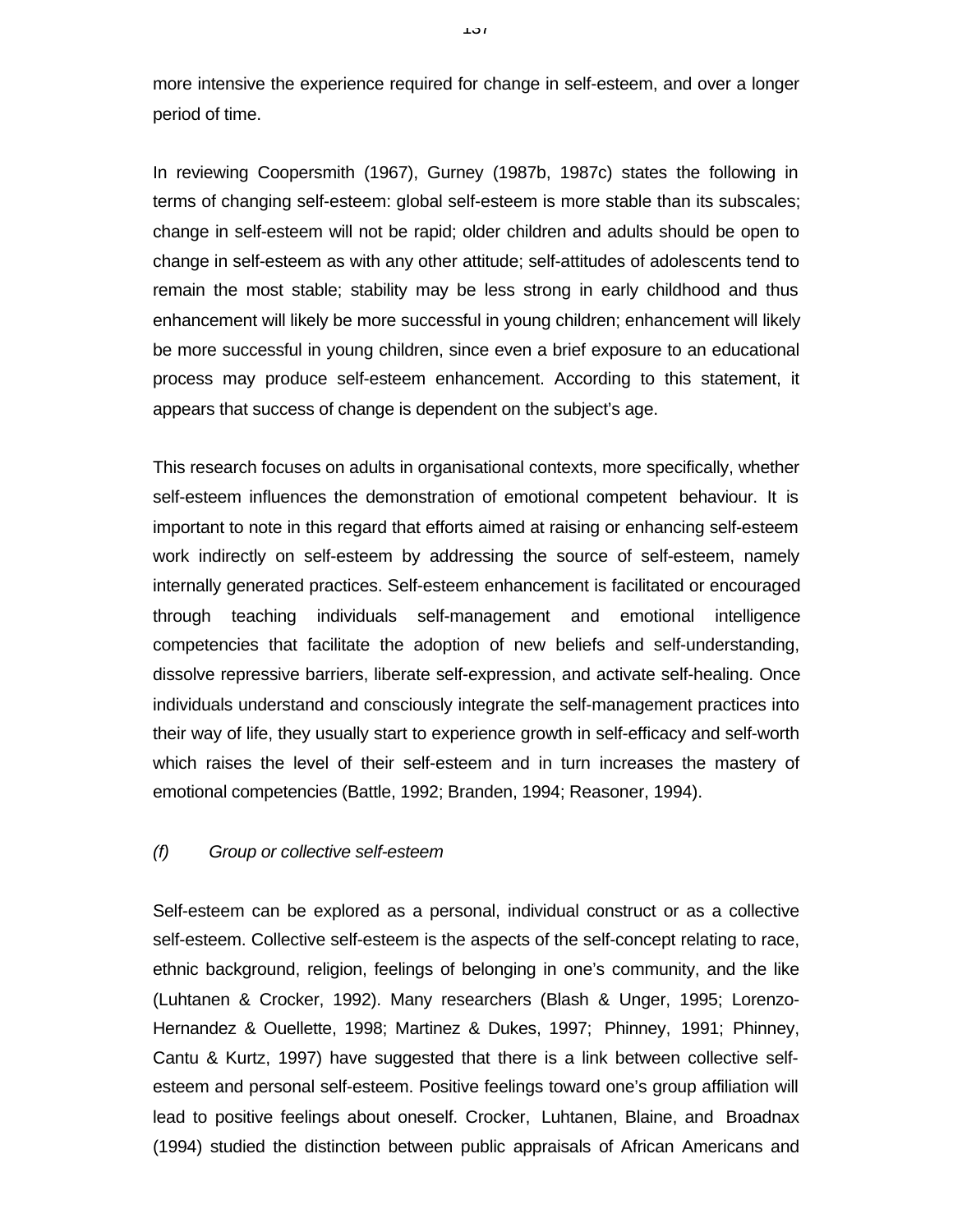personal self-esteem, finding that there was no significant relationship between the two. This suggests that African Americans separate personal feelings about their groups from how they believe society values them. According to Martinez and Dukes (1997), the sense of a broader identity source (personal and group) helps to lessen the impact of negative stereotypes and social denigration of minority group members. As collective self-esteem is related to higher personal self-esteem, and minority group members seem able to distinguish between others' perceptions of their group and their own feelings of personal identity, the individual's development of an ethnic or other minority group identity could be quite valuable to personal well-being. In this regard, a longitudinal study of ethnic identity and self-esteem conducted by Phinney and Chavira (1992) found that the exploration of cultural background appeared to promote personal self-esteem and, in turn, exploration of ethnic issues.

Kinicki and Kreitner (2003:93, 94) report a model of organisation-based self-esteem that was developed and validated with seven studies involving 2,444 teachers, students, managers, and employees. Organisation-based self-esteem is defined as the self-perceived value that individuals have of themselves as organisation members acting within an organisational context. The results indicate that organisation-based self-esteem tends to increase when employees believe their supervisors have a genuine concern for employees' welfare. Flexible, organic organisation structures generate higher organisation-based self-esteem than do mechanistic (rigid bureaucratic) structures. Complex and challenging jobs foster higher organisation-based self-esteem than do simple, repetitious, and boring jobs. Active enhancement of organisation-based self-esteem appears to build greater task motivation, productivity and job satisfaction. The concept of organisation-based selfesteem is especially relevant to flatter organisation structures where employees operate in teams, with limited contact between leaders and their subordinates, and where individual responsibility is toward team members.

#### **3.2 THEORETICAL MODELS**

According to Schaefer (1994), there is both a unidimensional theory of self-esteem (Coopersmith, 1967) theory one and a multidimensional theory of self-esteem (Marsh & Shavelson, 1985; Marsh, Smith, & Barnes, 1983).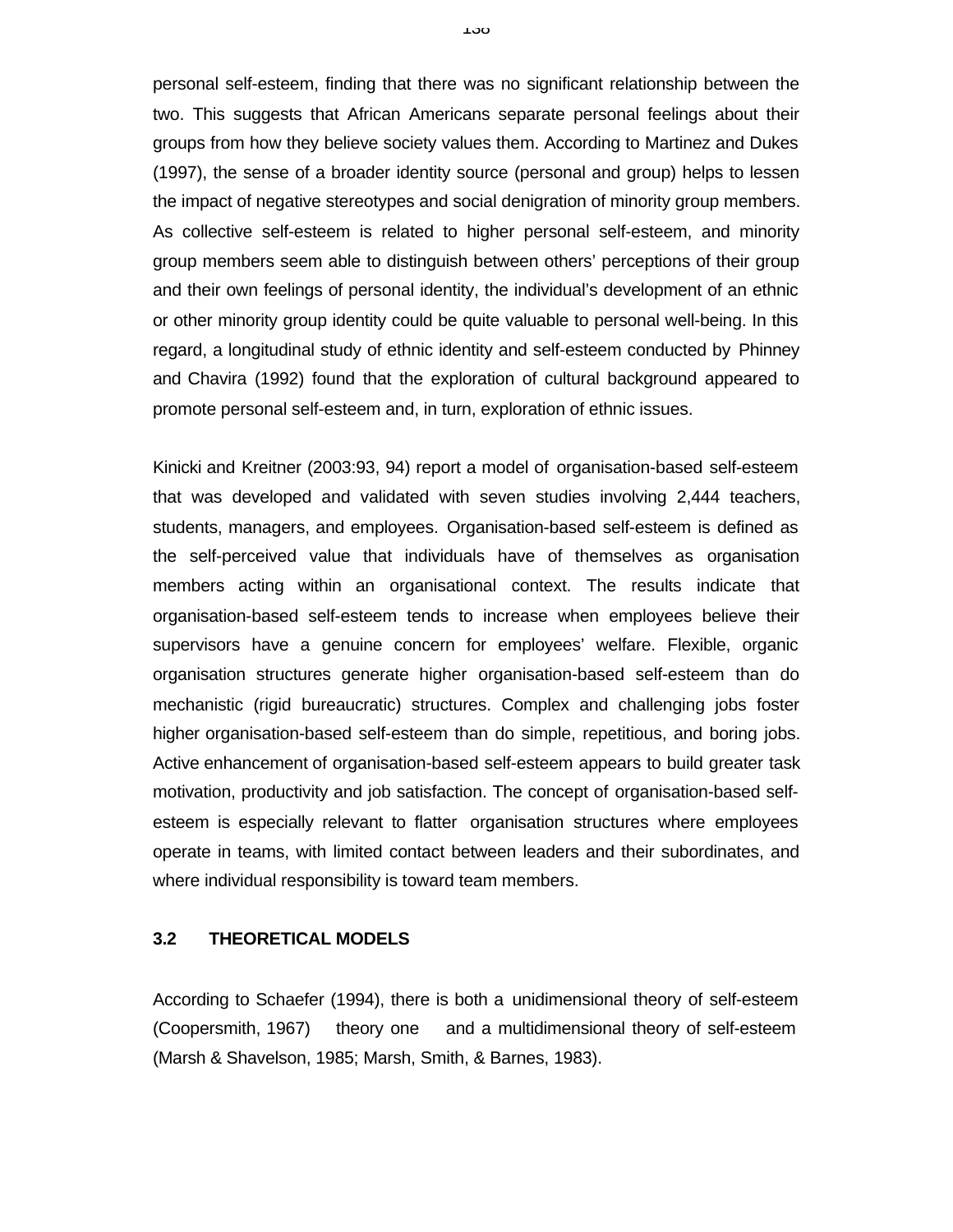#### **3.2.1 Unidimensional theories of self-esteem**

The unidimensional theory conceptualises the self-esteem construct as global, while the multidimensional theory posits that self-esteem is both hierarchical and multifaceted. Theory one is founded on Coopersmith's theory that the total selfesteem arises developmentally from the infants' earliest reception by their parents (Sullivan & Guglielmo, 1985).

Cairns (1990) critically examined the two theories and found the unidimensional approach to the conceptualisation and measurement of self-esteem deserving of criticism on both theoretical and empirical grounds. He found that it ignores the idea that the self-concept is composed of specific aspects as well as a general or total self-concept. Also, the unidimensional approach ignores the idea that the overall selfconcept is relatively independent from the more specific factors of self-concept.

#### **3.2.2 Multidimensional theories of self-esteem**

The second theory is based on theorisation by Shavelson and his associates that one's total self-esteem is a composite sum of separate self-evaluations in many specific areas of performance (Sullivan & Guglielmo, 1985). The multidimensional theory adheres to the concept that there are different types of self-esteem within each individual. These types include physical, social, academic, and general selfesteem, which when combined equal global or overall self-esteem. Battle (1982, 1990, 1992) agrees that the construct self-esteem comprises a number of facets or components. He differentiates these self-esteem components as general, social, academic, and parent-related self-esteem for children; and general, social, and personal self-esteem for adults. When combined, the components equal overall selfesteem. Furthermore, each of these components of global self-esteem consists of various factors. Battle (1992) emphasises particularly the cognitive (self-evaluations, sense of self-efficacy), affective (subjective feelings, mood) and interpersonal needs (social acceptance by others) related to self-esteem.

According to Schaefer (1994), researchers seem to agree that the multidimensional approach is a better way to view the self-esteem construct (Battle, 1990; Cairns, 1990; Markus, 1977; Markus & Wurf, 1987). The multidimensional approach is based on earlier research by Shavelson and associates (Watkins, Maukai, & Regmi, 1991) which argued that any definition of self-concept would involve both "within-construct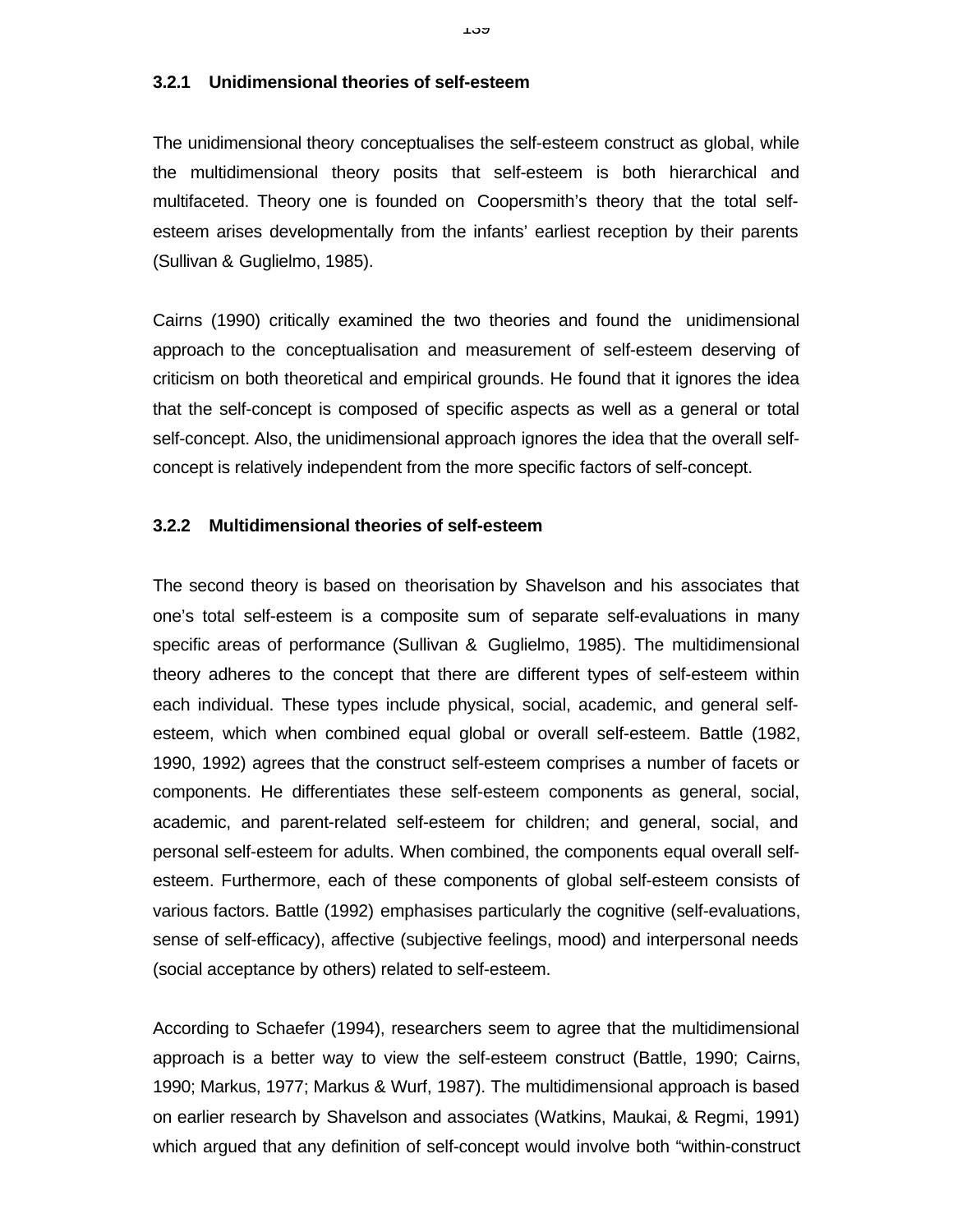specifications" (what the features of the construct are and how they are linked together) and "between-construct specifications" (how these features of self-concept are related to other constructs). Shavelson, Huber, and Stanton (1976) isolated seven common features of the self-concept construct that they considered critical to its definition. Self-concept was described as structured, multifaceted, hierarchical, stable, developmental, differentiable, and evaluative (Watkins & Dhawan, 1989).

Aldridge (1990) states it differently. Self-esteem is dependent on many variables. There are at least four areas upon which individuals may choose to base their selfesteem. These include the physical, the social, the intellectual, and spiritual modalities. Furthermore, Aldridge (1990) postulates that individuals vary in their valuing of self-esteem. Many people place great value on all four areas of development in determining how they see (the cognitive aspect of self-esteem) themselves and how they feel (the affective aspect of self-esteem) about themselves. More specifically, from the results of their survey, 96 percent of the participants believe that self-esteem can be achieved through a combination of the four dimensions and 89 percent believe self-esteem can be enhanced through each of the four aspects on its own.

The multidimensional approach to self-esteem is confirmed by literature on psychologically optimal functioning (Branden, 1969, 1994; BarOn, 1998; Cilliers & Wissing, 1993; Möller, 1995; Seeman, 1989). The multifaceted and systemic, interdependent characteristics of the self are divided into the intrapersonal (personal) and interpersonal (social) aspects of the self. The intrapersonal characteristics are cognitive (objective and rational thought and reasoning); affective (openness, awareness and sensitivity to one's own emotions, feelings and needs); acceptance of full responsibility for one's own emotions and feelings; emotional independence; selfrespect and self-acceptance; and cognitive (self-directive from an internal locus of control, conscious use of will and freedom of choice). The interpersonal or social aspect is characterised by an optimistic and unconditional acceptance of and respect for others; preference for more intimate, deeper relations characterised by responsible, spontaneous, open, authentic behaviour and an attitude of empathy and consideration toward others.

For the purpose of this research, the multidimensional approach to self-esteem is followed as it allows for the measurement of global self-esteem as well as other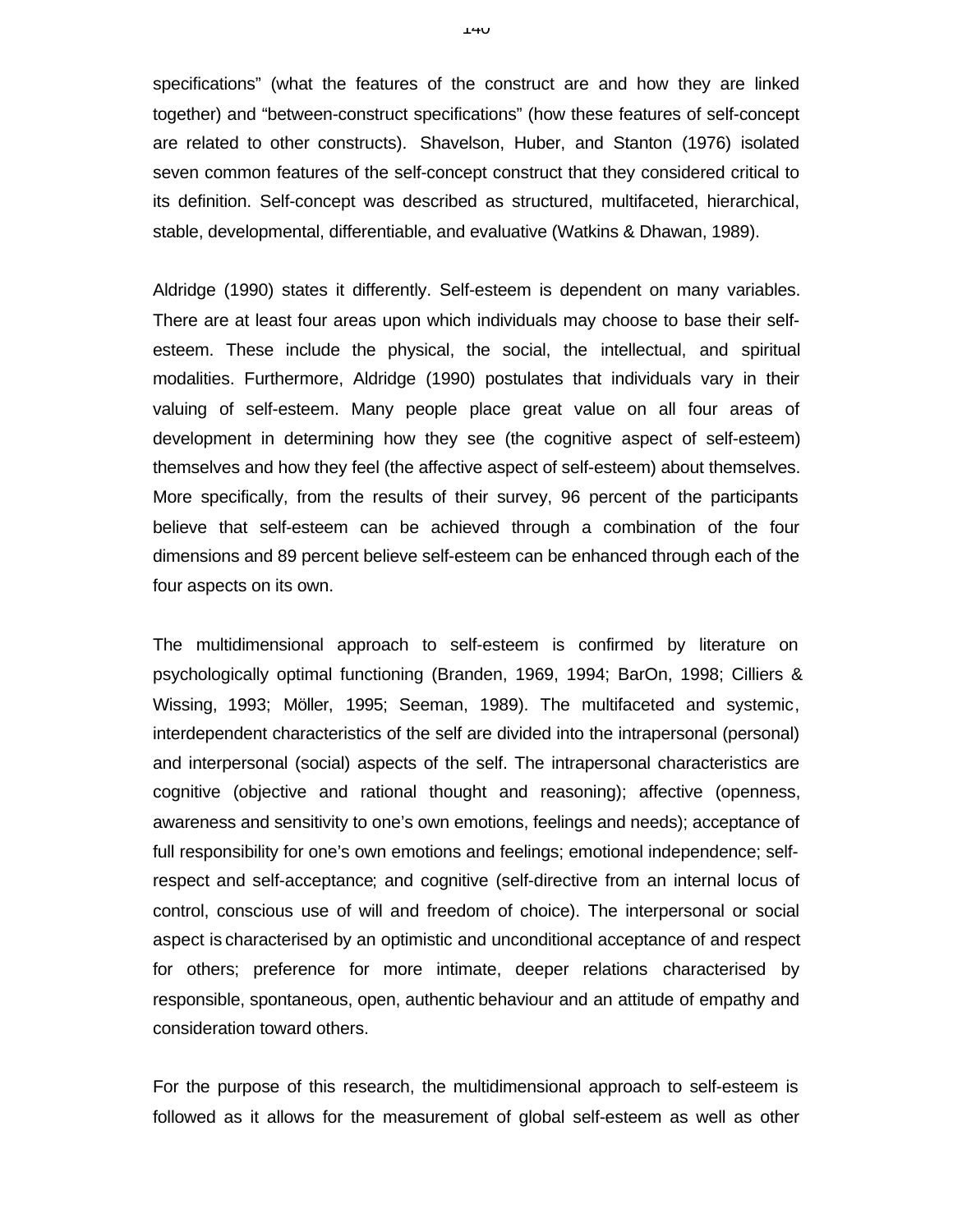specific aspects of the self, particularly the personal (intrapersonal) and social (interpersonal) aspects.

## **3.2.3 Battle's model of self-esteem**

Battle's (1992) model of self-esteem is relevant to this research as its underlying principles allows the industrial and organisational psychologist to study the construct self-esteem in a socially embedded context such as the workplace. Battle (1982, 1990, 1992) supports the multidimensional theoretical approach to defining the construct self-esteem.

## *3.2.3.1 The dimensions of self-esteem*

According to Battle (1992), the construct self-esteem comprises a number of facets or dimensions. He differentiates these self-esteem dimensions as general, social, academic, and parent-related self-esteem for children; and general, social, and personal self-esteem for adults. General self-esteem is the aspect of self-esteem that refers to individuals' overall perceptions of and feelings about their worth; social selfesteem is the aspect of self-esteem that refers to individuals' perceptions of and feelings about the quality of their relationships with peers; and personal self-esteem is the aspect of self-esteem that refers to individuals' most innate perceptions and feelings of self-worth. When combined, these three sub-components equal overall self-esteem. Furthermore, each of these components of global self-esteem consists of various factors. Battle (1992) emphasises particularly the cognitive (selfevaluations, sense of self-efficacy), affective (subjective feelings, mood) and interpersonal needs (social acceptance by others) related to self-esteem. Figure 3.2 gives an overview of these dimensions and their underlying principles.

#### *3.2.3.2 The psychological roots of self-esteem*

Battle's (1992) psychological understanding of self-esteem is rooted in four ideas, namely acceptance, evaluation, comparison, and efficacy. According to Battle (1992), the self emerges and takes shape as the child develops. The self is initially vague, poorly integrated, a somewhat fragmented phenomenon but becomes increasingly more differentiated as the youngster matures and interacts with significant others. The self, therefore, represents the culmination of one's inherent make-up and life experiences. Cognitive and affective self-evaluations of self-worth and self-efficacy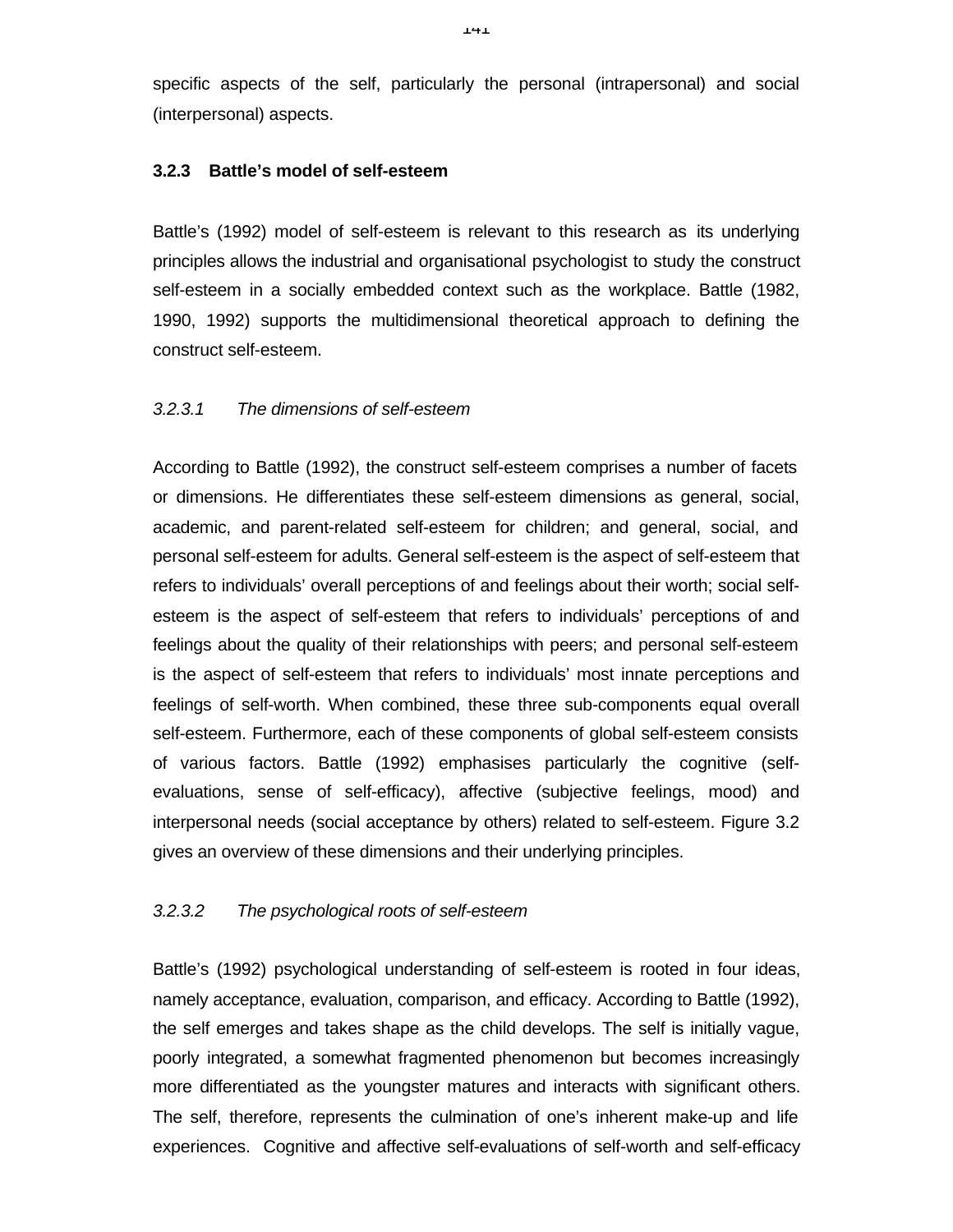(competence), once established, tend to be fairly stable and resistant to change (Battle, 1990).

Self-esteem seems anchored in unqualified acceptance of the child early in life, the receipt of positive evaluations from relevant others, favourable comparisons with others and with ideal versions of the self, and the capacity for efficacious action. Selfesteem is in the first instance thought to be dependent upon the child's acceptance within the social fold without regard to particular performances. It is built early on a foundation of security, trust, and unconditional love. Later, whatever standards of evaluation are employed, positive evaluations will enhance self-esteem and negative evaluations will damage it, other things being equal. Whether standards emphasise the accomplishment of challenging tasks or appropriate displays of personality, positive is good, negative is bad. Likewise, self-esteem is enhanced when the person is able to make favourable comparisons with other people, or with an ideal self, and it is enhanced when the person acts effectively in his or her physical or social environment (Battle, 1990; Damon, 1995; Gecas & Schwalbe, 1983; Hewitt, 2002; Owens, 1995; Rosenberg, 1979; Swann, 1996; Wills, 1981).

#### *3.2.3.3 Self-esteem as a socially constructed emotion*

Battle's (1992) description of the construct self-esteem and its sub-dimensions appears to be in line with Hewitt's (2002) conceptualisation of self-esteem as a socially constructed emotion. This approach allows the researcher to study the construct self-esteem within the organisational context. Organisations are social systems where expectations for appropriate behaviour are formed from the ongoing pattern of routines, norms, roles, and scripts for how people should behave (Worline, Wrzesniewski, & Rafaeli, 2002). Battle's (1992) measurement of self-esteem attempts to capture the reality of the experience of the self within a particular social context from the individual's standpoint. Self-esteem is described as a socially situated experience, which does not merely consist of constant or variable psychological states. The socially constructed emotions that give rise to high or low self-esteem arise at predictable times and places under the influence of role requirements embedded in a Western societal culture, with its particular notions about status relationships, success or failure in the attainment of socially prescribed goals, and the actual or imagined evaluative judgments of others (Hewitt, 2002). According to Hewitt (2002), this approach makes self-esteem more dependent upon the situation and its demands, which suggests that people manage self-esteem in the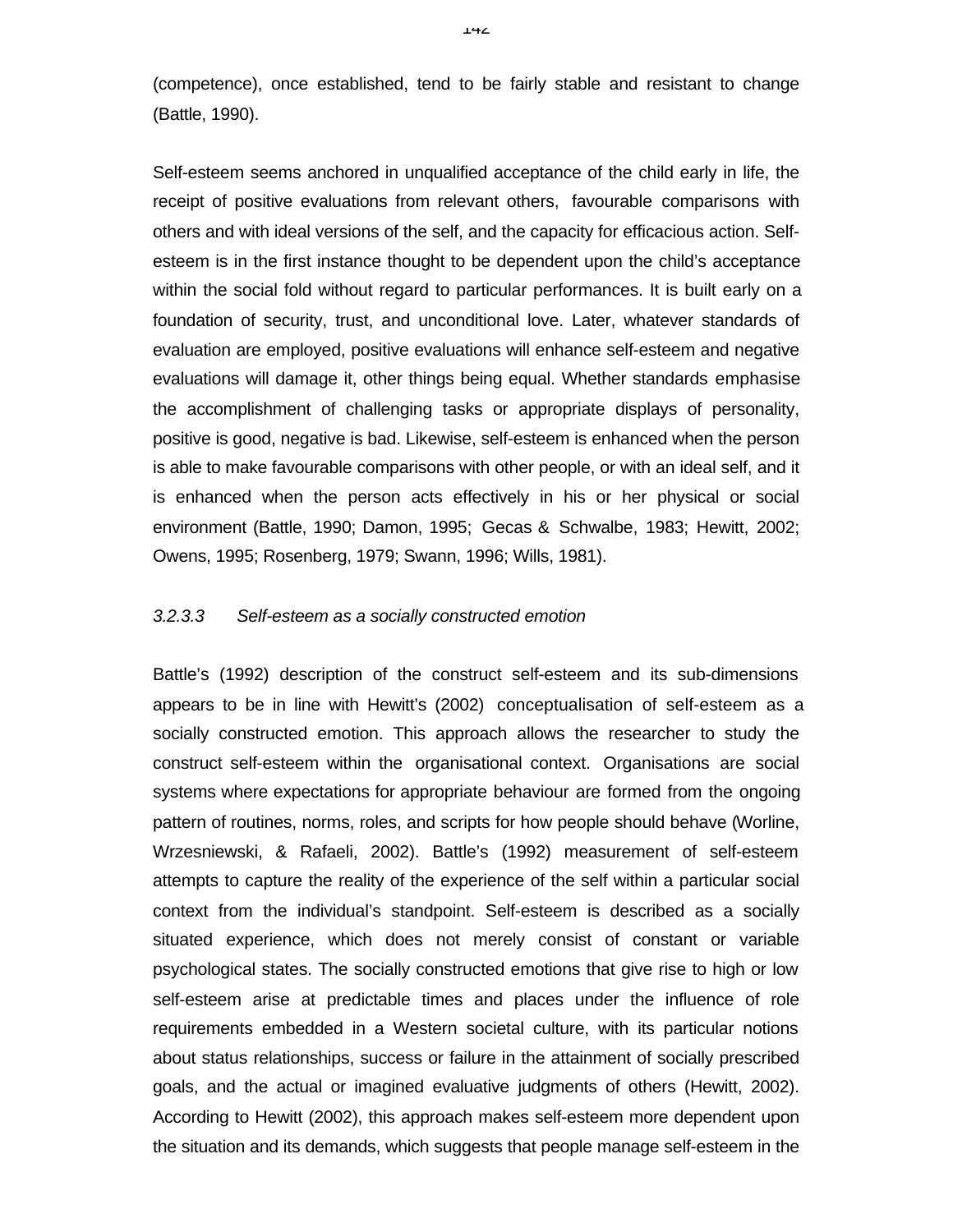same ways they manage other emotions. In other words it proposes, within limits, that people can lower or elevate self-esteem in response to role requirements, presenting a self with appropriate manifestations.

Affect is a central element of self-experience and people learn to interpret some feeling states as "self-esteem" (Hewitt, 2002:140). Emotions such as fear, anger, hatred, love, pride, satisfaction, anxiety, loathing, shame, guilt, embarrassment, and the like all figure in the experience of self in varying degrees and circumstances. These emotions may be aroused by one's thoughts and actions or by the world and deeds of others. However, not one of these forms of self-directed affect is on its own the core of self-esteem. Yet, the construct self-esteem is somehow tied to these emotional experiences. For example, people with high self-esteem are apt to speak pridefully about themselves, to express satisfaction, to label themselves as selfconfident (Hewitt, 2002).

The core of feeling to which a variety of other emotions become alloyed in the constructed emotion of self-esteem is best termed mood (Hewitt, 2002). According to Hewitt (2002), the term mood carries considerable cultural baggage and describes the affective reality that lies at the core of the construct self-esteem, which is a higher order emotional construct. Mood is a generalised aroused or subdued disposition. At one extreme of mood lies euphoria (a pervasive good feeling that the individual might describe in a variety of culturally available terms such as happy, self-confident), and at the other extreme lies dysphoria (a similarly pervasive feeling described in culturally opposite terms such as sad, fearful, anxious, or depressed). Self-esteem is not the only higher order construct applied to the universal human experience of mood. People tending toward euphoria may report that they are happy, or selfconfident, or that they feel good or are in a good mood. They may respond to selfesteem measures in ways that lead a social scientist to attribute high self-esteem to them. The interpretation of underlying affective states such as mood is shaped by the social processes, goals and values of particular cultures (Hewitt, 2002; Kanfer & Klimoski, 2002; Weiss, 2002).

Self-esteem has been constructed in a Western cultural context that enjoins the pursuit of happiness and success as culturally important goals. People respond affectively to their pursuit and attainment of these goals. Success and failure generate positive and negative affect and produce changes in expectations of future affect, that is, mood. A sense of membership in the social world and of proper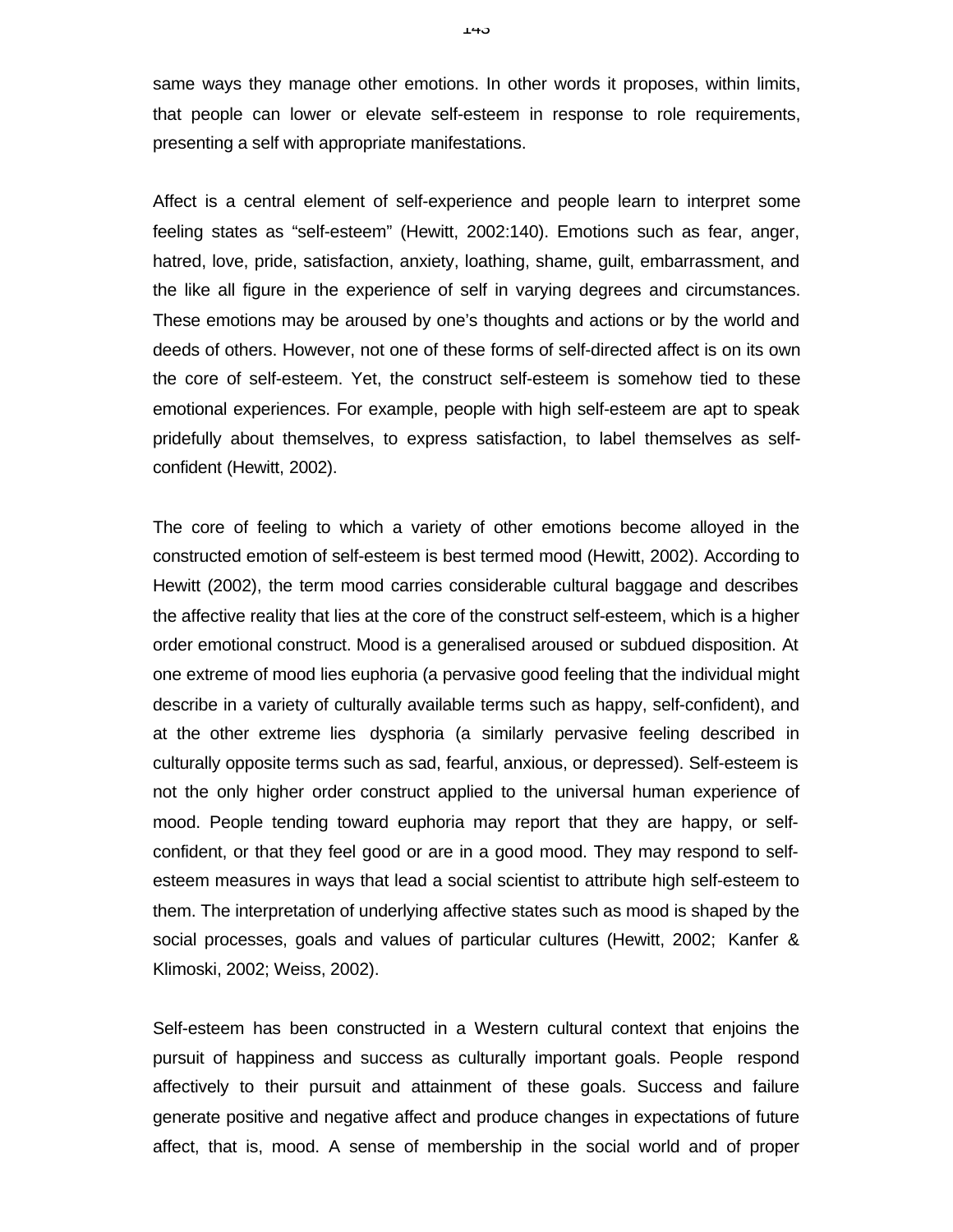attainment of cultural ideals engenders elevated mood; failure in these respects engenders depressed mood. Western culture emphasises success as a result of individual achievement, happiness as a future state to be sought by individual effort, and equality of opportunity to seek success and happiness. The individual is a voluntary member of a social world and either succeeds or fails as an individual. Such cultural circumstances engender individual mood responses, for some will fail badly, others will succeed greatly, and most will fall somewhere in the middle (Hewitt, 2002; Kanfer & Klimoski, 2002).

As a socially constructed and experienced emotion, self-esteem is more a sign of well-being than a psychological trait. Self-esteem is a measure of the person's expectations of positive events and, accordingly, his or her willingness to approach objects and others. Good self-esteem is indicative of a positive and integral personal and social identity, that is, a sense that one is located securely in the social world, competent to meet its challenges, ready to participate in life with others, and able to balance social demands and personal desires (Battle, 1992; Hewitt, 1989; Scheff, 1990). A positive and integral sense of identity, of which self-esteem is a key measure, is crucially important because it is fundamental to the capacity for emphatic role taking, the capacity to see and to identify with the other's point of view. Positive and well-regulated mood, of which self-esteem is a key sign, is fundamental to the capacity to see virtue in others, good purposes in their action, and cooperative rather than competitive goals (Hewitt, 2002). The experience of self-esteem in the workplace is the living of the affective link between the self and others. Discourse about self-esteem in the workplace encourages people to explore the nature and importance of the social bond and affective link they have with others (Hewitt, 2002; Kanfer & Klimoski, 2002).

Figure 3.2 gives an overview of the core dimensions and underlying principles contained in Battle's (1992) model of self-esteem.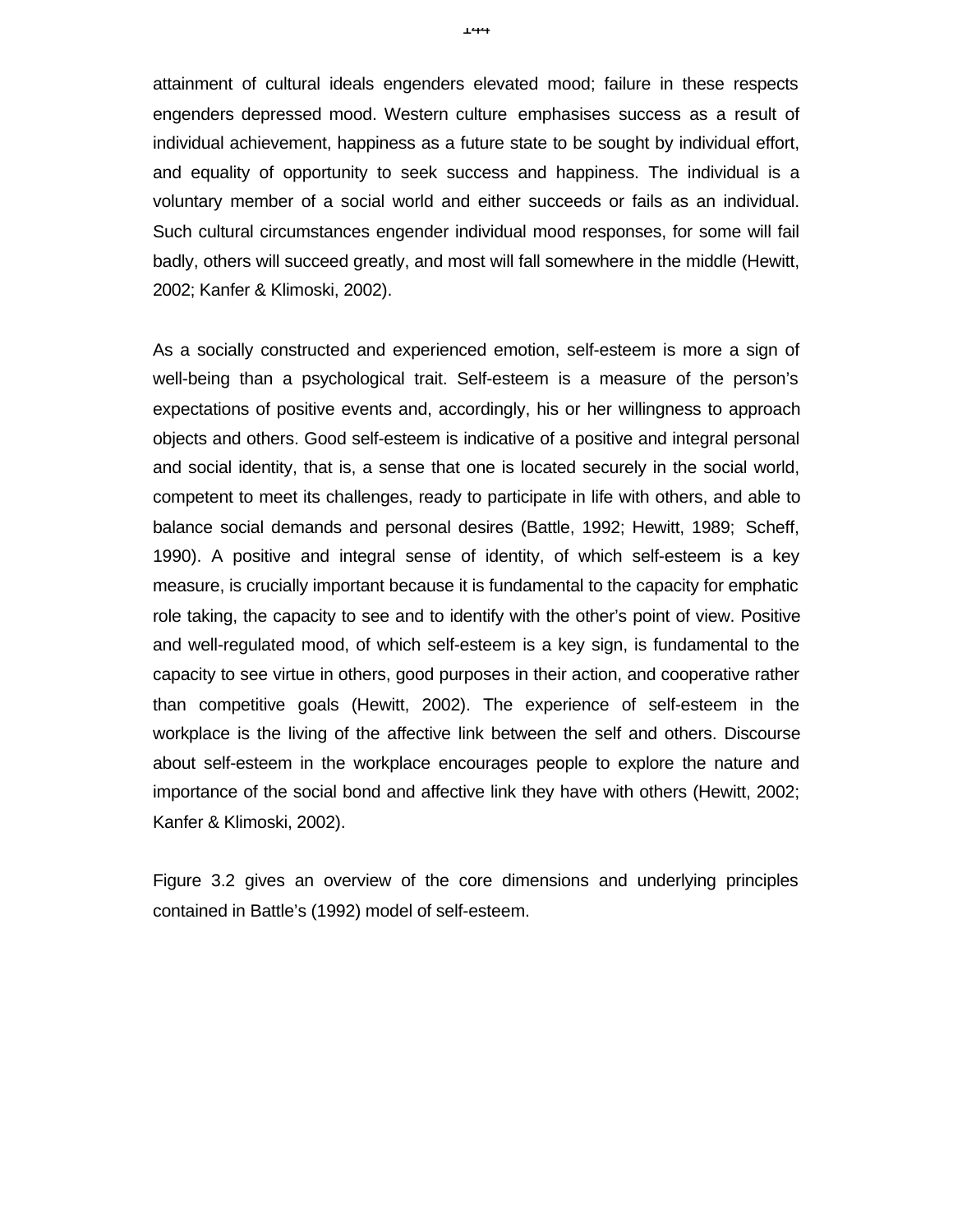| <b>GENERAL</b>  | Sense of psychological well-being<br>Self-efficacious functioning in terms of cultural<br>criteria of success and happiness<br>Self-acceptance/self-expression |
|-----------------|----------------------------------------------------------------------------------------------------------------------------------------------------------------|
| <b>SOCIAL</b>   | Acceptance/belongingness<br>Evaluation<br>Comparison<br>Efficacy                                                                                               |
| <b>PERSONAL</b> | <b>Emotional self-awareness</b><br>Mood/state (anxiety, depression, upset, hurt,<br>worry)<br>Self-regard (physical)                                           |

# **Figure 3.2 The dimensions and principles underlying self-esteem (according to Battle's 1992 model of self-esteem)**

# **3.3 VARIABLES INFLUENCING SELF-ESTEEM**

The variables that influence self-esteem are predominantly related to the socialisation process. Socialisation is conceptualised in terms of the social identity approach (Schaefer, 1994). According to the social identity approach a group is defined as a collection of individuals who perceive themselves to be members of the same social category. The group contains individuals who define, describe, and evaluate themselves in terms of the group or category label, and apply the group's norms of conduct and behaviour to themselves (Hewitt, 2002; Hogg & Turner, 1987). This identification internalisation of a social category occurs through the socialisation process (Schaefer, 1994). The socialisation process in an organisational context is described by Kinicki and Kreitner (2003:31) as the process by which a person learns the values, norms, and required behaviours which permit him or her to participate as a member of the organisation. The major socialisation factors that influence individuals' experience of self-esteem are socio-cultural factors, ethnic and socioeconomic factors, gender stereotyping, and lifespan developmental stages. Each of these factors will be discussed in turn.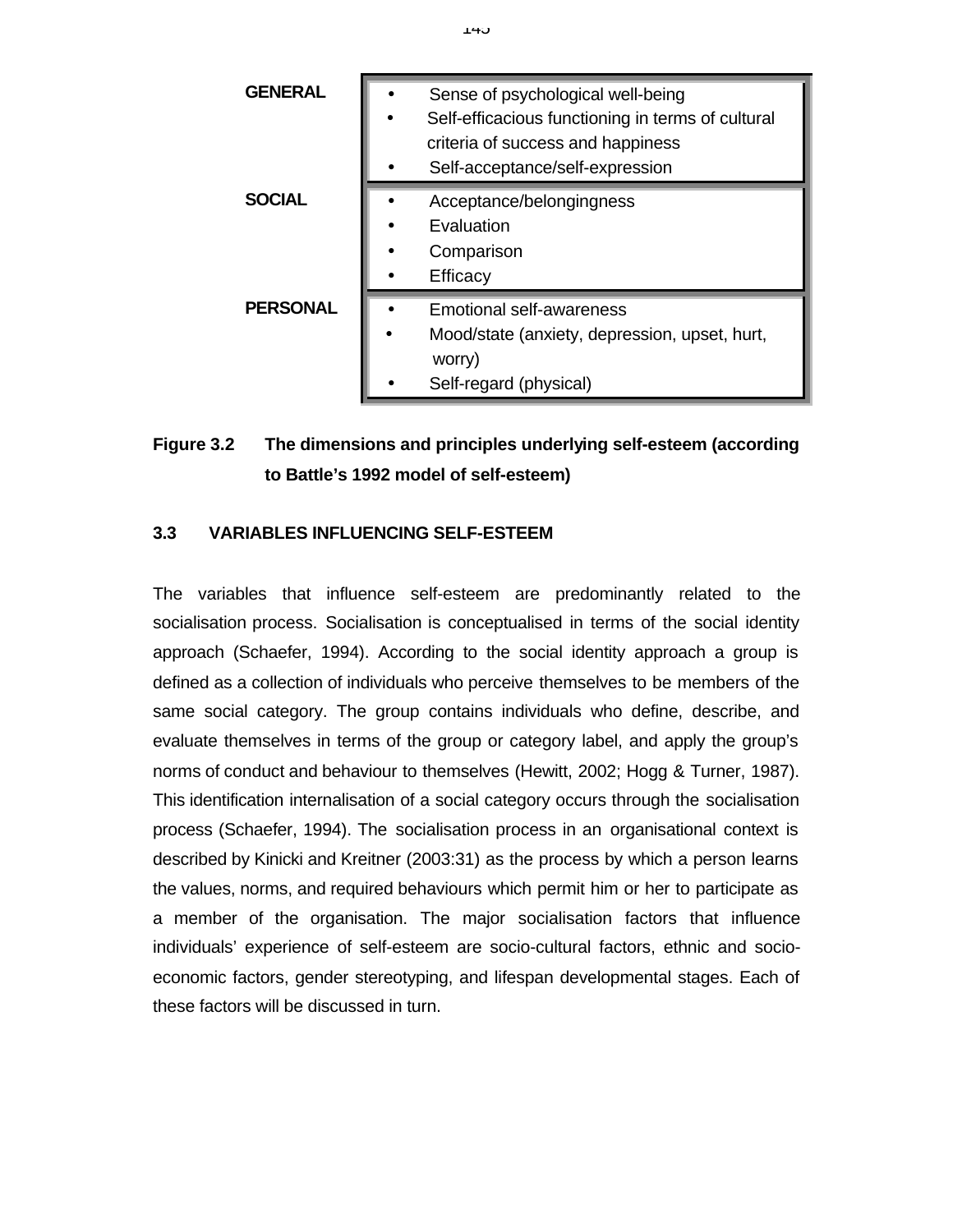#### **3.3.1 Socio-cultural factors**

Cultural factors are beliefs and attitudes commonly found among group members. These are often socialised by society, but after internalisation they serve as selfperpetuating barriers to the individual (Fitzgerald & Betz, 1994). Membership in and acceptance by some group, the evaluation of persons along various dimensions, the propensity to make invidious comparisons, and the importance placed on individual action are deeply embedded in contemporary Western culture. According to Hewitt (2002), this culture fosters anxiety about the person's acceptance by others, emphasising the individual's responsibility to create a social world or to carve out a place in an existing one where he or she can be warmly embraced. Likewise, Western culture makes available numerous situations in which the individual is exposed to evaluation, imagines the evaluations others are making, or engages in self-evaluation. It provides numerous comparative occasions on which individuals reflect on how well or ill they fare in comparison with relevant others or with possible or desirable versions of themselves. Western culture emphasises the capacity and responsibility of the individual to act independently and effectively (Bellah, Madsen, Sullivan, Swidler, & Tipton, 1985; Hewitt, 1998). Social conditions that promote optimal human functioning also promote self-esteem, and these fundamental conditions are the ones worth pursuing: acceptance within a social fold, a sense of security, cultural competence, and the capacity to reconcile personal goals and social expectations (Hewitt, 2002).

However, Branden (1994) contends that the need for self-esteem is not cultural. Every human being, whatever the network of customs and values in which he or she grows up, is obliged to act to satisfy and fulfill basic needs. All human beings need an experience of competence (or self-efficacy) if they are to possess a fundamental sense of security and empowerment. Furthermore, all human beings need an experience of worth if they are to take proper care of themselves, gain some enjoyment from their efforts, and stand up against those who would harm or exploit them. Thus, the root of the need for self-esteem is biological: it pertains to survival and continued efficacious functioning.

Research makes it clear that different facets of self-esteem within any population are influenced by the cultural background of that population, and particularly the cultural background of the group within that population that is considered the majority (Hewitt, 2002; Watkins, Lam, & Regmi, 1991). According to Nagel and Jones (1992), societal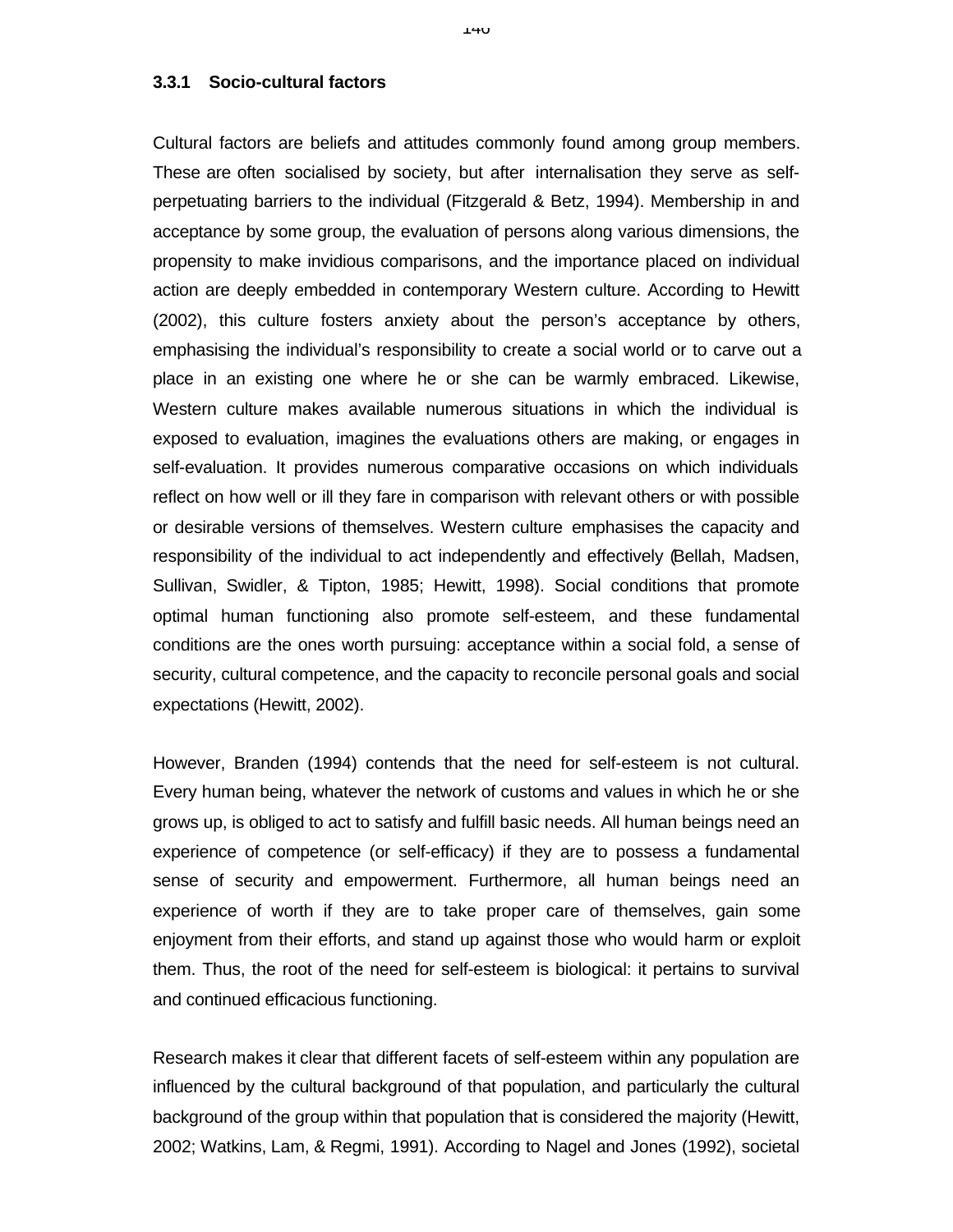pressure to conform to the norm is reality. As such, an individual may self-stereotype him or herself in order to feel like a member of the majority group, but at the expense of reduced self-esteem or loss of self-esteem. Kowalski and Leary (1989:332) refer to this condition as a self-presentational dilemma, in which individuals within the group use both enhancing and depreciating self-presentations to increase their social attractiveness to others. Kowalski and Leary (1989) also believe the cognitive dissonance theory is connected to the self-presentation theory. Vickers (1987) explains self-stereotyping as the need for humans to hold their image of themselves as incorporating widely held beliefs and characteristics of the group to which membership is aspired.

Nagel and Jones (1992) investigated sociological factors in the development of eating disorders and found the socio-cultural indoctrination of thinness, as espoused by the Western media, to be associated with favourable characteristics of beauty, friendliness, and intelligence. Obesity was associated with unfavourable characteristics (e.g. lazy, sloppy, dirty, and dumb). Schaefer (1994) views money and power as the major influencing factors in shaping societal attitudes and values – attitudes and values that are the foundation of stereotyping constructs, and associated behaviours of prejudice and discrimination (Ehrlich, 1973; Katz, 1981). Some of the more costly results to the individual that lives in a society that refuses to concentrate on a person as an individual and denies differences that exist among members of a group are loneliness, depression, mental illness, and negative selfesteem (Peplau & Perlman, 1982; Vickers, 1987).

Kinicki and Kreitner (2003) indicate that the relationship between self-esteem and life satisfaction was stronger in individualistic cultures than in collectivist cultures. Individualistic cultures emphasise personal freedom and choice, whereas collectivist cultures (or communitarianism) view personal goals as less important than community goals and interests. Individualistic cultures socialise people to focus more on themselves, while people in collectivist cultures are socialised to fit into the community and to do their duty. According to Kinicki and Kreitner (2003), self-esteem is de-emphasised in collectivist cultures, and emphasised in individualistic cultures. Wissing and Van Eeden (2002) mention that the social self may take precedence in a collectivist value system.

 $1 + 1$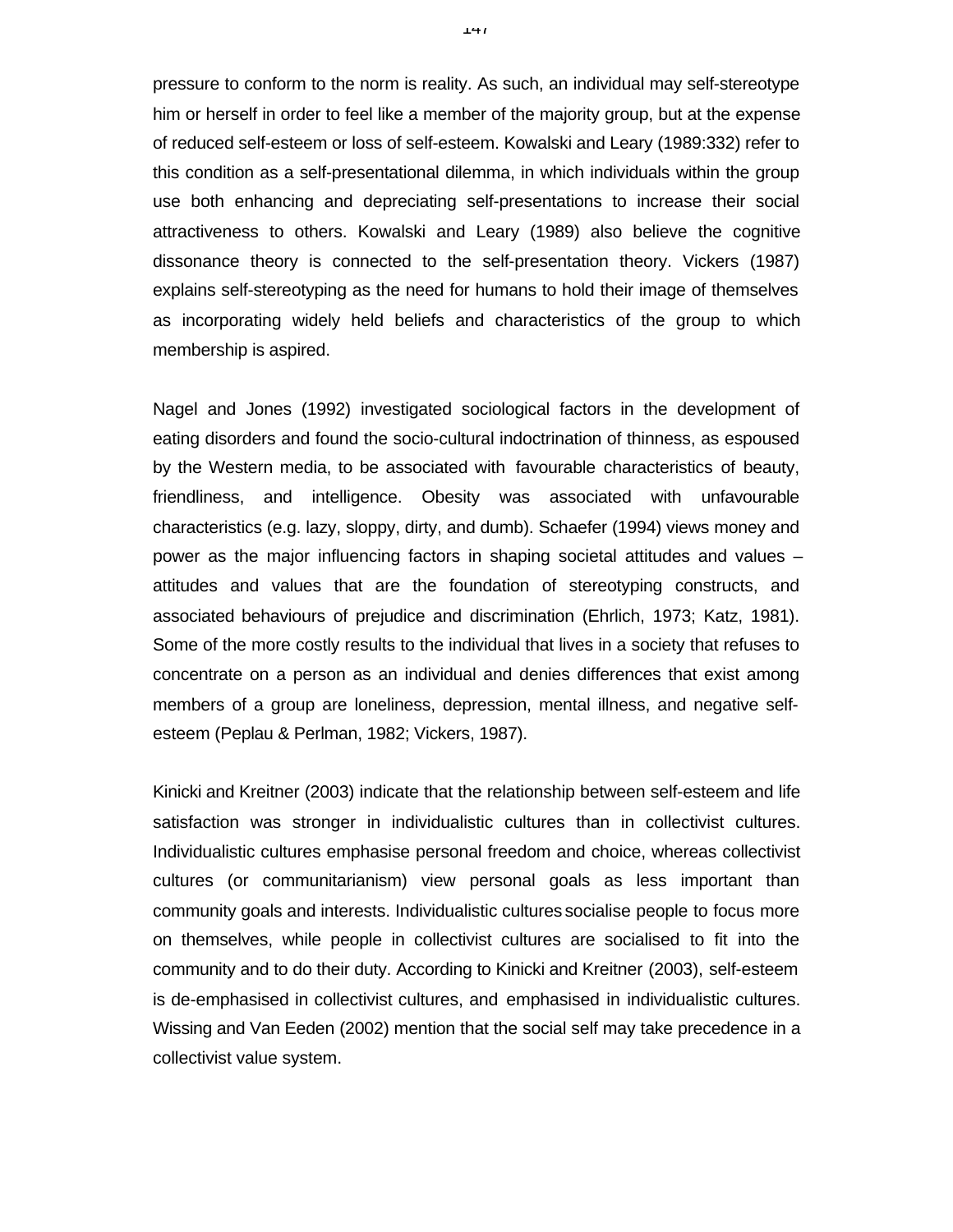#### **3.3.2 Socio-economic and ethnic factors**

Schaefer (1994) indicates that research pertaining to ethnic and socio-economic factors influencing self-esteem development found that when race and self-esteem factors were controlled, a significant difference in self-esteem was not reported. However, additional research studies do document overrepresentation of certain disorders and behaviours related to self-esteem among particular races and selfesteem levels. Schaefer (1994) believes it important to explore ethnic and race factors because the relationship between ethnicity and self-esteem is still an unexplored area. In research comparing whites and blacks, blacks often have equal or higher self-esteem than whites, and a number of theories, including those related to self-protection and dis-identification, have been offered to explain these findings (Crocker, Voekl, Testa, & Major, 1991; Steele, 1992).

Leong (1992) indicates that when it comes to career development and the implementation of one's self-concept, individuals in some ethnic groups, choose occupations to preserve of the family and culture of origin rather than to implement their self-concept. Fitzgerald and Betz (1994) contend that racial stereotypes lead to prejudice and, often, to discrimination against others. Further, it leads to selfselection into or out of social and work roles based on beliefs of racial appropriateness.

#### **3.3.3 Gender stereotyping**

Borman and Guido-DiBrito (1986) contend that women, without being aware or intending to do so, tend to foster their own low self-esteem and dependence because of a different socialisation process than men. Women have a higher fear of failure than men, and more frequently attribute their success simply to luck (Schaefer, 1994). Even high-achieving women are guilty of self-sabotage, and these behavioural forms of self-sabotage are viewed as an expression of conflicts related to vulnerable self-esteem and to women's sex-role socialisation (Post, 1988). Society promulgates low female self-esteem by maintaining conditional acceptance of career women through salary discrepancies, gender-role stereotyping, family demands, and dual career conflicts (Schaefer, 1994). One result of gender stereotyping is that women view themselves as less socially desirable and lack a solid sense of gender-role orientation, and this role ambiguity leads to lowered self-esteem (Nagel & Jones, 1992). Kerr and Maresh (1992) discuss the extraordinary gap between aptitude and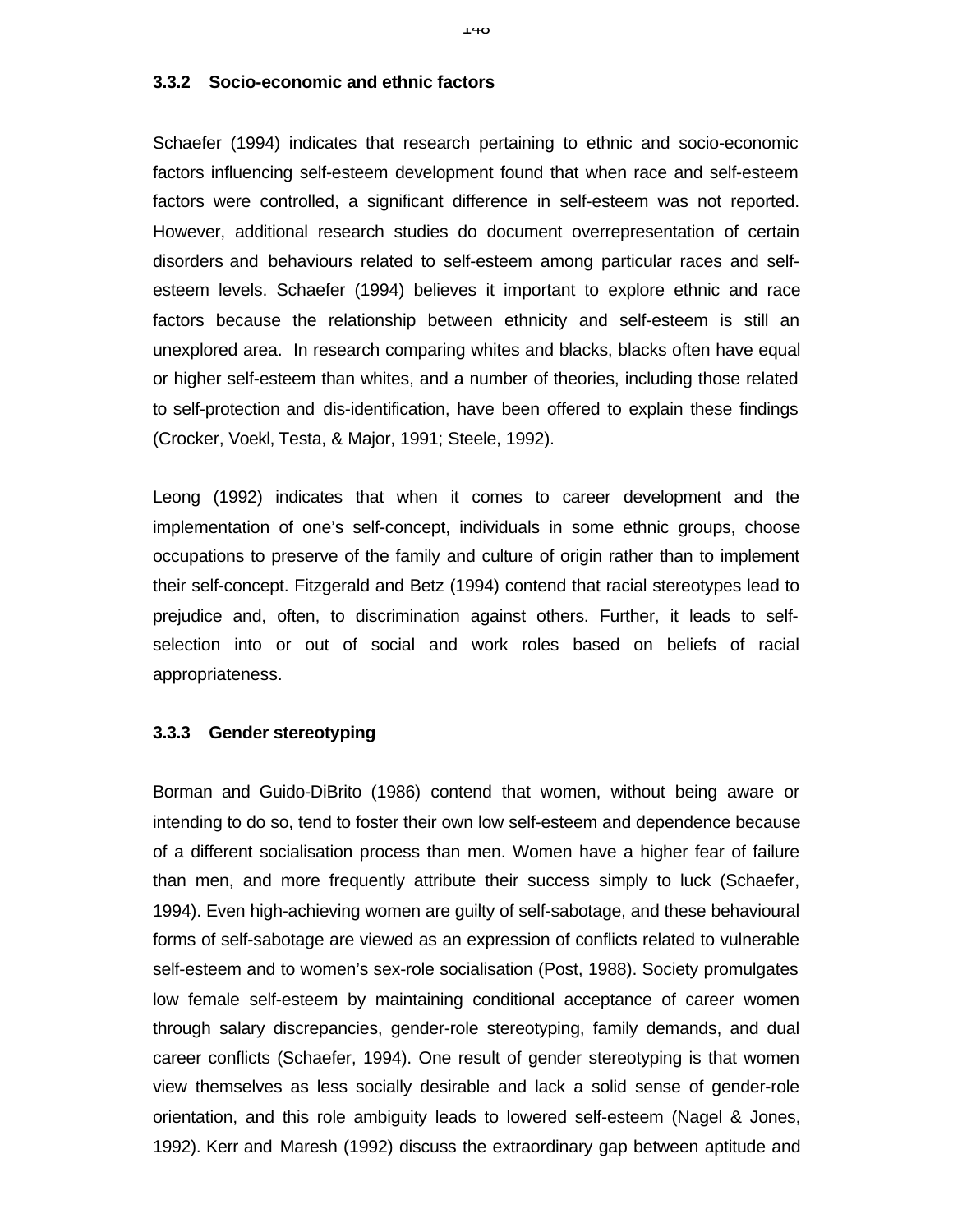achievement in gifted women, and describe the career development of young gifted women as the gentle downward spiral of self-esteem and career aspirations through adolescence and young adulthood. Richman, Clark, and Brown (1985) report that white females are significantly lower in general self-esteem than white males and black males and females.

Gilligan (1982) and Russo (1991) state that tasks of autonomy and separation that characterise male-oriented development are valued over female-oriented characteristics of connectedness and responsibility. Each sex is expected to behave in ways that are consistent with gender and sex-role stereotypes. Haw (1991) reports that underachievement and poor self-esteem is directly related to both gender and cultural stereotyping. Other consequences of socialisation practices which emphasise stereotyping of masculinity and femininity include the following: delayed adolescent identity development (Dusek, Carter, & Levy, 1989); social loneliness and damaged self-esteem that leads to personal loneliness (Vaux, 1988); and damaged self-esteem and depression in teens, young adults, as well as middle-aged and elderly adults (Block, Block, & Gjerde, 1991; Brewin, 1986; Robson, 1988). Gender stereotyping results in more women than men reporting depressive symptoms, selfconsciousness, and stressful life events (Allgood-Merten, Lewinsohn, & Hops, 1990).

#### **3.3.4 Lifespan development stages**

Various findings suggest that the family psychological aspects are the major influencing contributors to self-esteem and personality development. Searcy (1988) states that the relationship between parent and child lays the foundation for selfregard and begins in their early interaction during infancy. Searcy (1988) identifies early adolescence, in general, as the time when a child's self-esteem is at its lowest due to self recognition of his or her own imperfections. However, it is modifiable (Schaefer, 1994). Adolescent self-esteem increases with parental support, parental reflected appraisal, parent-adolescent communication, parental interest in the child's activities, and the importance and quality of the parental relationship with the adolescent (Richards, Gitelson, Petersen & Hurtig, 1991). Dusek, Carter, & Levy (1989) state that it is not just the developmental stage but the manner in which the infant, child, adolescent, and adult resolve the developmental crisis at each stage that determine self-esteem development. They suggest that differences between male and female self-esteem scores are due to males and females resolving the developmental crisis differentially.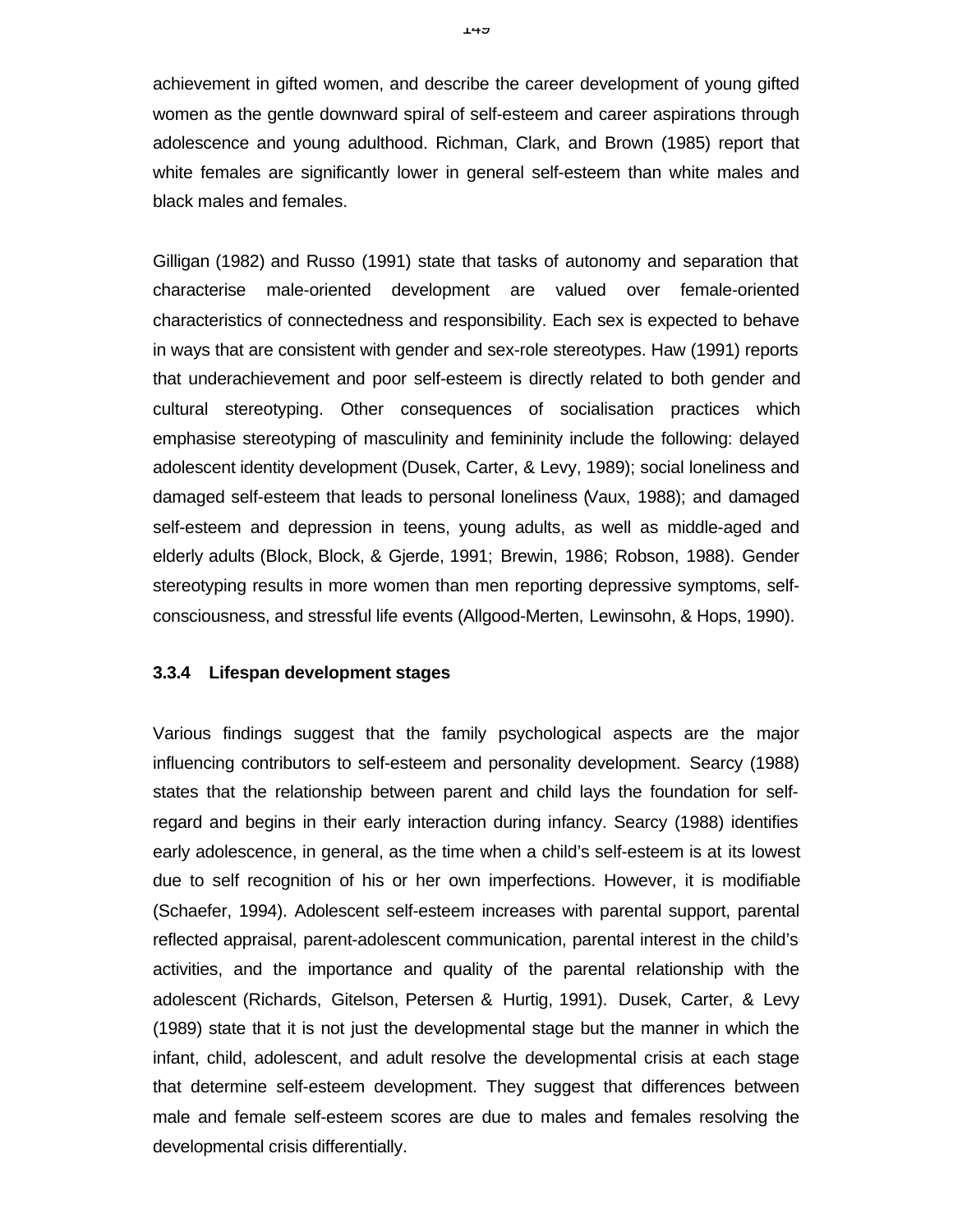Considerably less attention appears to have been paid to the self-esteem relationship among adults. The extent to which self-esteem can be raised and the overall malleability or changeability of self-esteem, particularly in adults, are still unresolved issues (Schaefer, 1994). Little attempt has been made to understand systematically the determinants of self-esteem and which of these determinants might be altered to yield the greatest change in adult self-esteem and which change strategies should be used. Much of the research on changing self-esteem of adults has been conducted in clinical or educational settings (Schaefer, 1994). According to Branden (1969, 1994; Reasoner, 1994), the focus of change in terms of self-esteem enhancement should not be directly focused on the construct self-esteem. An enhanced self-esteem is the consequence, a product of internally generated practices and attitudes which are the source of healthy self-esteem (Battle, 1992; Branden, 1994; Reasoner, 1994). Rothmann and Sieberhagen (1997) indicate that various forms of skills training and particularly methods directed at facilitating self-actualisation are instrumental in stimulating an internal locus of control, autonomy, and self-regard. If skills in selfreflection (such as meditation and self-analysis), problem solving, conflict management, communication and emotionally intelligent and assertive behaviour are learned, the individual's sense of self-regard is enhanced as the individual experiences more autonomy and internal control in situations.

According to Maslow (1970), people who have had their love, acceptance and belonging needs gratified from childhood, gain a feeling of self-esteem, and they may even become self-actualising adults who are no longer dependent on the continual love and acceptance of other people. As self-actualising adults, they maintain their feelings of self-esteem even when scorned, rejected, and dismissed by others.

#### **3.4 THEORETICAL INTEGRATION**

A multi-dimensional approach to the study of the construct self-esteem is proposed. According to the multi-dimensional theory of the construct self-esteem, one's total self-esteem is a composite sum of separate self-evaluations in many specific areas of performance (Sullivan & Guglielmo, 1985). Although many definitions of the construct self-esteem exist, a common thread seems to run through the conventional definitions, namely that self-esteem is generally regarded as the evaluative dimension of the self-concept and includes an evaluation of the cognitive, affective and social aspects of the self.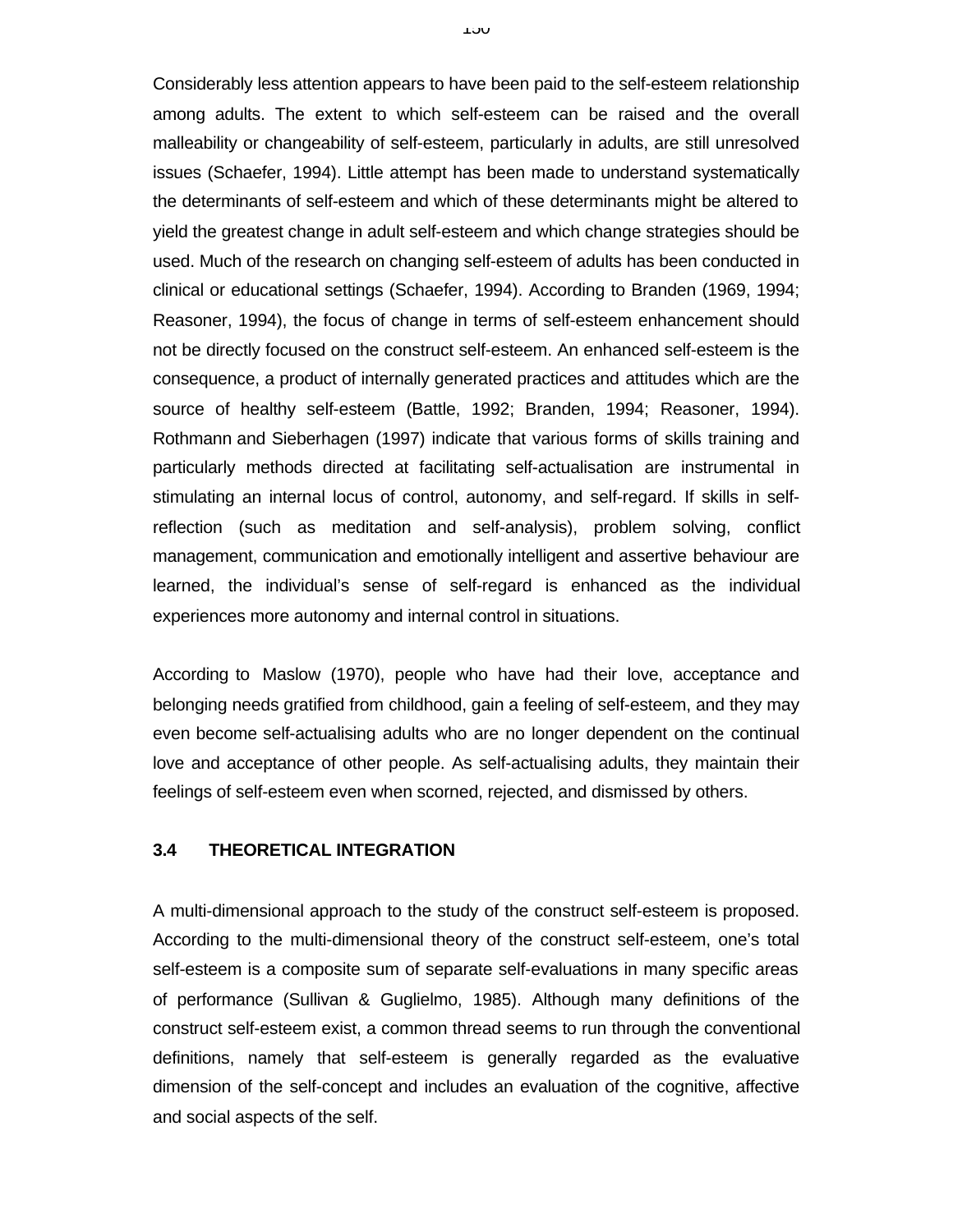Based on the aforegoing literature review, self-esteem is defined for the purpose of this research as a socially constructed emotion rooted in the four ideas of acceptance, evaluation, comparison, and efficacy (Hewitt, 2002; Battle, 1992). The self is a pervasive, socially embedded cognitive-affective system. People's perception of the social world and their experiences of cultural circumstances engender individual mood responses which involve self-esteem. The need to belong is fundamental to human motivation and real, potential, or imagined changes in one's belongingness status will produce emotional responses, with positive affect linked to increases in belongingness and negative affect linked to decreases in it. Self-esteem is a measure of the individual's psychological functioning as a member of a particular social group and the sense of belongingness or acceptance plays an important role in self-evaluations and feelings about oneself (Baumeister & Leary, 1995; Hewitt, 2002).

Battle's (1992) model of self-esteem will apply to this research as the principles underlying the measurement of self-esteem allows the study of the construct selfesteem within the workplace context. Self-esteem is regarded as a culturally relevant measure of well-being as it is a sign of a positive and integral sense of self, of a healthy personal and social identity. In a Western society that so often sets individual and community against one another and that provides conflicting criteria for success and happiness, self-esteem measures the success of individual efforts to come to grips with these cultural exigencies. Good self-esteem is indicative of a positive and integral personal and social identity, that is, a sense that one is located securely in the social world, competent to meet its challenges, ready to participate in life with others, and able to balance social demands and personal desires (Hewitt, 1989; Scheff, 1990). Figure 3.3 provides an overview of the basic principles underlying the dimensions of the construct self-esteem that will be studied in the context of this research.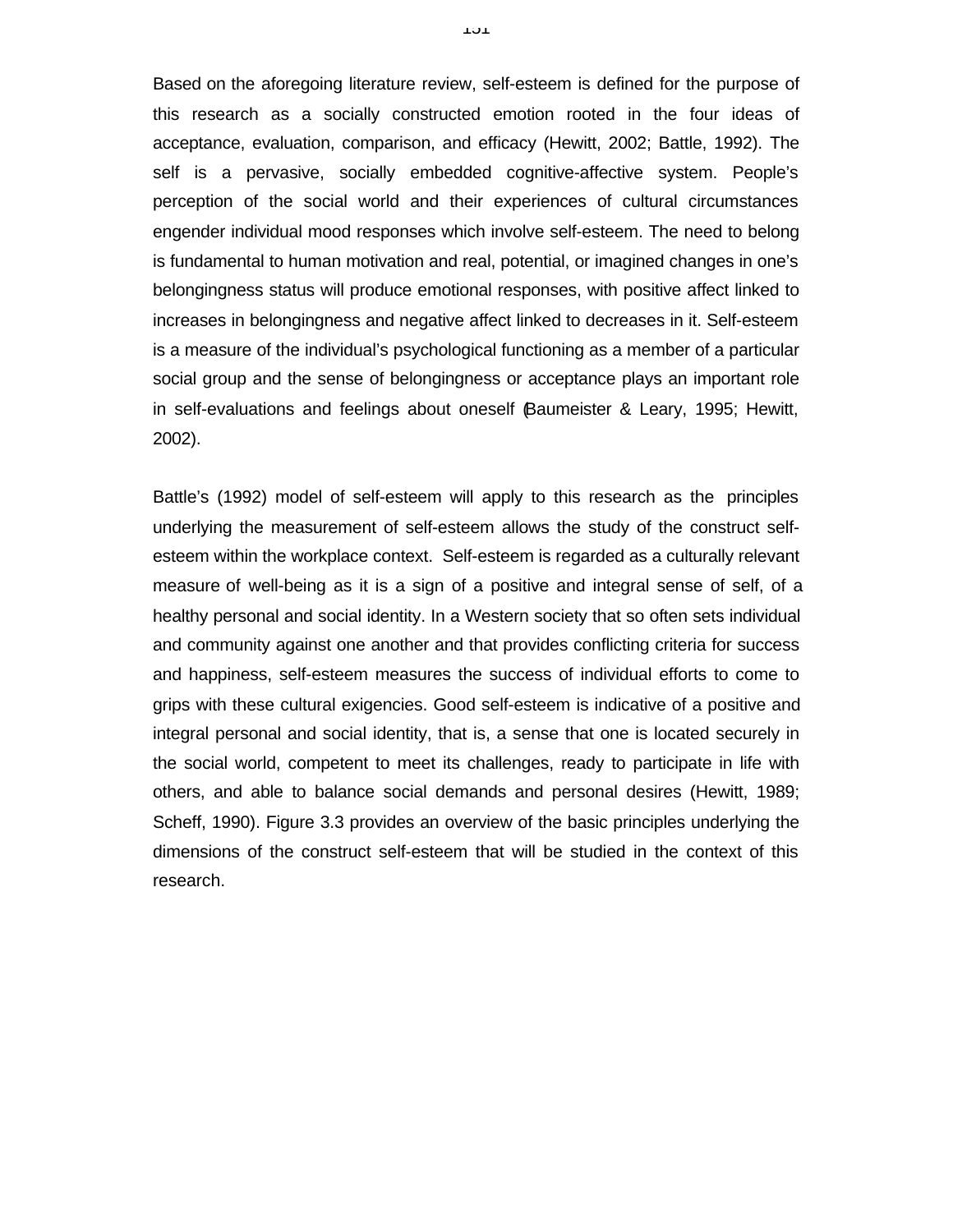# **DIMENSIONS OF SELF-ESTEEM**



# **Figure 3.3 An integrated model of self-esteem (based on Battle, 1992 and Hewitt, 2002)**

# **3.5 IMPLICATIONS FOR LEADER DEVELOPMENT**

Branden (1997) and Sethi (1997) describe self-esteem as an attribute that is imperative for adaptiveness to an increasingly complex, challenging, and competitive world. According to them, we have reached a moment in history when self-esteem, which has always been a supremely important psychological need, has become an urgent economic need.

In a global economy that is characterised by rapid change, accelerating scientific and technological breakthroughs and an unprecedented level of competitiveness, a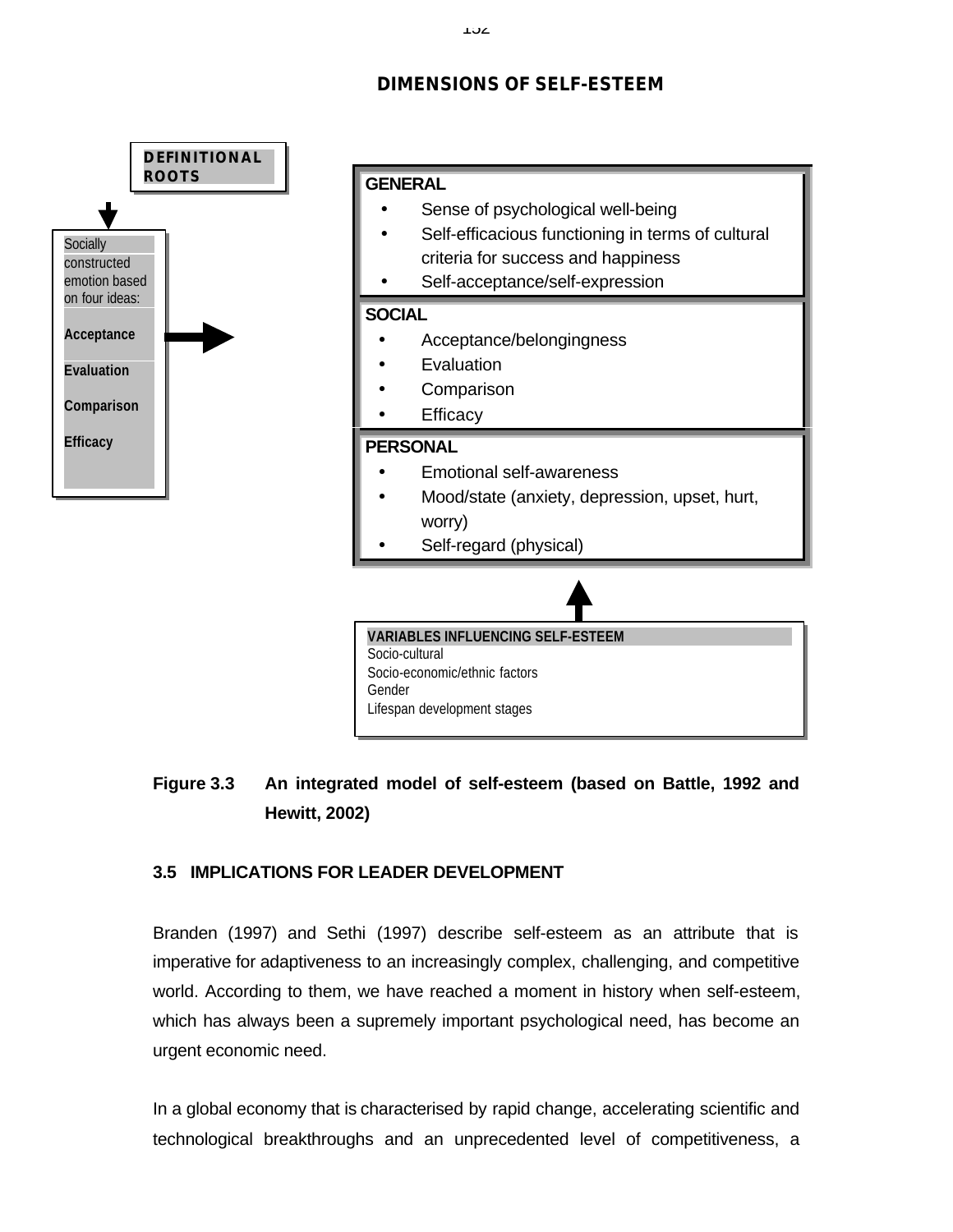demand for higher levels of education and training is created. These new developments also create new demands on our psychological resources. Specifically, these developments demand a greater capacity for innovation, selfmanagement, personal responsibility and self-direction at all levels of a business enterprise (Branden, 1997; Sethi, 1997).

In addition, as Branden (1997) states, just as a higher level of knowledge and skill among all those who participate is required, organisations and their leaders also need a higher level of independence, self-reliance, self-trust, and the capacity to exercise initiative, thus, healthy self-esteem. In this regard, Branden (1997) views healthy self-esteem as an important leadership trait. The personality style and traits, consciousness (state of self-awareness), self-efficacy and self-esteem affect virtually every aspect of their organisation. Because leaders (or managers) are in positions of being looked up to as role models, their smallest bits of behaviour are noted and absorbed by those around them, though not necessarily consciously, and are reflected throughout the entire organisation by those they influence.

The higher the self-esteem of a leader, the more likely it is that he or she can inspire the best in others. A mind that does not trust itself cannot inspire greatness in the minds of colleagues and followers. Neither can leaders inspire others if their primary need is to prove themselves right and others wrong. According to Branden (1997) and Sethi (1997), the first step for leaders who wish to create high self-esteem, highperformance organisations is to work on themselves: on raising their own level of self-efficacy, consciousness, self-responsibility, self-acceptance, self-assertiveness, personal integrity, and purposefulness.

A study conducted by Marcic, Aiuppa, and Watson (1989) indicates self-esteem as an important self-actualising characteristic and attitude of managers and supervisors. Brockner and Guare (1983) describe self-esteem as a particularly important personality variable in terms of job satisfaction. Research conducted by Greenhaus and Badin (1974), Inkson (1978) and Korman (1967) suggests that people with low self-esteem are less apt to choose jobs that suit their needs and abilities than employees with high self-esteem. Those low in self-esteem do not regularly exhibit the intuitively expected positive correlation between work performance and satisfaction, whereas persons with high self-esteem do. Peer interaction may have affected job performance and job strain for individuals low in self-esteem. A study conducted by Gecas and Seff (1990) reports that when work is a central aspect of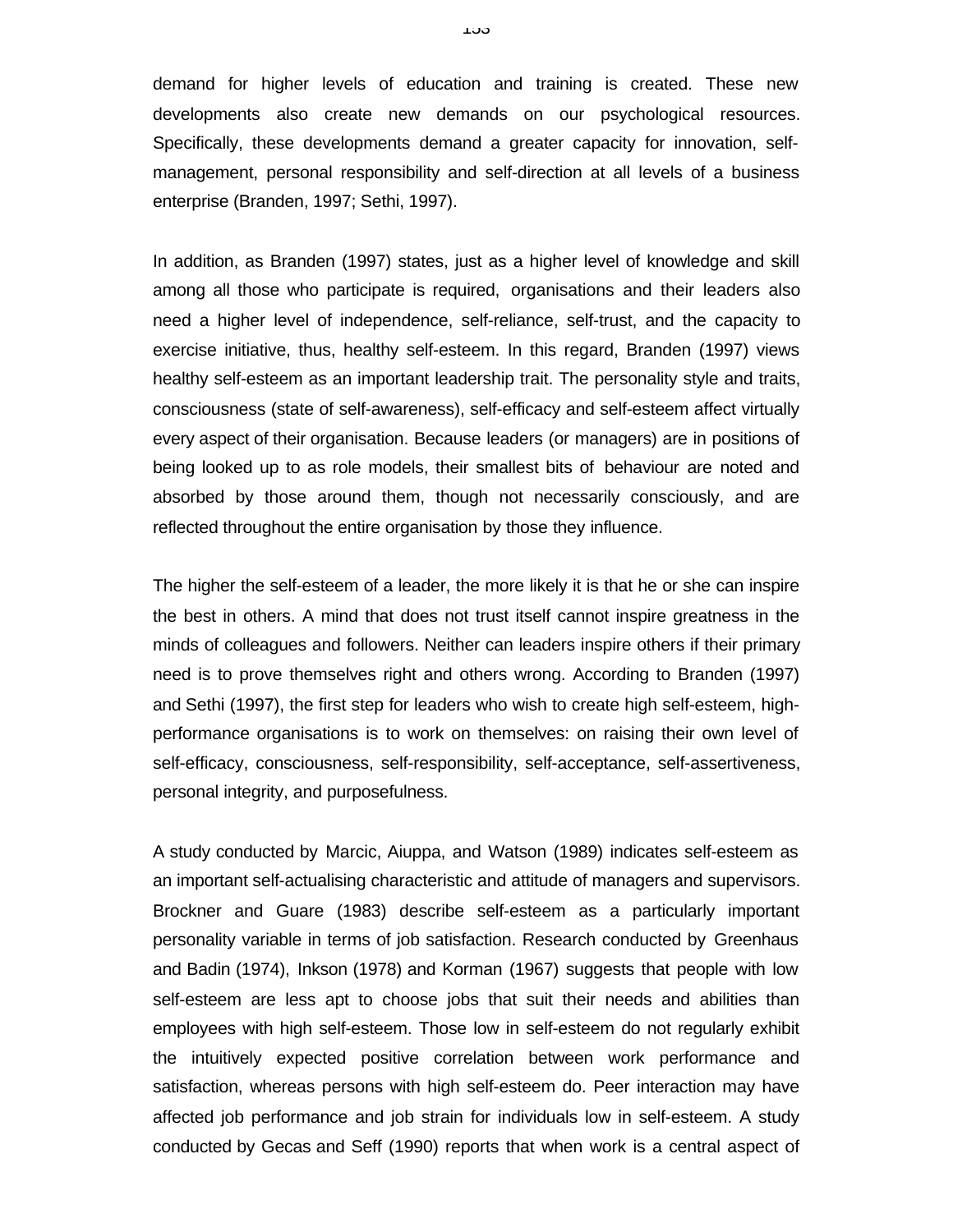men's self-concept, occupational variables (occupational prestige, control at work) are more strongly related to self-esteem than when they are not.

Based on the suggestions of Kinicki and Kreitner (2003), the following implications for leader development are proposed:

- Leaders should be encouraged to nurture self-esteem, both in themselves and others. The potentially beneficial consequences of leader positive selfesteem is increased leader effectiveness. Leaders who experience low selfesteem may have a difficult time building good relationships with followers and winning their trust.
- Self-esteem is related to positive or negative mood/emotion states, which may potentially influence the mood/emotion capabilities inherent in emotional intelligence. Self-esteem includes internal, private feelings and selfconsciousness that influence emotionally healthy functioning in the social context (George, 2000). Emotional intelligence describes the ability to effectively join emotions and reasoning, using positive emotions to facilitate reasoning and reasoning intelligently about emotions (Mayer & Salovey, 1997). Leaders experiencing low self-esteem should be encouraged and taught to accurately and appropriately express their emotions to help them form a realistic self-concept and self-image.
- Multi-rater assessments should take into consideration the influence of selfesteem in self-evaluations and the effect of others' feedback on the affective state of the individual. Counseling and coaching should accompany such endeavours to ensure a realistic interpretation self-other evaluations. Leaders with low self-esteem need an abundance of constructive pointers and balanced, positive feedback.
- Leaders should be provided with challenging opportunities to prove themselves in order to increase their sense of efficacious functioning in their leadership roles. Small successes should be rewarded as stepping stones to a stronger self-image and greater mastery of leader competencies.
- Systematic self-management and emotional competency training should involve enhancement of self-efficacy expectations and the identification of self-esteem issues that inhibit effective emotional functioning. Training and development should provide for guided experiences, mentoring, multi-rater feedback, counseling and role modeling.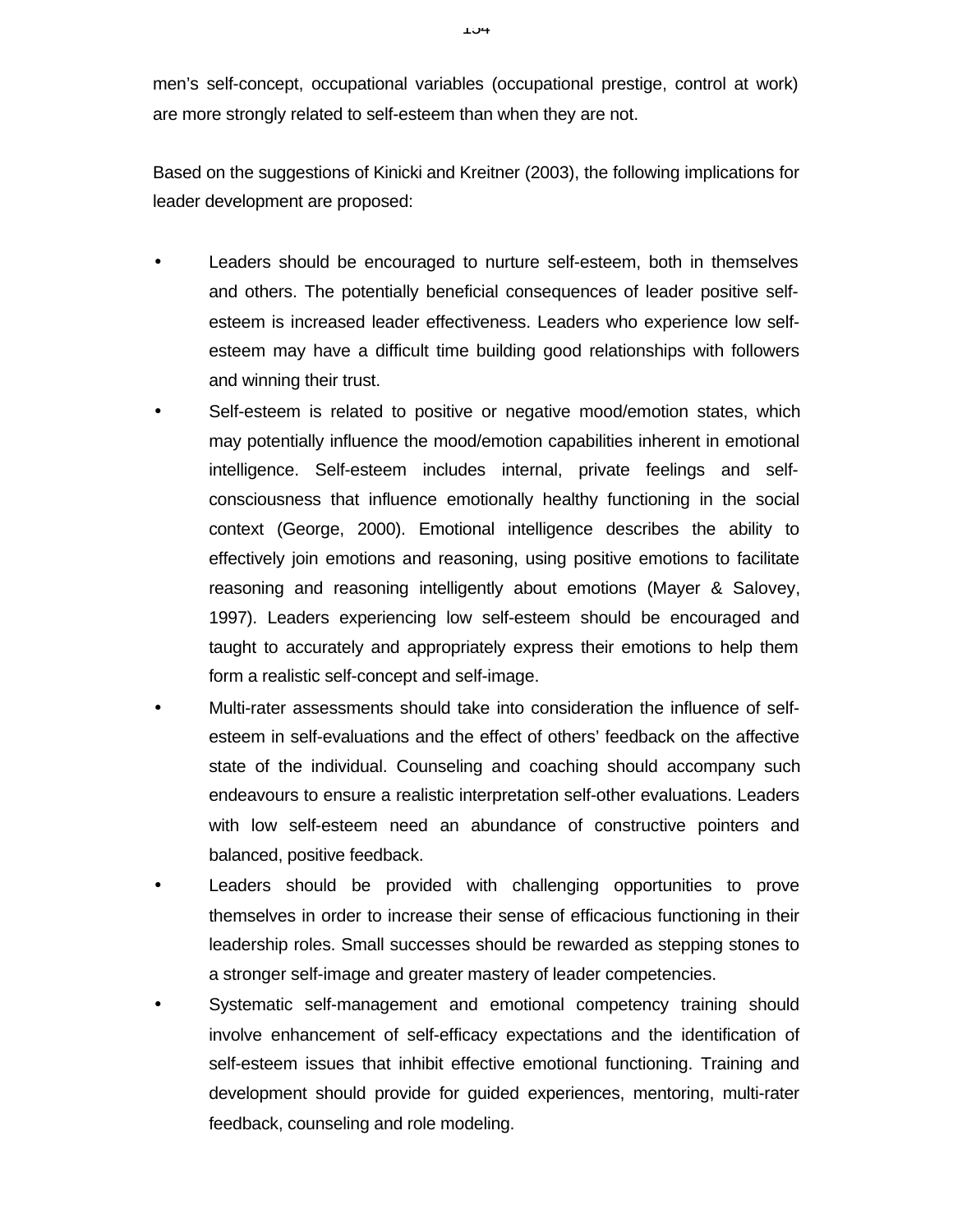# **3.6 IMPLICATIONS FOR INDUSTRIAL AND ORGANISATIONAL PSYCHOLOGY**

Self-esteem, being a socially constructed emotion grounded in mood, may be particularly difficult for leaders to manage explicitly because it reflects self-views and self-evaluations embedded in cultural norms. However, the potential for leaders with high interpersonal sensitivity to systematically influence employees' identity levels and aspects of self-identities in employees does exist (Lord et al., 1999). Although self-esteem is a desirable state because of what it signifies about personal wellbeing, it is not clear that the most effective way to achieve good self-esteem is through specific programmes to promote it. The fundamental mistake of industrial and organisational psychologists is not to emphasise the importance of self-esteem, but to imagine that self-esteem is itself the goal to be pursued. Conditions that promote optimal human functioning also promote self-esteem, and these fundamental conditions are the ones worth pursuing: acceptance within a social fold, a sense of security, cultural competence, and the capacity to reconcile personal goals and social expectations (Hewitt, 2002).

Brockner and Guare (1983) describe self-esteem as a particularly important personality variable in terms of job satisfaction. Research conducted by Greenhaus and Badin (1974), Inkson (1978) and Korman (1966, 1967) suggests that people with low self-esteem are less apt to choose jobs that suit their needs and abilities than do employees with high self-esteem. Those low in self-esteem do not regularly exhibit the intuitively expected positive correlation between work performance and satisfaction, whereas persons high in self-esteem do. Peer interaction may have affected job performance and caused job strain for individuals low in self-esteem.

Industrial and organisational psychologists can encourage discourse about the experience of self-esteem within the workplace. Hewitt (2002) views this practice as positive as it may help foster happier, more fully competent, creative human beings. Talk about self-esteem is itself to some degree healthful and restorative, given the particular burdens that Western organisational cultures impose on individuals. Discourse and practices that encourage people to explore the nature and importance of the social bond and affective link they have with others in the workplace advance the quest for a better social world. People in the workplace may learn how to start articulating a cultural vision of a satisfying personal life that runs explicitly counter to the dominant competitive individualism. A vision that proposes an alternative world in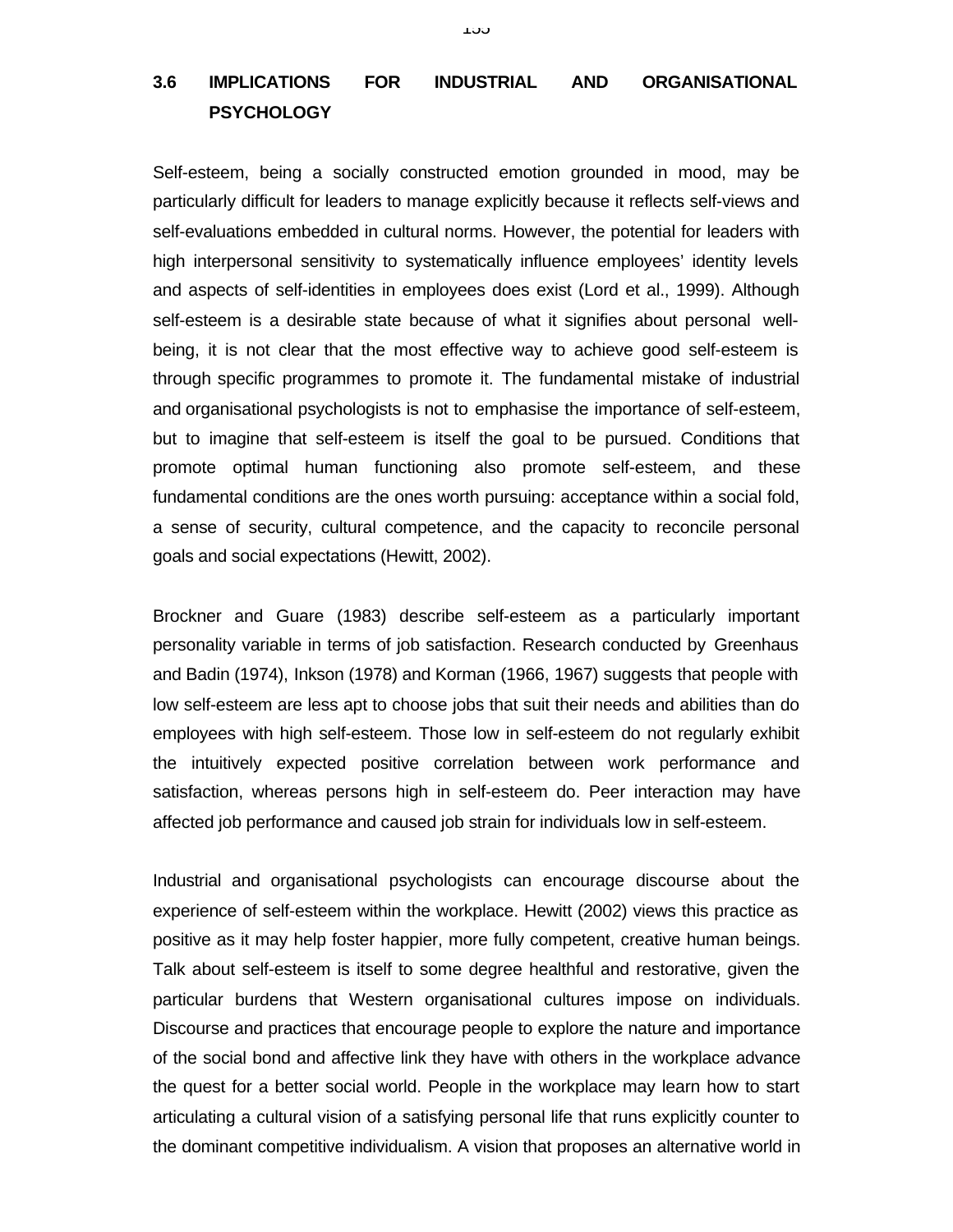which the individual has a right to an assured place, evaluations are not the sole basis of positive self-feeling, social comparison is subdued, and all have the capacity for efficacious action and the right to positive self-regard.

# **3.7 EVALUATION**

An increased interest in the identification, measurement, enhancement and sustainment of positive levels of self-esteem in the workplace is indicated by the literature (Branden, 1994, 1997; Khalsa, 1990). It appears that an increase in positive beliefs, attributes, thoughts, attitudes, self-regulation and emotional response behaviour may lead to an enhanced self-esteem (Battle, 1992; Branden, 1994; Gist, 1989; Gist & Mitchel, 1992).

Although the various definitions of self-esteem provided by the literature did not provide a single definition of self-esteem, a common thread seems to be the emphasis on the cognitive, affective and social aspects of self-esteem. The research of Battle (1992), Reasoner (1994) and Schaefer (1994) indicates that a multidimensional approach to the measurement of self-esteem should ideally be followed. The multi-dimensional approach to self-esteem indicates that global self-esteem includes several functioning subsystems of the self as a whole (that is, affective, cognitive and social/interpersonal aspects of efficacious functioning) within the sociocultural domain in which it manifests itself.

Considerably less attention appears to have been paid to the self-esteem relationship among adults, particularly in organisational context. The extent to which self-esteem can be raised and the overall malleability or changeability of self-esteem, particularly in adults, are still unresolved issues (Schaefer, 1994). Little attempt has been made to understand systematically the determinants of self-esteem and which of these determinants might be altered to yield the greatest change in adult self-esteem and which change strategies should be used. Much of the research on changing the selfesteem of adults has been conducted in clinical or educational settings (Schaefer, 1994). In conclusion, the proposed definition of self-esteem attempts to make a contribution to the study of self-esteem as a socially constructed emotion and a measure of individuals' psychological functioning as members of a particular social group. This approach allows for the study of self-esteem in an organisational context.